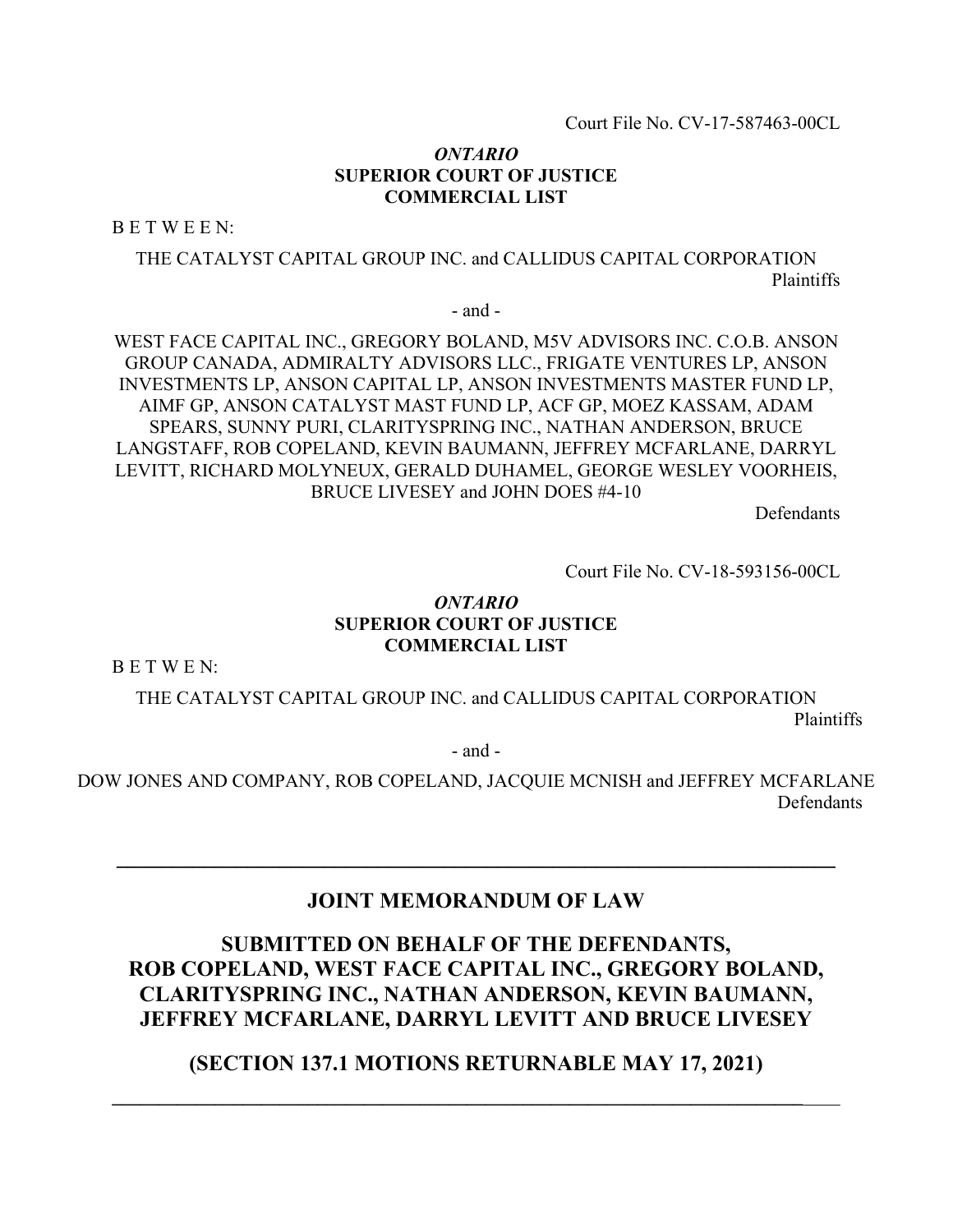## May 3, 2021 **ST. LAWRENCE BARRISTERS LLP**

33 Britain Street, 2nd Floor Toronto ON M5A 1R7

M. Philip Tunley (LSO# 26402J) Tel: 647.964.3495 phil.tunley@stlbarristers.ca

Tel: 647.964.3495 Fax: 647.245.8285

Lawyers for the Defendant, Rob Copeland

**- and -** 

## **DAVIES WARD PHILLIPS & VINEBERG LLP**

Barristers and Solicitors 155 Wellington Street West 37th Floor Toronto ON M5V 3J7

Kent E. Thomson (LSO# 24264J) Tel: 416.863.0871 kentthomson@dwpv.com

Matthew Milne-Smith (LSO# 44266P) Tel: 416.863.5595 mmilne-smith@dwpv.com

Andrew Carlson (LSO# 58850N) Tel: 416.367.7437 acarlson@dwpv.com

Maura O'Sullivan (LSO# 77098R)<br>Tel: 416.367.7481 Tel: 416.367.7481 Fax: 416.863.0871 Email: mosullivan@dwpv.com

Tel: 416.863.0900 Fax: 416.863.0871

Lawyers for the Defendants (Plaintiffs by Counterclaim), West Face Capital Inc. and Gregory Boland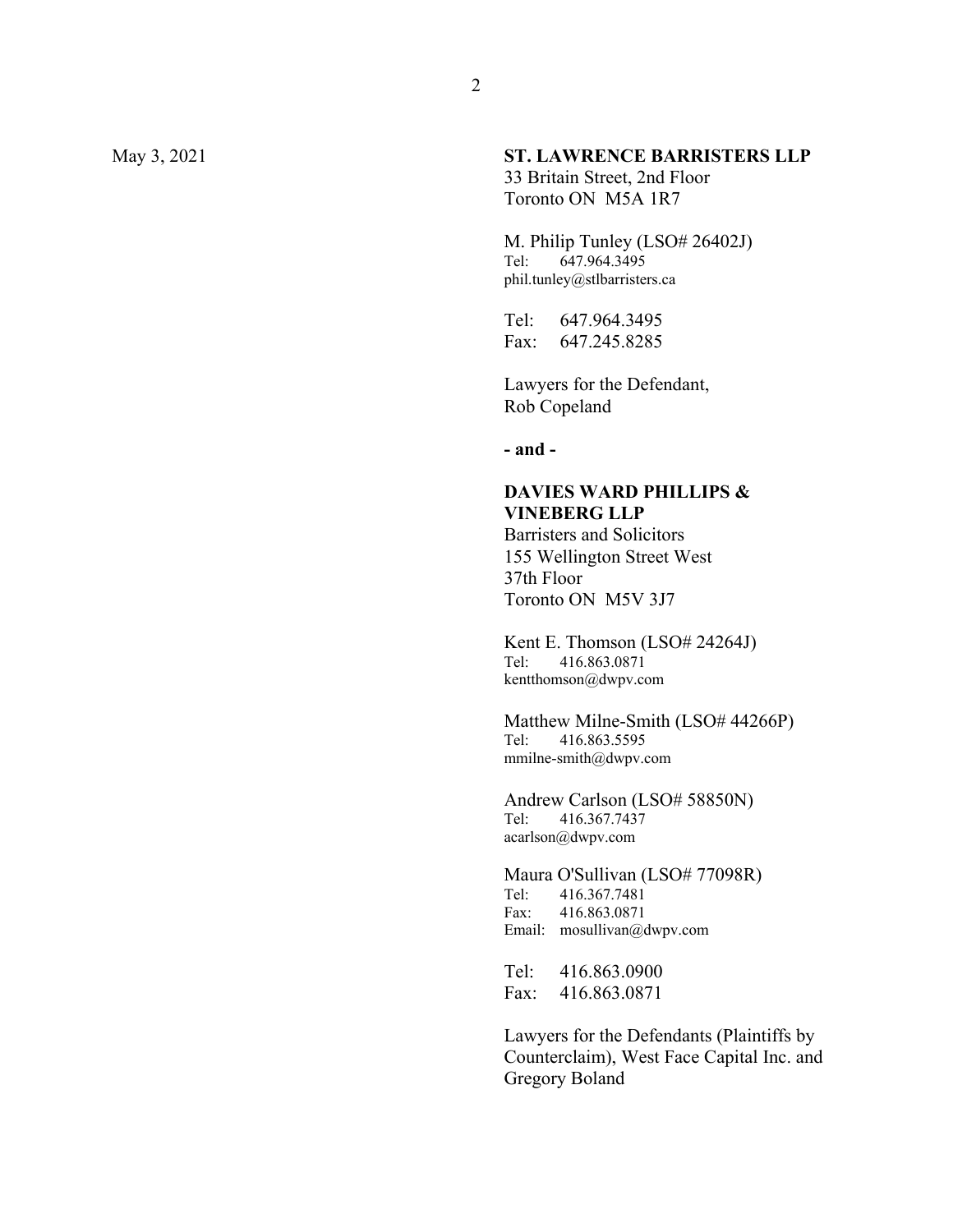**- and -**

#### **LERNERS LLP**

Barristers and Solicitors 130 Adelaide Street West Suite 2400 Toronto ON M5H 3P5

Lucas Lung (LSO# 52595C) Tel: 416.601.2673 llung@lerners.ca

Rebecca Shoom (LSO# 68578G) Tel: 416.601.2382 Fax: 416.601.4185 rshoom@lerners.ca

Tel: 416.867.3076 Fax: 416.867.9192

Lawyers for the Defendants, Clarity Spring Inc. and Nathan Anderson

**- and -**

## **WIFFEN LITIGATION PROFESSIONAL CORPORATION**

181 University Avenue, Suite 2200 Toronto ON M5H 3M7

Mark Wiffen (LSO # 49241K) Tel: 416-792-3494 Fax: 647-317-1515 mark.wiffen@wiffenlaw.ca

Lawyers for the Defendants, Darryl Levitt and Kevin Baumann

**- and -**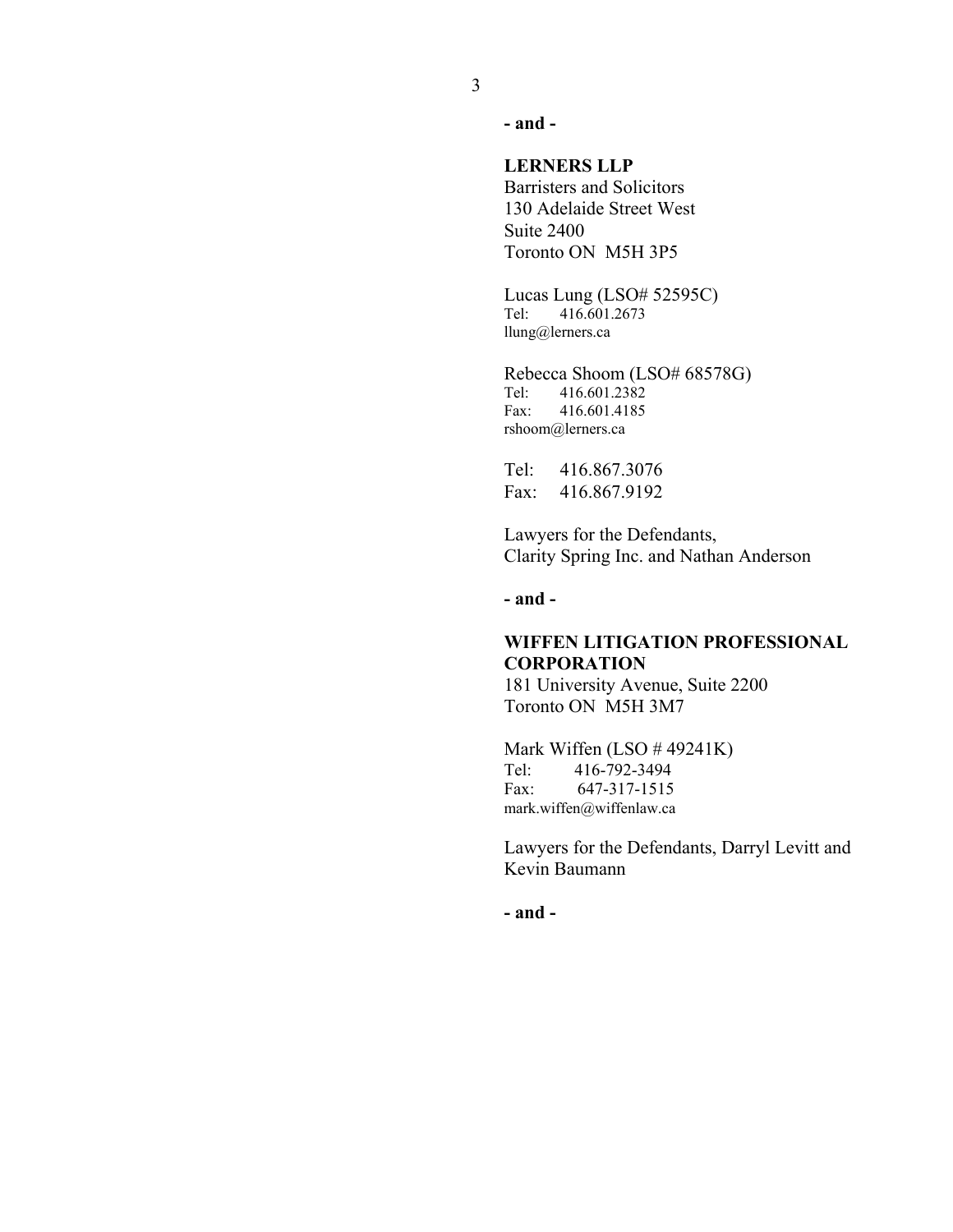## **A. DIMITRI LASCARIS LAW PROFESSIONAL CORPORATION**

360, Rue St. Jacques, Suite G101 Montreal Quebec H2Y 1P5

A. Dimitri Lascaris (LSO# 50074A) alexander.lascaris@gmail.com Tel: 514.941.5991<br>Fax: 519.660.7845 519.660.7845

**KALLOGHLIAN AND MYERS LLP** 

Suite 2201 250 Yonge Street Toronto ON M5B 2L7

A.J. Freedman (LSO # 73196R) aj@kalloghlianmyers.com Tel: 647.968.9560 Fax:

Lawyers for the Defendant, Bruce Livesey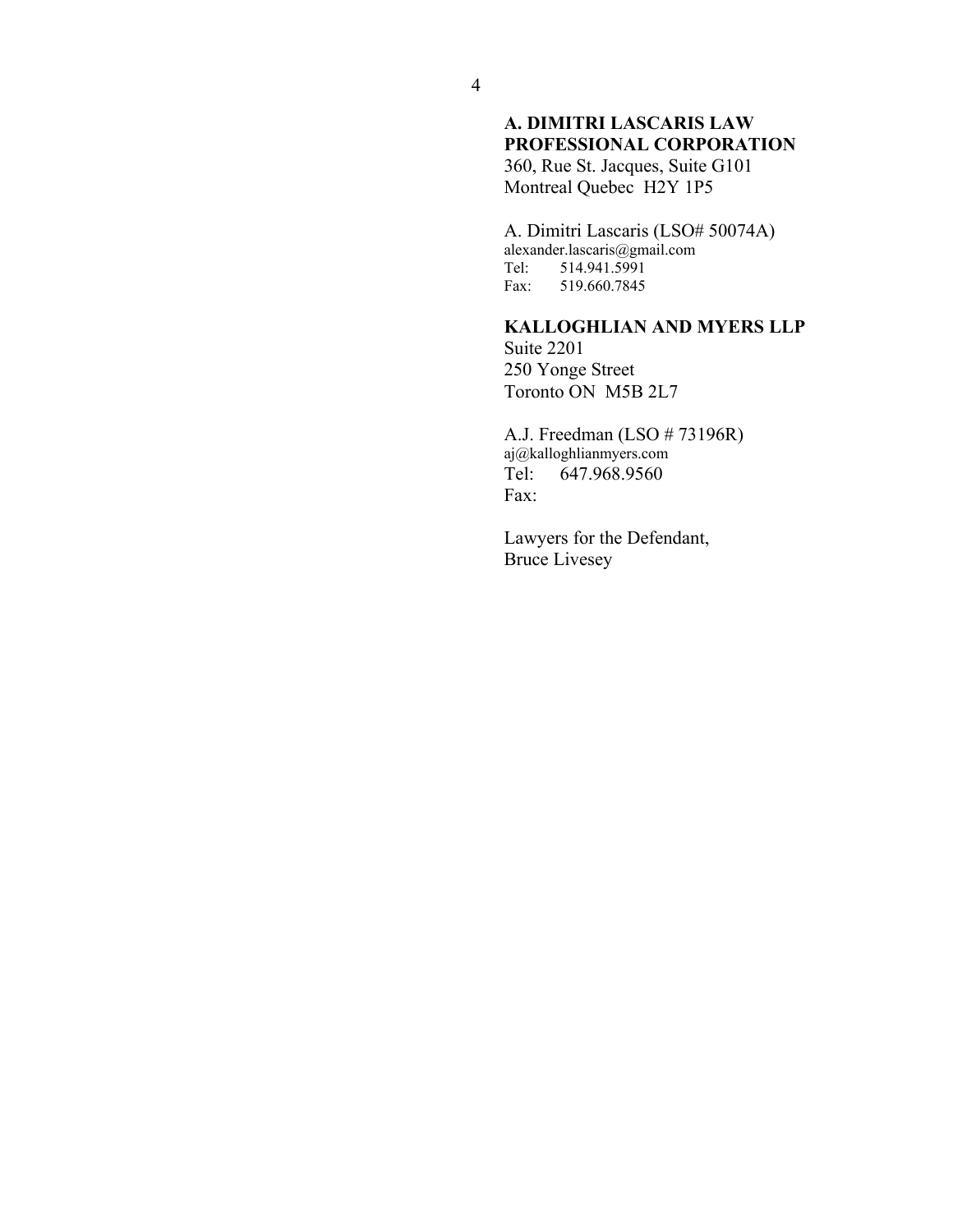## TO: **MOORE BARRISTERS**

Professional Corporation 1600-393 University Avenue Toronto ON M5G 1E6

David C. Moore (LSO# 16696U) Tel: 416.581.1818 ext. 222 david@moorebarristers.ca

Kenneth Jones (LSO# 29918I)<br>Tel: 416.581.1818 ext. 224 Tel: 416.581.1818 ext. 224 kenjones@moorebarristers.ca

## **GOWLINGS WLG LLP**

1 First Canadian Place 100 King Street West, Suite 1600 Toronto, ON M5X 1G5

Richard G. Dearden Tel: 613.786.0135 Fax: 613.788.3430 richard.dearden@gowlingwlg.com

John Callaghan (LSO# 29106K) Tel: 416.862.7525 Fax: 416.862.7661 John.Callaghan@gowlingwlg.com

Benjamin Na (LSO# 40958O) Tel: 416.862.4455 Fax: 416.862.7661 Benjamin.Na@gowlingwlg.com

Matthew Karabus (LSO# 61892D) Tel: 416.862.7525 Fax: 416.862.7661 Matthew.Karabus@gowlingwlg.com

Marco Romeo Tel: 416.862-5751 Fax: 416.862.7661 marco.romeo@gowlingwlg.com

Tel: 416.581.1818 Fax: 416.581.1279

Lawyers for the Plaintiffs (Defendants to the Counterclaim), The Catalyst Capital Group Inc. and Callidus Capital Corporation and the Defendants to the Counterclaim, Gabriel De Alba, James Riley and Newton Glassman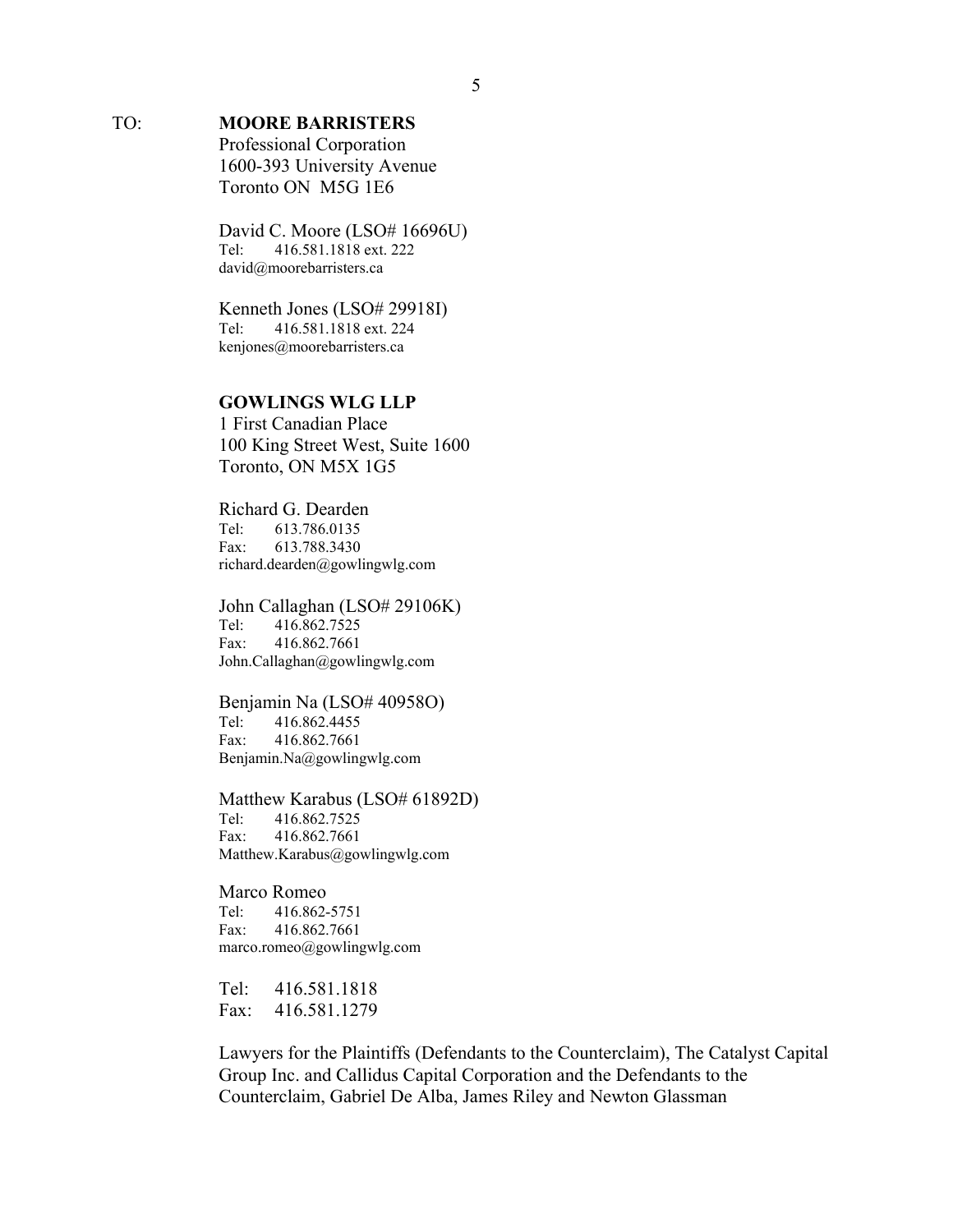#### AND TO: **TORYS LLP**

Barristers and Solicitors 79 Wellington Street West Suite 3000 Box 270, TD South Tower Toronto ON M5K 1N2

Linda M. Plumpton (LSO# 38400A) Tel: 416.865.8193 lplumpton@torys.com

Stacey Reisman (LSO# 72184U) Tel: 416.865.7537 Fax: 416.865.7380 sreisman@torys.com

Tel: 416.865.0040 Fax: 416.865.7380

Lawyers for the Defendants,

M5V Advisors Inc. C.O.B. Anson Group Canada, Admiralty Advisors LLC., Frigate Ventures LP, Anson Investments LP, Anson Capital LP, Anson Investments Master Fund LP, AIMF GP, Anson Catalyst Master Fund LP, ACF GP, Moez Kassam, Adam Spears and Sunny Puri

## AND TO: **MATHERS MCHENRY & CO.**

161 Bay Street, Suite 2700 Toronto ON M5J 2S1

Devin M. Jarcaig (LSO# 62223U) Tel: 416.572.2147 devin@mathersmchenryandco.com

Fax: 647.660.8119

Lawyers for the Defendant (Plaintiff by Counterclaim), Bruce Langstaff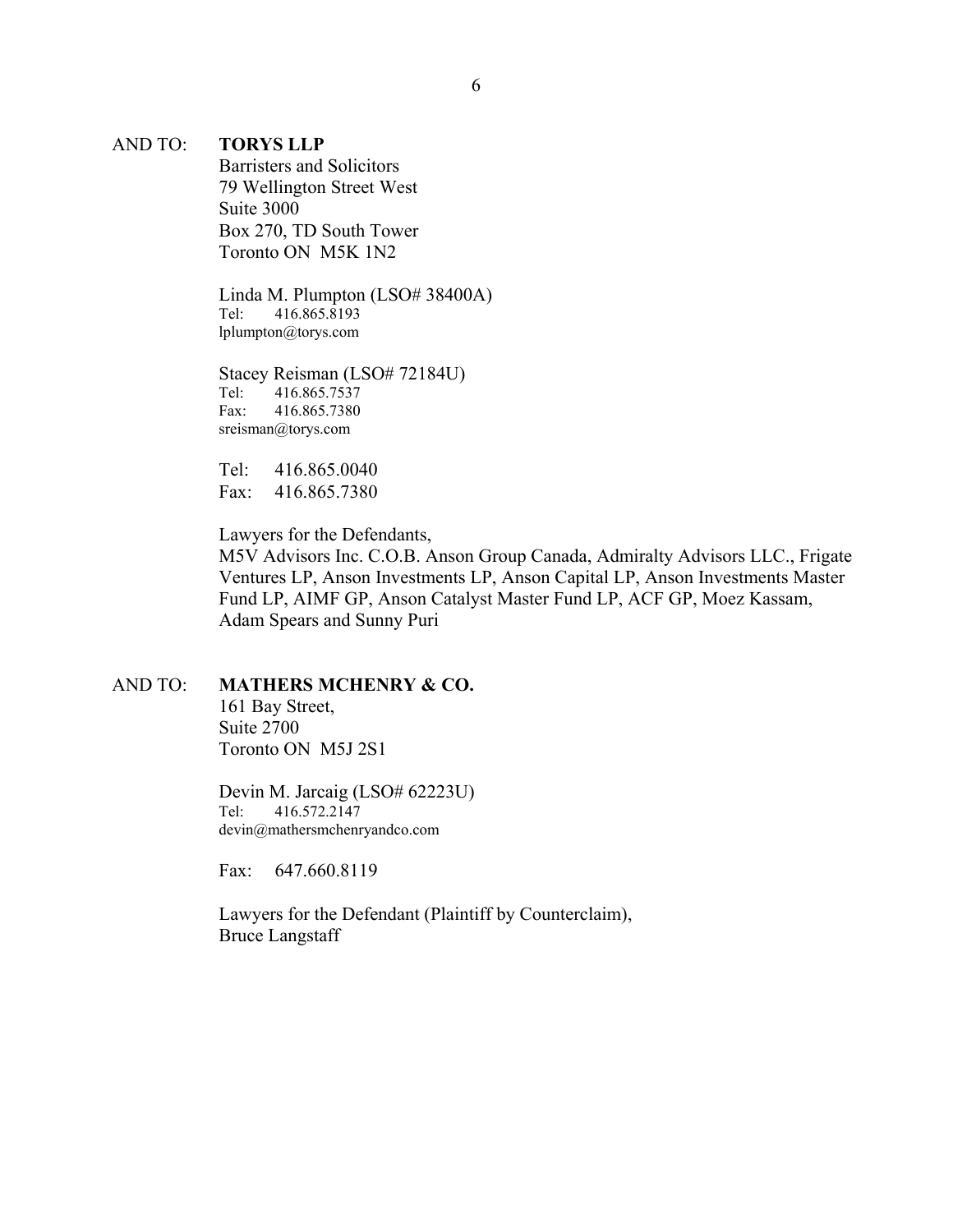### AND TO: **JEFFREY MCFARLANE**  558 Sunset Drive

Durham 27713

jmcfarlane@triathloncc.com

Defendant

#### AND TO: **SOLMON ROTHBART GOODMAN LLP**

Barristers and Solicitors 375 University Avenue Suite 701 Toronto ON M5G 2J5

Melvyn Solmon (LSO# 16156J) Tel: 416.947.1093 ext. 333 msolmon@srglegal.com

Nancy J. Tourgis (LSO# 37349I) Tel: 416.947.1093 ext. 342 ntourgis@srglegal.com

Tel: 416.947.1093 Fax: 416.947.0079

Lawyers for the Defendant, Richard Molyneux

## AND TO: **WHITTEN & LUBLIN**

Barristers and Solicitors 141 Adelaide Street West Suite 1100 Toronto ON M5H 3L5

Ben J. Hahn (LSO# 64412J) ben@whittenlublin.com Tel: 647.640.2667 Fax: 416.644.5198

Lawyers for the Defendant, Gerald Duhamel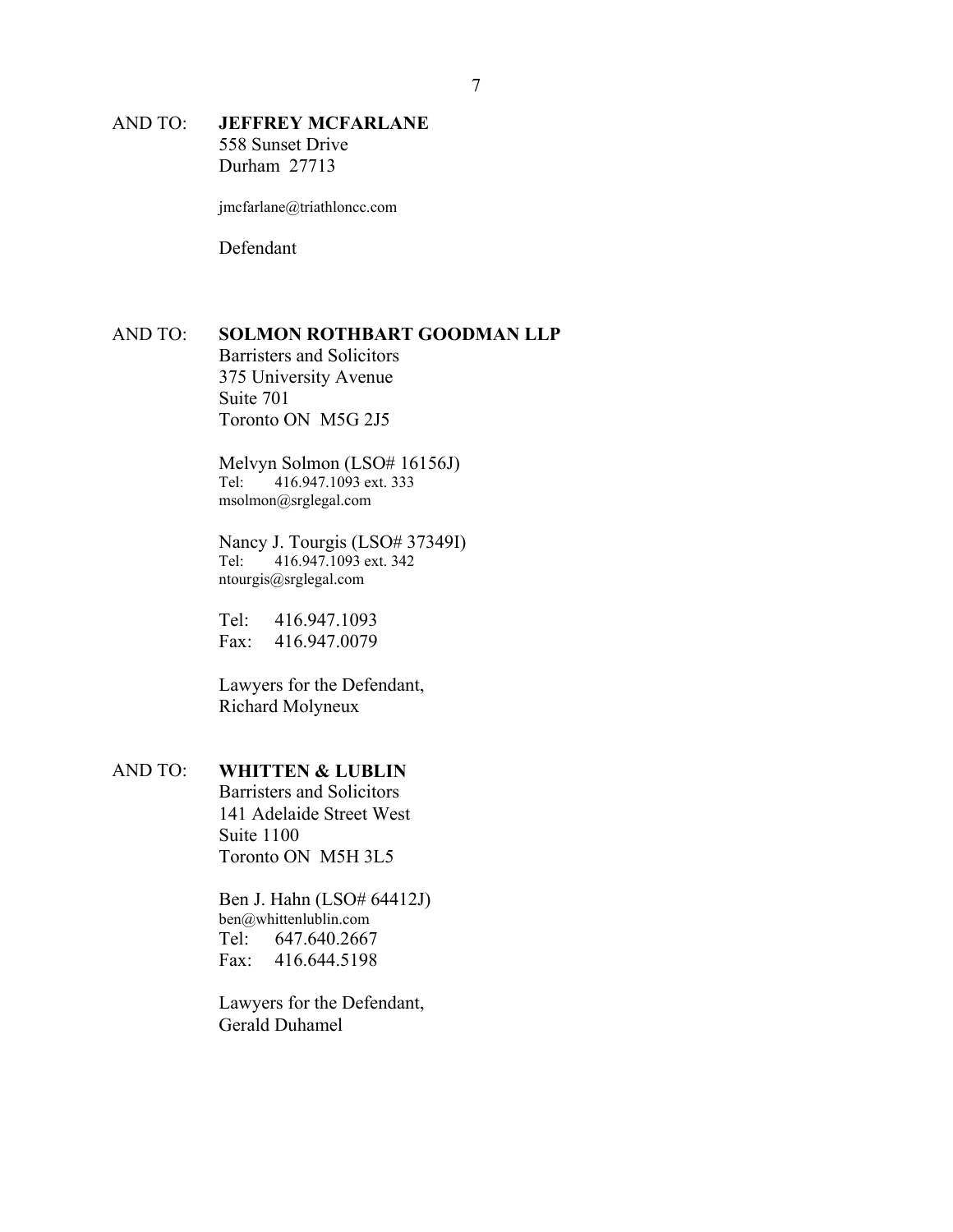# AND TO: **MCCARTHY, TÉTRAULT LLP**

Barristers and Solicitors TD Bank Tower 66 Wellington Street West Suite 5300 Toronto ON M5K 1E6

R. Paul Steep (LSO# 21869L) Tel: 416.601.7998 psteep@mccarthy.ca

Erin Chesney Tel: 416.601.8215 echesney@mccarthy.ca

Tel: 416.362.1812 Fax: 416.868.0673

Lawyers for the Defendant, George Wesley Voorheis

#### AND TO: **JOHN DOES #4-10**

Defendant

## AND TO: **CRAWLEY MACKEWN BRUSH LLP**

Barristers and Solicitors 179 John Street Suite 800 Toronto ON M5T 1X4

Robert Brush (LSO# 40373N) Tel: 416.217.0822 rbush@cmblaw.ca

Clarke Tedesco (LSO# 55291C)<br>Tel: 416.217.0884 Tel: 416.217.0884 ctedesco@cmblaw.ca

Tel: 416.217.0110 Fax: 416.217.0220

Lawyers for the Third Party, Canaccord Genuity Corp.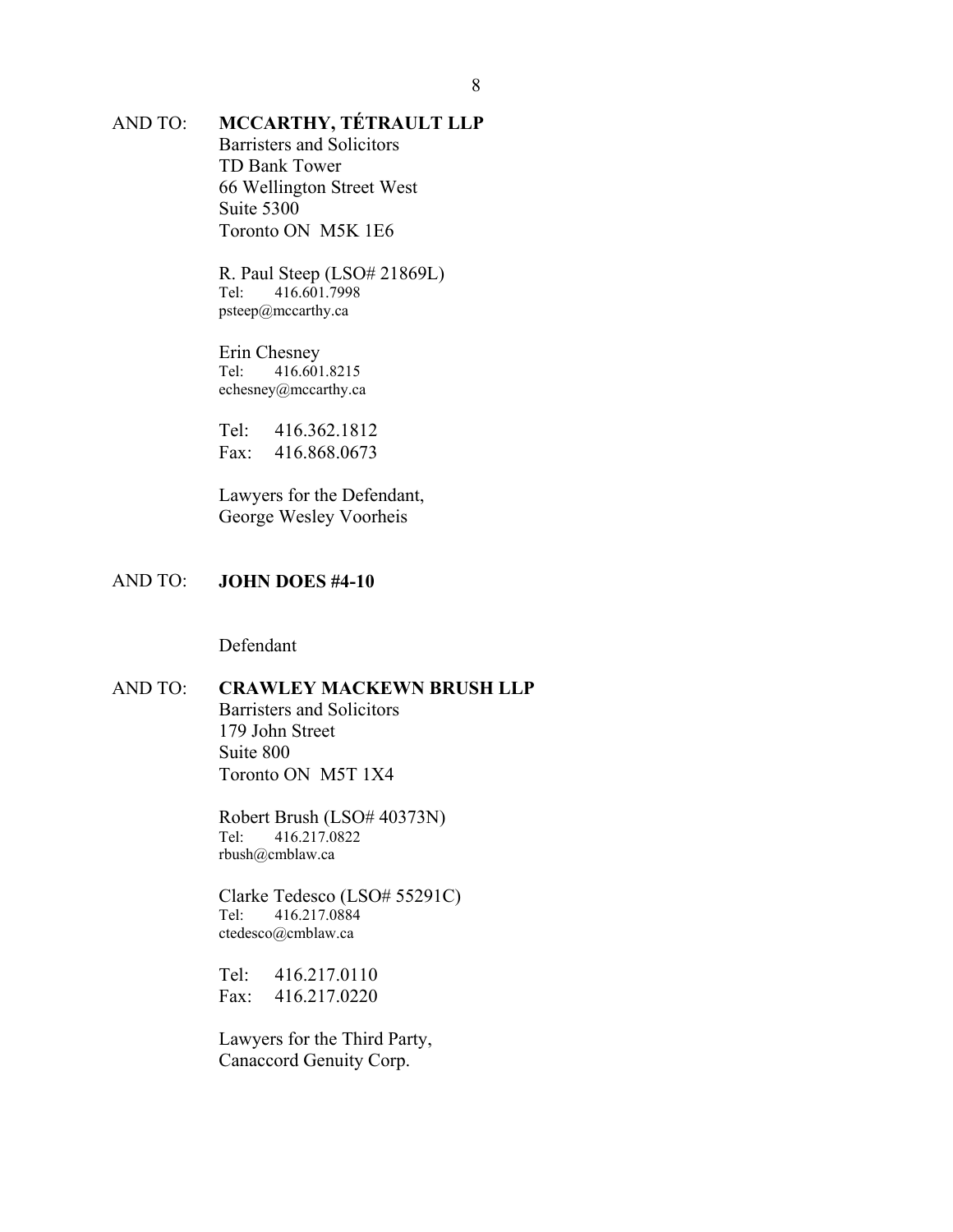# AND TO: **ADAIR GOLDBLATT BIEBER LLP**

95 Wellington Street West Suite 1830 Toronto ON M5J 2N7

John Adair (LSO# 52169D) Tel: 416.941.5858 jadair@agbllp.com

Michael Darcy (LSO# 66602R) Tel: 416.583.2392 mdarcy@agbllp.com

Tel: 416.499.9940 Fax: 647.689.2059

Lawyers for the Defendants, B.C. Strategy Ltd. dba Black Cube and B.C. Strategy UK Ltd. dba Black Cube

## AND TO: **MACKENZIE BARRISTERS**

120 Adelaide Street West Suite 2100 Toronto ON M5H 1T1

Gavin MacKenzie

Tel: 416.304.9293 Fax: 416.304.9296 Email: gavin@mackenziebarristers.com Brooke MacKenzie Tel: 416.304.9294 Fax: 416.304.9296 Email: brooke@mackenziebarristers.com

Tel: 416.304.9293 Fax: 416.304.9296

Lawyers for the Defendant to the Counterclaim, Virginia Jamieson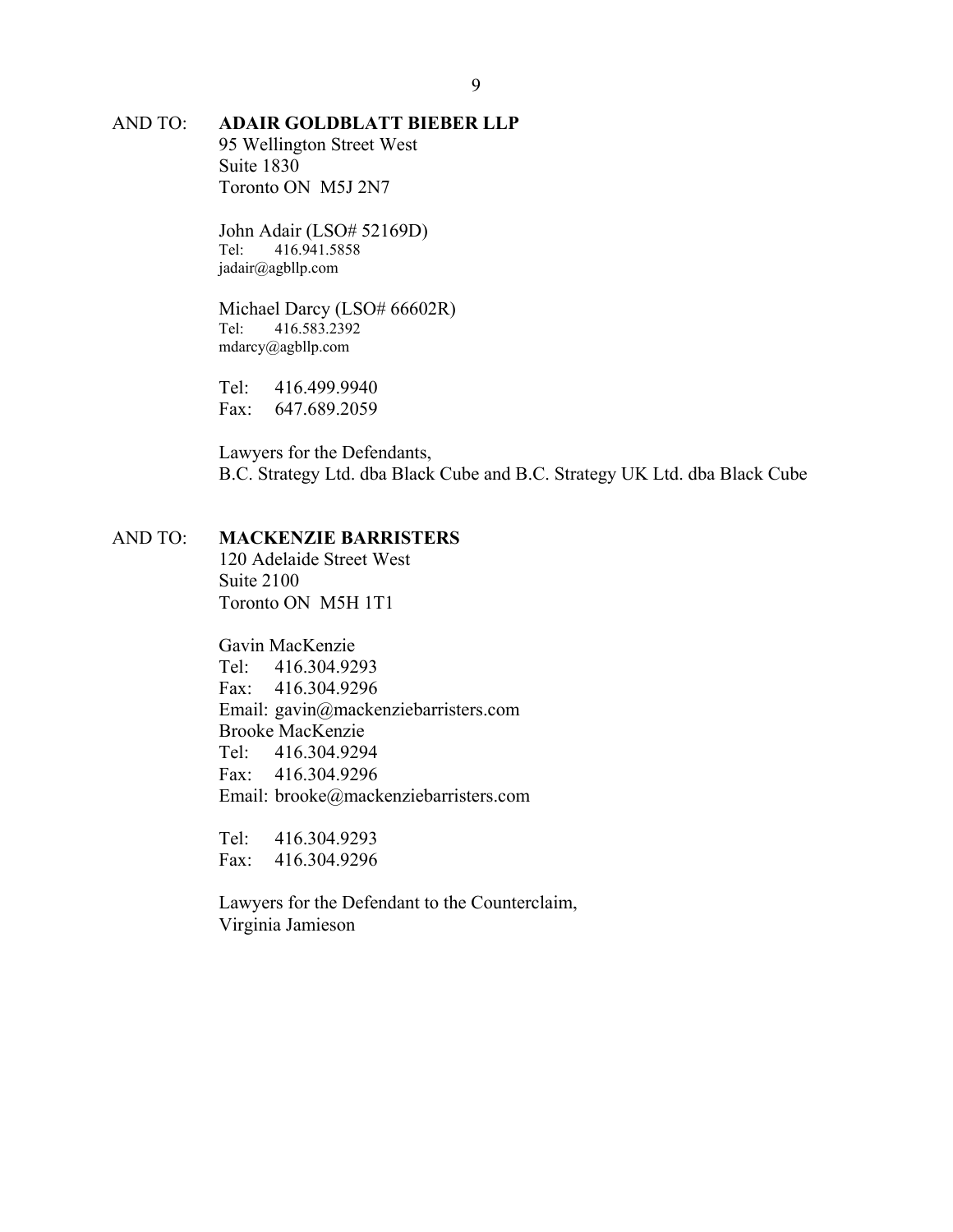AND TO: **EMMANUEL ROSEN**  26 Shaar Ha'amakim Street Hod Harsron Merkus 45000

Defendant

#### AND TO: **INVOP LTD. D/B/A/ PSY GROUP INC.**  ID 58615667 7 Menahem Begin Str. 12th Floor Ramat Gan 5268102

Defendant to the Counterclaim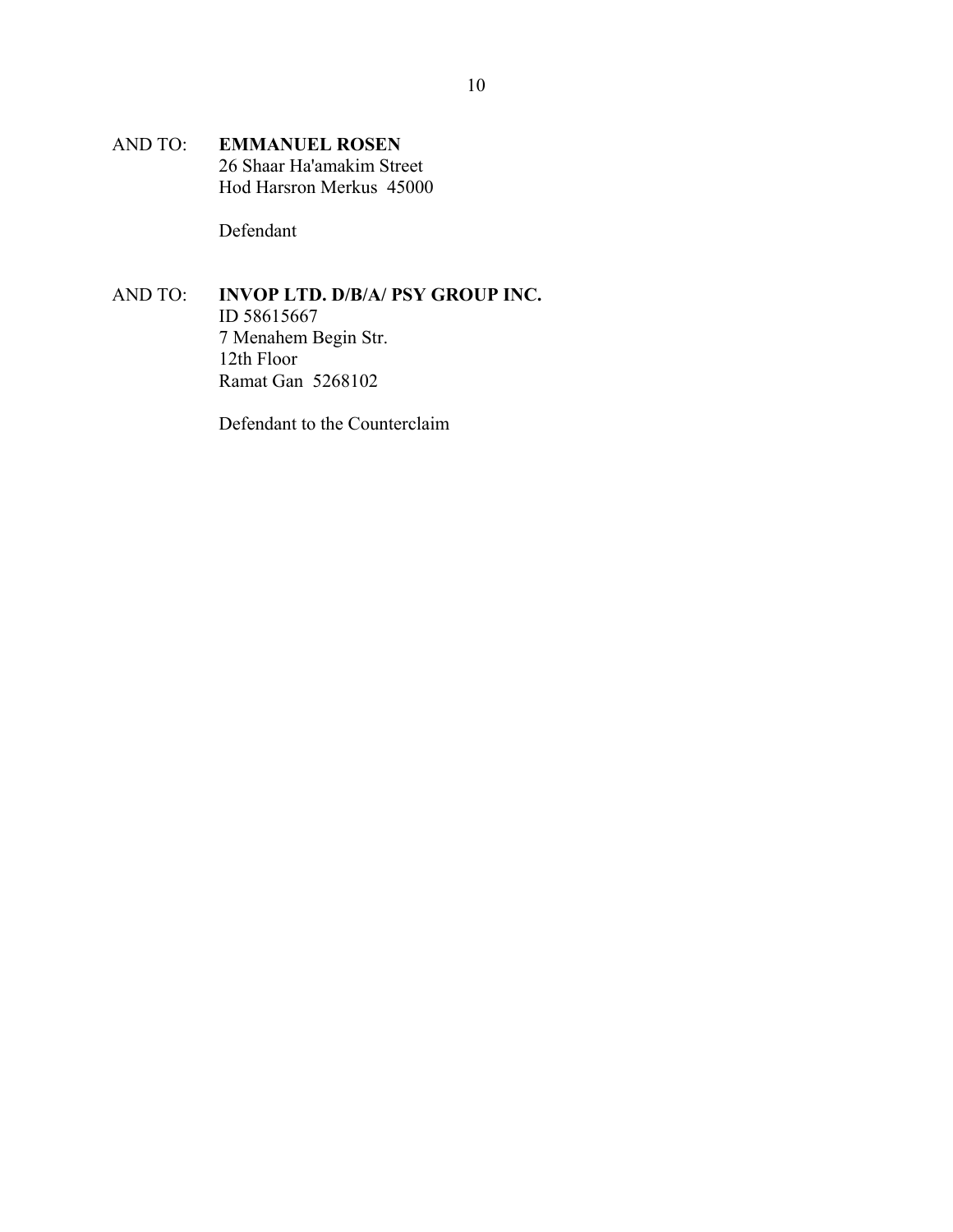# **TABLE OF CONTENTS**

| Page No.                                                                                                                                                                           |
|------------------------------------------------------------------------------------------------------------------------------------------------------------------------------------|
|                                                                                                                                                                                    |
|                                                                                                                                                                                    |
| A.                                                                                                                                                                                 |
| The "Threshold Burden" Under Section 137.1(3): Did the Proceeding Arise from an<br><b>B.</b>                                                                                       |
| (i)                                                                                                                                                                                |
| (ii)                                                                                                                                                                               |
| The "Merits-Based Hurdle" under Section 137.1(4)(a): Do the Claims Have Substantial<br>$\mathcal{C}$ .                                                                             |
| (i)                                                                                                                                                                                |
| Applying the Section 137.1(4)(a) Principles to the Catalyst Parties' Claims 11<br>(ii)                                                                                             |
| The Convoluted Causes of Action Asserted by the Catalyst Parties 11<br>(a)                                                                                                         |
| The Catalyst Parties' Defamation Claims Lack Substantial Merit and are Subject<br>(b)                                                                                              |
| The Catalyst Parties' Injurious Falsehood Claims Lack Substantial Merit and are<br>(c)                                                                                             |
| The Catalyst Parties' Unlawful Means Tort Claims Lack Substantial Merit and are<br>(d)                                                                                             |
| The Catalyst Parties' Conspiracy Claims Lack Substantial Merit and are Subject<br>(e)                                                                                              |
| D.<br>The "Public Interest Hurdle" under Section $137.1(4)(b)$ : Does the Public Interest in<br>Permitting the Responding Party's Claim to Proceed Outweigh the Public Interest in |
| (i)                                                                                                                                                                                |
| Applying the Section 137.1(4)(b) Principles to the Catalyst Parties' Claims 27<br>(ii)                                                                                             |
|                                                                                                                                                                                    |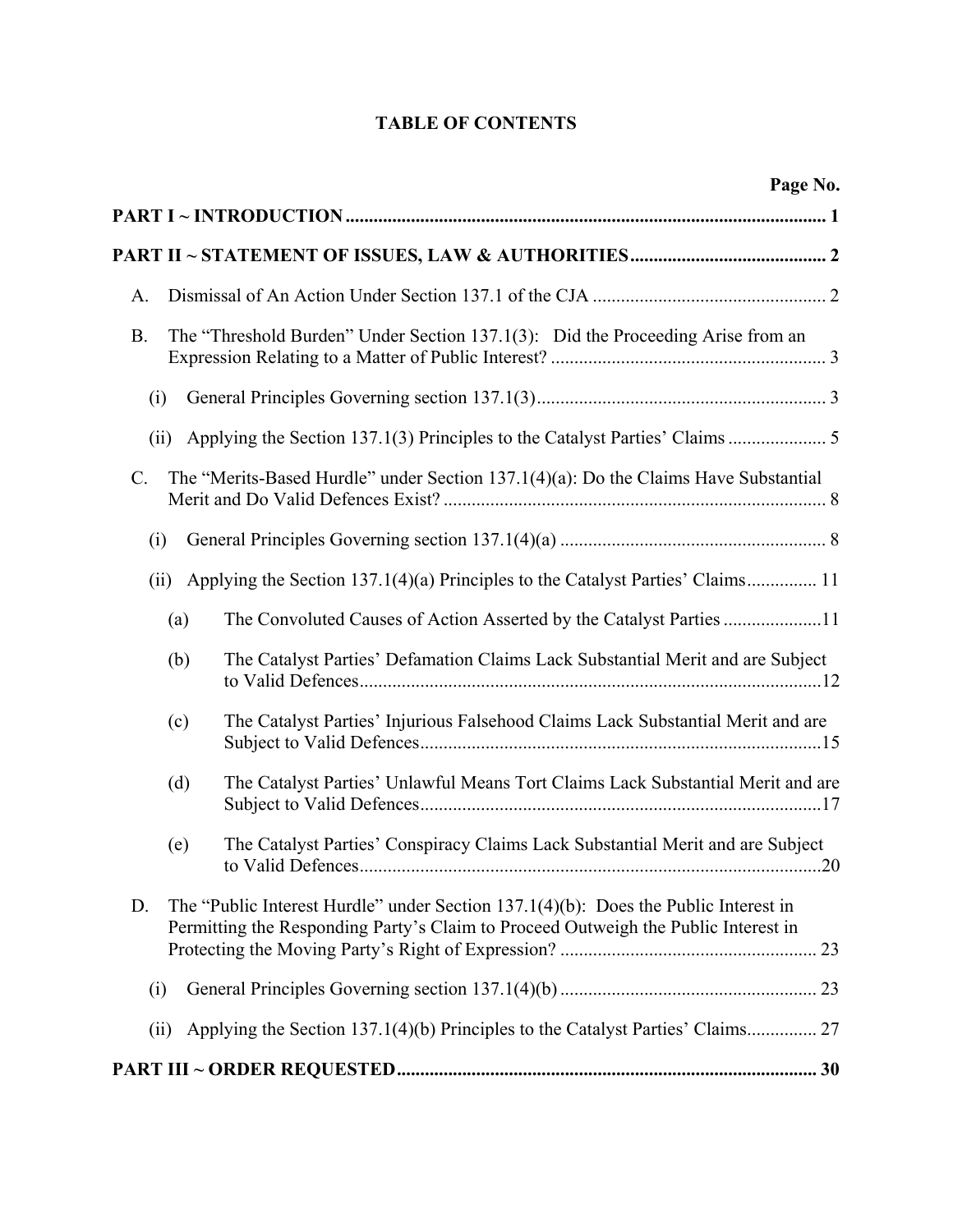#### **PART I ~ INTRODUCTION**

1. This Joint Memorandum of Law is submitted on behalf of Rob Copeland, West Face Capital Inc., Gregory Boland, Clarityspring Inc., Nathan Anderson, Kevin Baumann, Jeffrey McFarlane, Darryl Levitt and Bruce Livesey (the "**Moving Parties**"), each of whom is a Defendant in one of the actions (the "**Actions**") commenced by The Catalyst Capital Group Inc. and Callidus Capital Corporation (the "**Catalyst Parties**"). The Moving Parties have brought motions to have each of the Actions dismissed as a SLAPP – that is, as a "**S**trategic **L**awsuit **A**gainst **P**ublic **P**articipation" – pursuant to s. 137.1 of the *Courts of Justice Act* (the "**CJA**").<sup>1</sup>

2. Although this Court need not find that the Actions bear the traditional hallmarks of a SLAPP in order to find in favour of the Moving Parties under s. 137.1, the following description of SLAPPs offered by the Supreme Court in its recent ruling, *1704604 Ontario Ltd. v. Pointes Protection Association* ("*Pointes*"), is highly apt in the current context:

> …SLAPPs are generally initiated by plaintiffs who engage the court process and use litigation not as a direct tool to vindicate a *bona fide* claim, but as an indirect tool to limit the expression of others. In a SLAPP, the claim is merely a *façade* for the plaintiff, who is in fact manipulating the judicial system in order to limit the effectiveness of the opposing party's speech and deter that party, or other potential interested parties, from participating in public affairs.<sup>2</sup>

3. This Memorandum provides the Moving Parties' joint submissions on the legal principles that this Court will need to apply when deciding the motions currently before it. In addition to this Memorandum, each Moving Party will submit a separate Factum providing the facts relevant to their individual motion, addressing the application to those facts to the law set out herein, and making any supplemental legal submissions that they deem relevant.

 $\frac{1}{1}$ R.S.O. 1990, [c. C.43.](#page-47-0) 

<sup>2</sup> *1704604 Ontario Ltd v Pointes Protection Association*, 2020 SCC 22 at [para. 2](#page-30-0) ["*Pointes*"], Joint Memorandum of Law Book of Authorities ("**JMLBOA**"), Tab 1.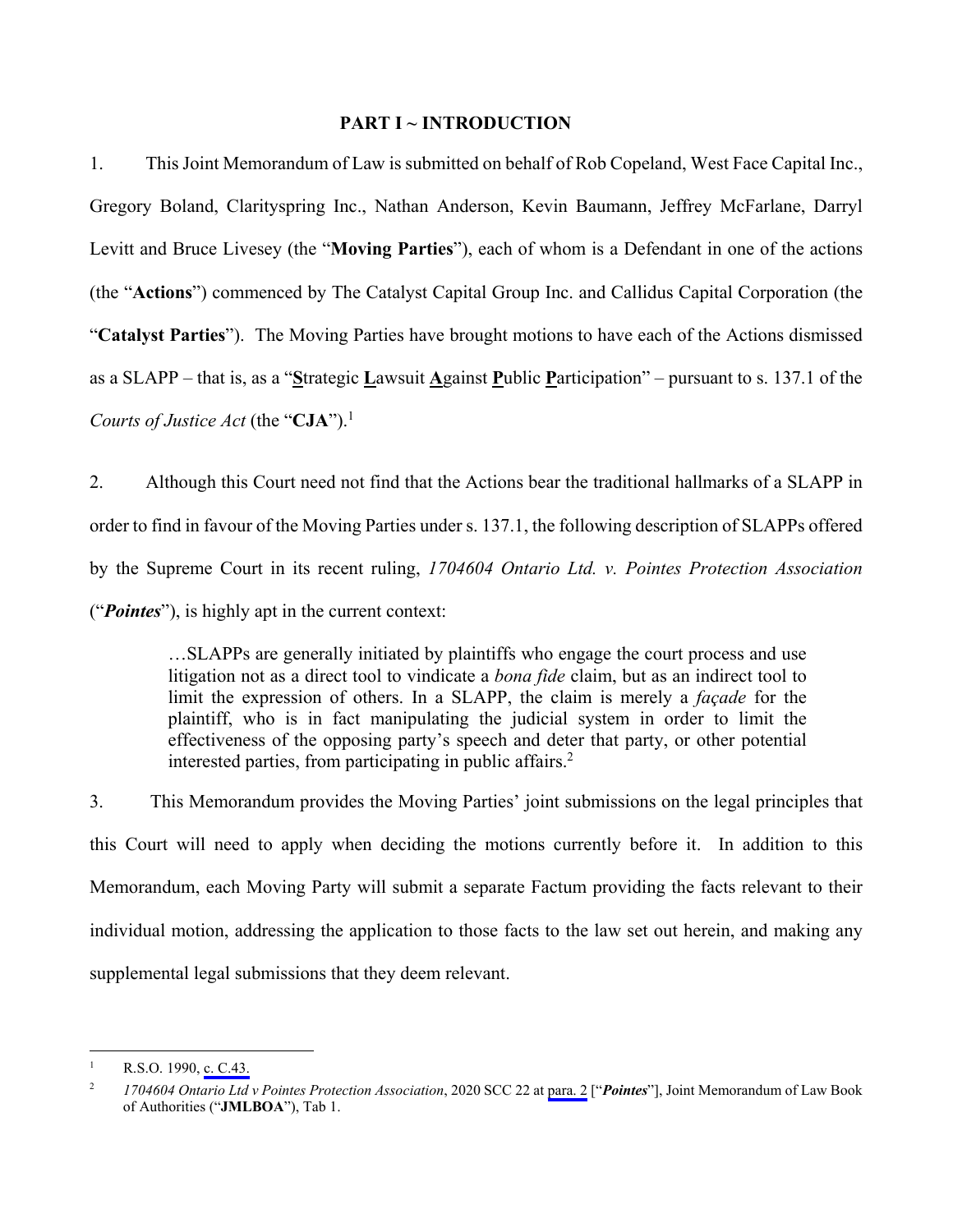2

#### **PART II ~ STATEMENT OF ISSUES, LAW & AUTHORITIES**

4. The only issue to be resolved in these motions is whether the Actions should be dismissed as against the Moving Parties under s. 137.1 of the CJA. The Moving Parties respectfully submit that this question must be answered in the affirmative.

## **A. Dismissal of An Action Under Section 137.1 of the CJA**

5. In *Bent v. Platnick* ("*Bent*"), the companion ruling to *Pointes,* the Supreme Court identified the two policy goals embodied in Ontario's anti-SLAPP regime: *First*, "[s]ection 137.1 of the CJA is intended 'to function as *a mechanism to screen out lawsuits that unduly limit expression on matters of public interest* through the identification and pre-trial dismissal of such actions';" and *second*, "in addition to protecting expression on matters of public interest, s. 137.1 must *also 'ensur[e] that a plaintiff*  with a legitimate claim is not unduly deprived of the opportunity to pursue it'."<sup>3</sup> The reconciliation of these potentially competing goals is reflected in the multi-faceted, multi-stage statutory process established by s. 137.1:

#### *Order to dismiss*

137.1(3) On motion by a person against whom a proceeding is brought, a judge shall, subject to subsection (4), dismiss the proceeding against the person if the person satisfies the judge that the proceeding arises from an expression made by the person that relates to a matter of public interest.

#### *No dismissal*

[137.1](4) A judge shall not dismiss a proceeding under subsection (3) if the responding party satisfies the judge that,

- (a) there are grounds to believe that,
	- (i) the proceeding has substantial merit, and
	- (ii) the moving party has no valid defence in the proceeding; and
- (b) the harm likely to be or have been suffered by the responding party as a result of the moving party's expression is sufficiently serious that the public interest in

<sup>&</sup>lt;sup>2</sup><br>3 *Bent v Platnick*, 2020 SCC 23 at [para. 74](#page-407-0) (emphasis added) ["*Bent*"], JMLBOA, Tab 9. And see *Pointes, supra,* at paras. [16](#page-37-0) & [46,](#page-49-0) JMLBOA, Tab 1.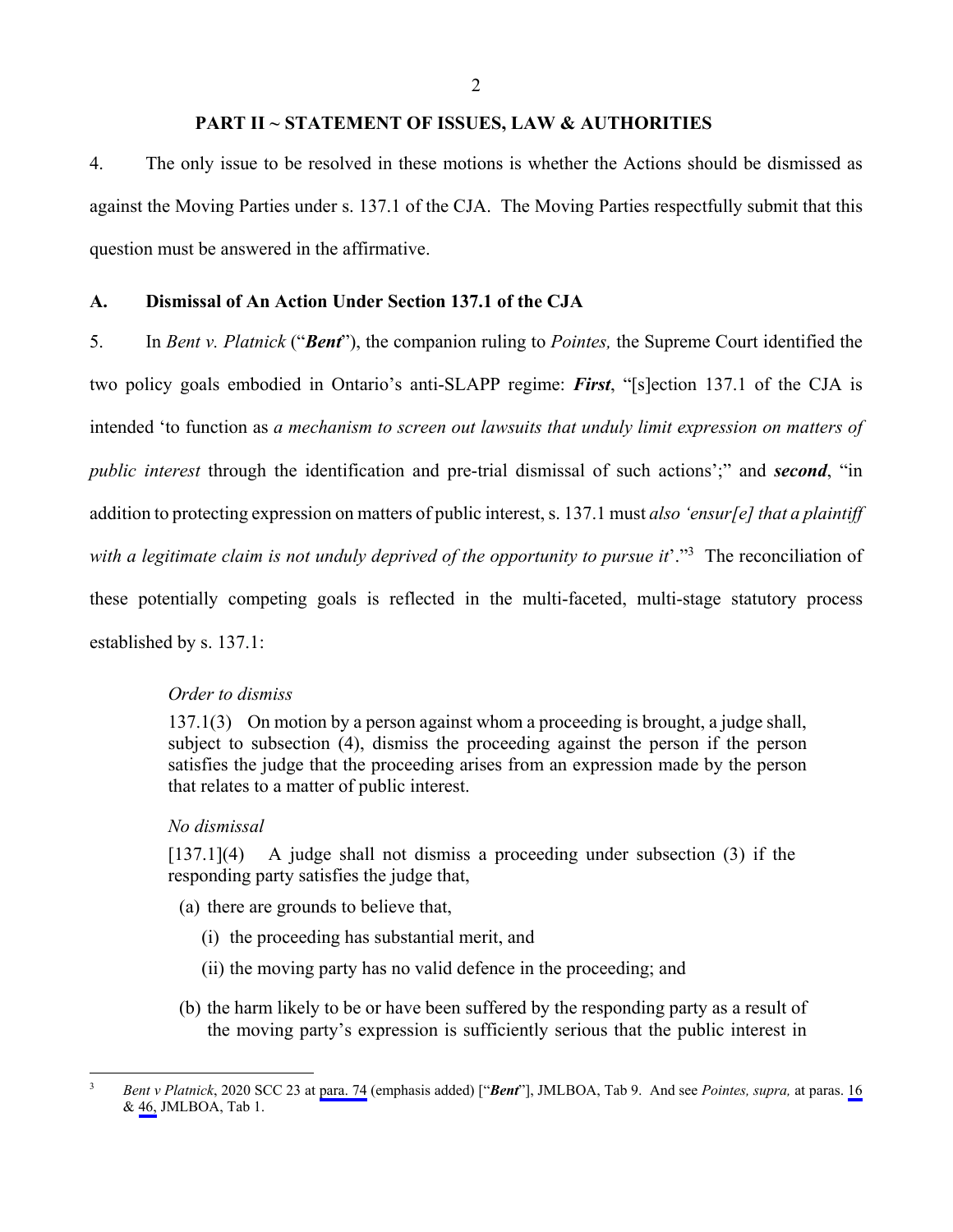permitting the proceeding to continue outweighs the public interest in protecting that expression.

6. As the Supreme Court explained in each of *Pointes* and *Bent*, 4 the foregoing provisions establish a complex analytical process. The Moving Parties must first establish on a balance of probabilities that the proceeding "arises from" an "expression" made by the Moving Parties that "relates to a matter of public interest" (the "Threshold Burden").<sup>5</sup> If the Moving Parties meet the Threshold Burden (under s. 137.1(3)) the proceeding must be dismissed *unless* (under s. 137.1(4)) the Catalyst Parties demonstrate both:

- (a) That there are "grounds to believe" (i) that there is "substantial merit" to their claims, and (ii) that the Moving Parties have "no valid defence" (the "**Merits-Based Hurdle**"); and
- (b) That the public interest in allowing the Catalyst Parties to pursue their claim outweighs the public interest in protecting the Moving Parties' right of expression (the "**Public Interest Hurdle**").

## **B. The "Threshold Burden" Under Section 137.1(3): Did the Proceeding Arise From an Expression Relating to a Matter of Public Interest?**

## **(i) General Principles Governing Section 137.1(3)**

7. Section 137.1(3) places on the Moving Parties the Threshold Burden of demonstrating that: (a) the Actions "arise from" an "expression" made by the Moving Parties; and (b) the "expression" itself "relates to a matter of public interest." The Courts have confirmed that the Moving Parties must establish these criteria on a balance of probabilities.<sup>6</sup> More particularly:

## (a) **The Meaning of "Expression":** Section 137.1(2) defines "expression" to include "any

 $\overline{a}$ 4 *Pointes, supra,* at [para. 18](#page-38-0) (and more generally at [paras. 20-82](#page-39-0)), JMLBOA, Tab 1; and *Bent, supra,* at [para. 76](#page-408-0) (and more generally at paras. [78-88](#page-409-0), [101-104](#page-416-0) & [139-142](#page-438-0)), JMLBOA, Tab 9.

<sup>5</sup> The evocative phrases "**Threshold Burden**," "**Merits-Based Hurdle**" and "**Public Interest Hurdle**" were endorsed and applied by the Supreme Court in both *Bent, supra,* at paras. [78](#page-409-0) & [175](#page-454-0), JMLBOA, Tab 9, and in *Pointes, supra,* at paras. [21,](#page-39-0) [22,](#page-39-0) [31,](#page-43-0) [48](#page-51-0), [53](#page-54-0) & [92](#page-71-0), JMLBOA, Tab 1.

<sup>6</sup> *Pointes, supra,* at [para. 23,](#page-39-0) JMLBOA, Tab 1; and *Bent, supra,* at [para. 85,](#page-411-0) JMLBOA, Tab 9.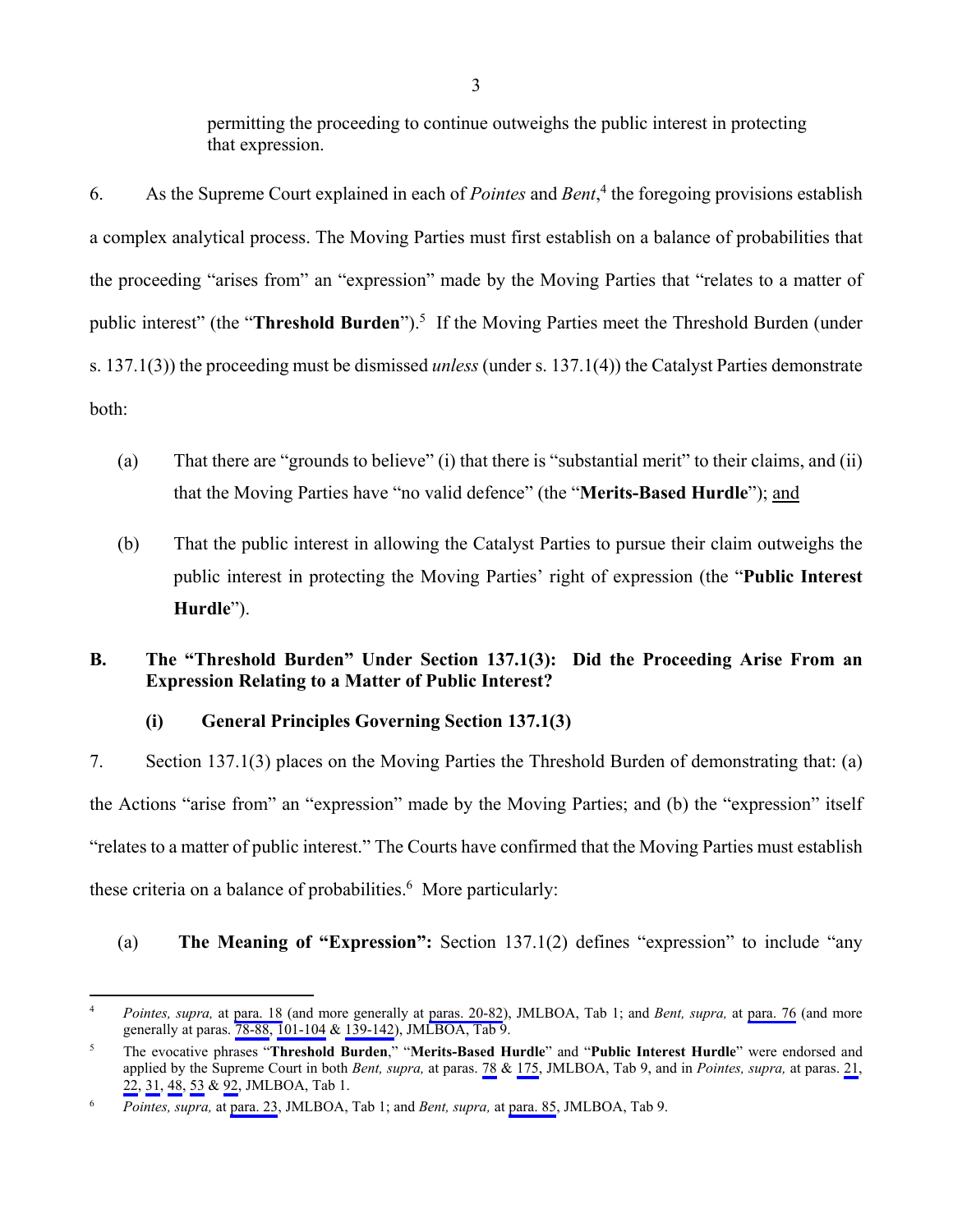communication," whether verbal or non-verbal, whether public or private, whether directed at a person or entity or not.<sup>7</sup> The Supreme Court has affirmed that the drafters of s. 137.1 intended the word "expression" to be construed "expansively."8

(b) **The Meaning of "Arise From":** The Supreme Court has likewise emphasized that the words "arise from" should be given "a broad and liberal interpretation," and that this criterion will be satisfied provided that "the expression is *somehow causally related to* the proceeding," whether directly or indirectly.<sup>9</sup>

8. The second burden under s. 137.1(3) requires the Moving Parties to demonstrate on a balance of probabilities that the "expressions" complained of by the Catalyst Parties "relate[d] to…matter[s] of public interest." More particularly:

- (a) **The Meaning of "Public Interest":** As confirmed by the Supreme Court, the phrase "relates to a matter of public interest" should be given a "liberal," "broad," "generous and expansive" interpretation.<sup>10</sup> Citing its own earlier authority, the Supreme Court explained that there exists "no single test" to determine what is and is not a matter of "public interest." Rather, because the "'[t]he public has a genuine stake in knowing about many matters' ranging across a variety of topics," the key question is whether "some segment of the community would have a genuine interest in receiving information on the subject."<sup>11</sup>
- (b) **The Scope of "Matters Relating to Public Interest":** Consistent with the Supreme Court's determination that the phrase "public interest" should "be given a broad interpretation,"<sup>12</sup> the concept has been found to extend far beyond overtly political issues. As discussed under the next heading, Ontario Courts have confirmed repeatedly that expressions relating to *commercial* topics also raise matters of "public interest."

<sup>-&</sup>lt;br>7 See also *Bent, supra,* at [para. 79](#page-409-0), JMLBOA, Tab 9.

<sup>8</sup> *Pointes, supra,* at [para. 25,](#page-41-0) JMLBOA, Tab 1; and *Bent, supra,* at [para. 79,](#page-409-0) JMLBOA, Tab 9**.**

<sup>9</sup> *Pointes*, *supra*, at paras. [24](#page-40-0) & [102](#page-74-0) (emphasis added), JMLBOA, Tab 1; and *Bent, supra,* at [para. 80,](#page-409-0) JMLBOA, Tab 9.

<sup>10</sup> *Pointes, supra,* at paras. [26](#page-41-0), [28 & 30](#page-42-0), JMLBOA, Tab 1; and *Bent, supra,* at [para. 81](#page-410-0), JMLBOA, Tab 9**.**

<sup>11</sup> *Pointes, supra,* at [para. 27,](#page-41-0) JMLBOA, Tab 1, citing *Grant v Torstar Corp,* 2009 SCC 61 at [paras 101-103](#page-1029-0) & [106 \[](#page-1030-0)"*Grant*"], JMLBOA, Tab 25.

<sup>12</sup> *Pointes, supra,* at [para. 28,](#page-42-0) JMLBOA, Tab 1.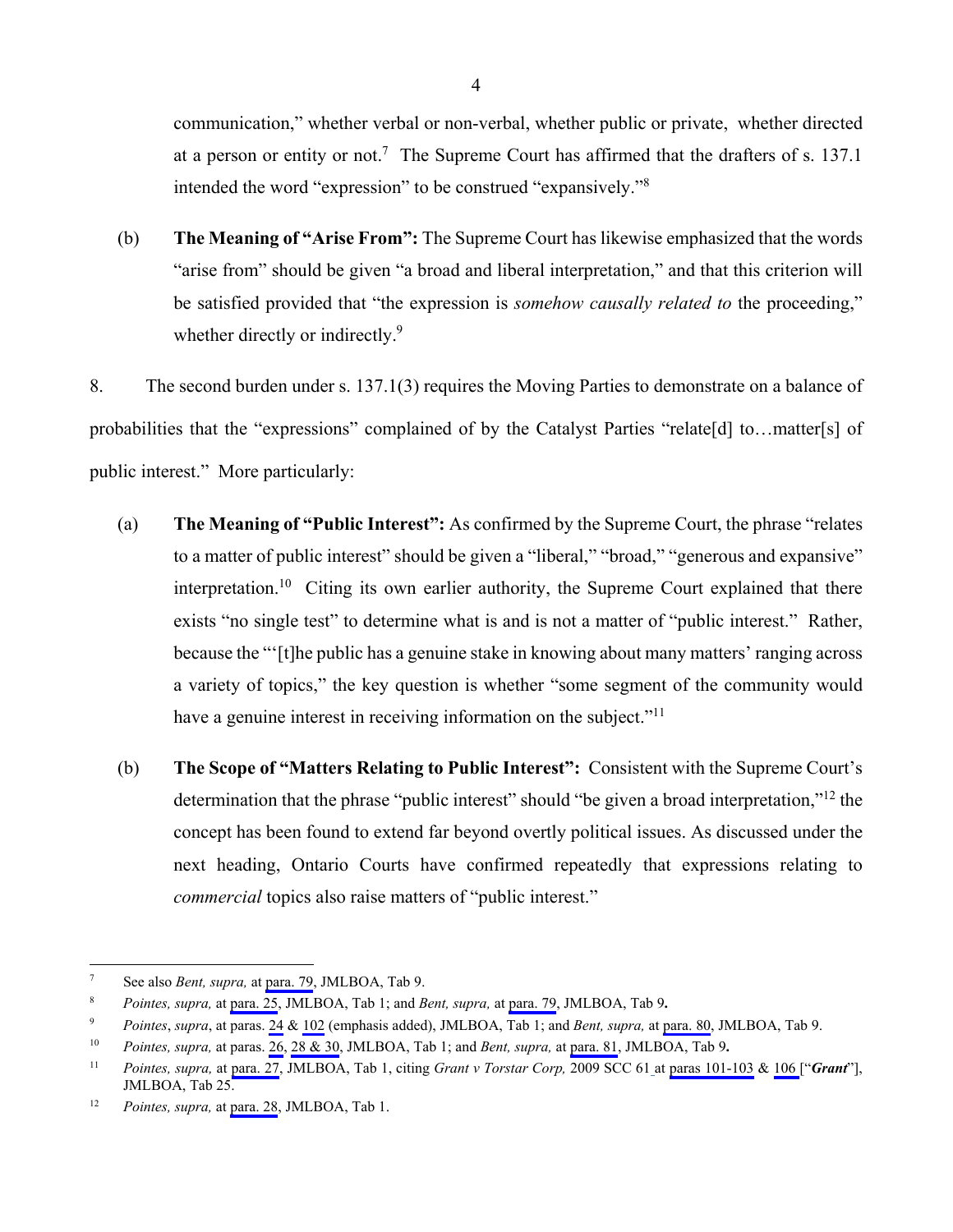(c) **Under s. 137.1(3), Tone, Content and Motivation are Irrelevant:** Although these issues become important later in the s. 137.1 analysis, in assessing the Threshold Burden of whether the proceeding "arises from" an "expression" that relates "to a matter of public interest," the Motion Judge must not consider either: the tone, tenor or accuracy of the "expression" in question; or whether the moving party was animated by malice, vitriol or self-interest in making the impugned statements.<sup>13</sup> As explained by the Supreme Court, in the context of the Threshold Burden, "it is not legally relevant whether the expression is desirable or deleterious, valuable or vexatious, or whether it helps or hampers the public interest."14

#### **(ii) Applying the Section 137.1(3) Principles to the Catalyst Parties' Claims**

9. The Moving Parties respectfully submit that they have established on a balance of probabilities that the Actions commenced against them by the Catalyst Parties "arose" from "expressions" that "related to matters of public interest," thereby satisfying their Threshold Burden. In support of these assertions, the Moving Parties rely upon the following submissions as well as on the further discussion of these issues in their individual Facta.

10. First, the current Actions clearly "arose" from "expressions" attributed to the Moving Parties. The pleadings of the Catalyst Parties make clear that every allegation they have made – and every cause of action they have asserted – is inextricably linked to one or more "expression" attributed to the Moving Parties. While the Catalyst Parties have not asserted every cause of action against every one of the Moving Parties, a clear theme connects all of their allegations:

# (a) The Catalyst Parties allege that at least some of the Moving Parties participated in publishing *defamatory statements* and/or *injurious falsehoods*;

(b) They allege that in relation to these statements, at least some of the Moving Parties committed the *unlawful means tort* against the Catalyst Parties through their commission of the separate

 $13$ 13 *Levant v. Day*, 2019 ONCA 244 at [paras. 9-12](#page-1145-0) ["*Levant*"], JMLBOA, Tab 30; and *Ontario College of Teachers v. Bouragba*, 2019 ONCA 1028 at paras. [18,](#page-1562-0) [31 & 32](#page-1567-0) ["*Bouragba*"], JMLBOA, Tab 40.

<sup>14</sup> *Pointes, supra,* at [para. 28,](#page-42-0) JMLBOA, Tab 1; and *Bent, supra,* at [para. 85,](#page-411-0) JMLBOA, Tab 9.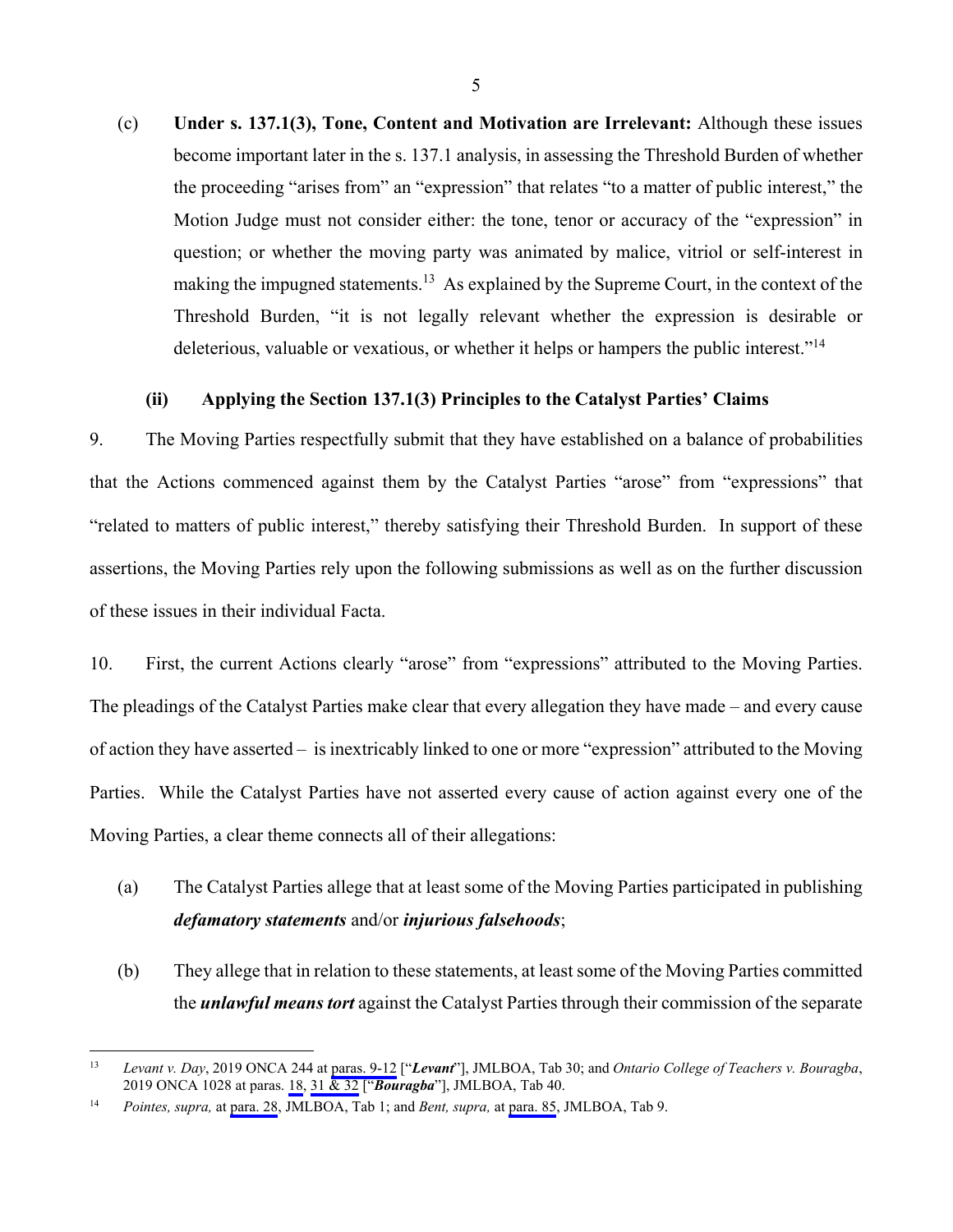tort of *deceit* against various ill-defined parties (the "**Third Parties**");15 and

(c) Lastly, they allege that, in agreeing to publish and in publishing these statements, at least some of the Moving Parties participated in both a *predominant purpose conspiracy* and an *unlawful means conspiracy*. 16

11. In a recent and instructive ruling, the Court of Appeal for Ontario confirmed the analytical flexibility that should be applied when determining whether a proceeding "arises from" an "expression" for the purpose of a s. 137.1 motion. In that case, a laboratory had tested products sold by a fast food chain at the request of a broadcaster. The laboratory shared the results of its testing with the broadcaster. The broadcaster then cited those results in a story that was critical of the chain. In addition to suing the broadcaster, the chain sued the laboratory for negligence in carrying out the testing in question. In dismissing the negligence claim against the laboratory under s. 137.1, the Court of Appeal ruled that for the purposes of s. 137.1(3), there had been an "expression" (namely*,* the laboratory's reporting of its findings to the broadcaster), and that the negligence claim against the laboratory consequently "arose from" this sharing of information behind-the-scenes.<sup>17</sup>

12. Accordingly, in the case at bar, it cannot seriously be argued that the Actions commenced by the Catalyst Parties did not "arise" from "expressions" attributed to the Moving Parties.

13. Turning to the second branch of the Threshold Burden, the Moving Parties' expressions were clearly "related to matters of public interest." The Catalyst Parties are high-profile and controversial participants in the capital markets in Canada. The "expressions" they complain of addressed a variety

<sup>&</sup>lt;sup>15</sup> The role supposedly played by these groups of so-called Third Parties is further discussed below.

<sup>16</sup> The "unlawful means" identified by the Catalyst parties are (i) *defamation*, (ii) *injurious falsehood*, (iii) *statutory breach* and (iv) *unjust enrichment*.

<sup>&</sup>lt;sup>17</sup> Although the negligence claim against the laboratory was dismissed as a SLAPP under [s. 137.1,](#page-47-0) the parallel defamation claim against it continued as it had not been similarly challenged (see *Subway Franchise Systems of Canada, Inc. v. C.B.C.*, 2021 ONCA 25 at paras. [9](#page-1647-0), [18-24](#page-1649-0), [34-47](#page-1656-0) & [133](#page-1690-0), JMLBOA, Tab 45).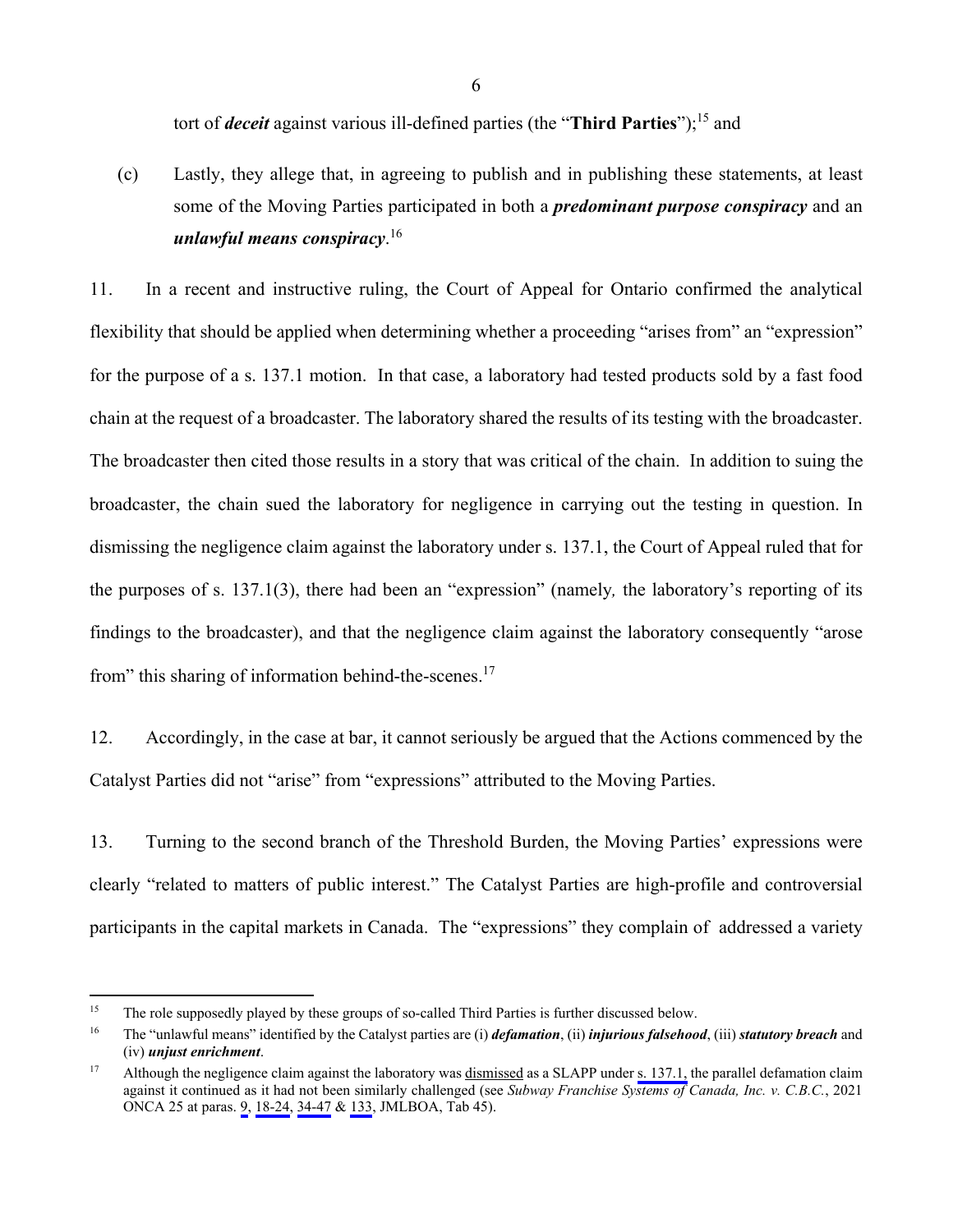of connected topics, including: (a) serious flaws in the Catalyst Parties' business practices and investment models (including, in particular, those of Callidus, a public company); (b) their improper conduct when dealing with commercial counter-parties; (c) litigation and potential litigation prosecuted (or threatened) by or against the Catalyst Parties; and (d) investigations of the Catalyst Parties commenced (or contemplated) by regulatory authorities.

14. Both this Court and the Court of Appeal for Ontario have held repeatedly that "expressions" that address these types of commercial questions constitute "matters relating to the public interest."18 As this Court has noted on several occasions:

> **Comments or conversations relating to corporations or businesses will more obviously have a public dimension to them**. Members of the public or at least segments of the community will have an interest in knowing something about the companies that offer them services. **This is true** not only from the perspective of the "quality" of the services offered, but also **from the perspective of whether or not a member of the public would want to contribute funds to the business/corporation**.

> In this respect, **a company's business practices, the conduct of its management**, **and even the company's activities in the community will often have significance**  to the community [emphasis added].<sup>19</sup>

15. Where, as in this case, the "expression" addresses the functioning of the capital markets, the link to the "public interest" is clear: "*It is not in dispute that the statement complained of relates to a matter of public interest*…[*T*]*he management of a publicly traded corporation is a matter of public interest*."20 As explained by the Court of Appeal for Ontario, statements that raise concerns about certain categories of investment – or that alert the public to the risks of dealing with certain individuals or companies (including because those parties have been or are being scrutinized by securities regulators) – clearly

<sup>18</sup> 18 See for example, *New Dermamed Inc. v. Sulaiman*, 2019 ONCA 141 at [paras. 3-8](#page-1489-0) ["*New Dermamed CA*"], *affirming*, 2018 ONSC 2517 at paras. [3a](#page-1496-0), [22](#page-1501-0) & [25-27](#page-1502-0) ["*New Dermamed SC*"], JMLBOA, Tab 38.

<sup>19</sup> *Bradford Travel and Cruises Ltd. v. Viveiros*, 2019 ONSC 4587 at [paras. 31-33](#page-649-0) (emphasis added), JMLBOA, Tab 13, which was quoted in part in *910938 Ontario Inc. v. Moore*, 2020 ONSC 4553 at [paras. 21 & 22](#page-95-0) ["*910938*"], JMLBOA, Tab 2.

<sup>20</sup> *Thompson v Cohodes*, 2017 ONSC 2590 at paras. [1-3](#page-1695-0) & [12](#page-1697-0) (emphasis added), JMLBOA, Tab 47.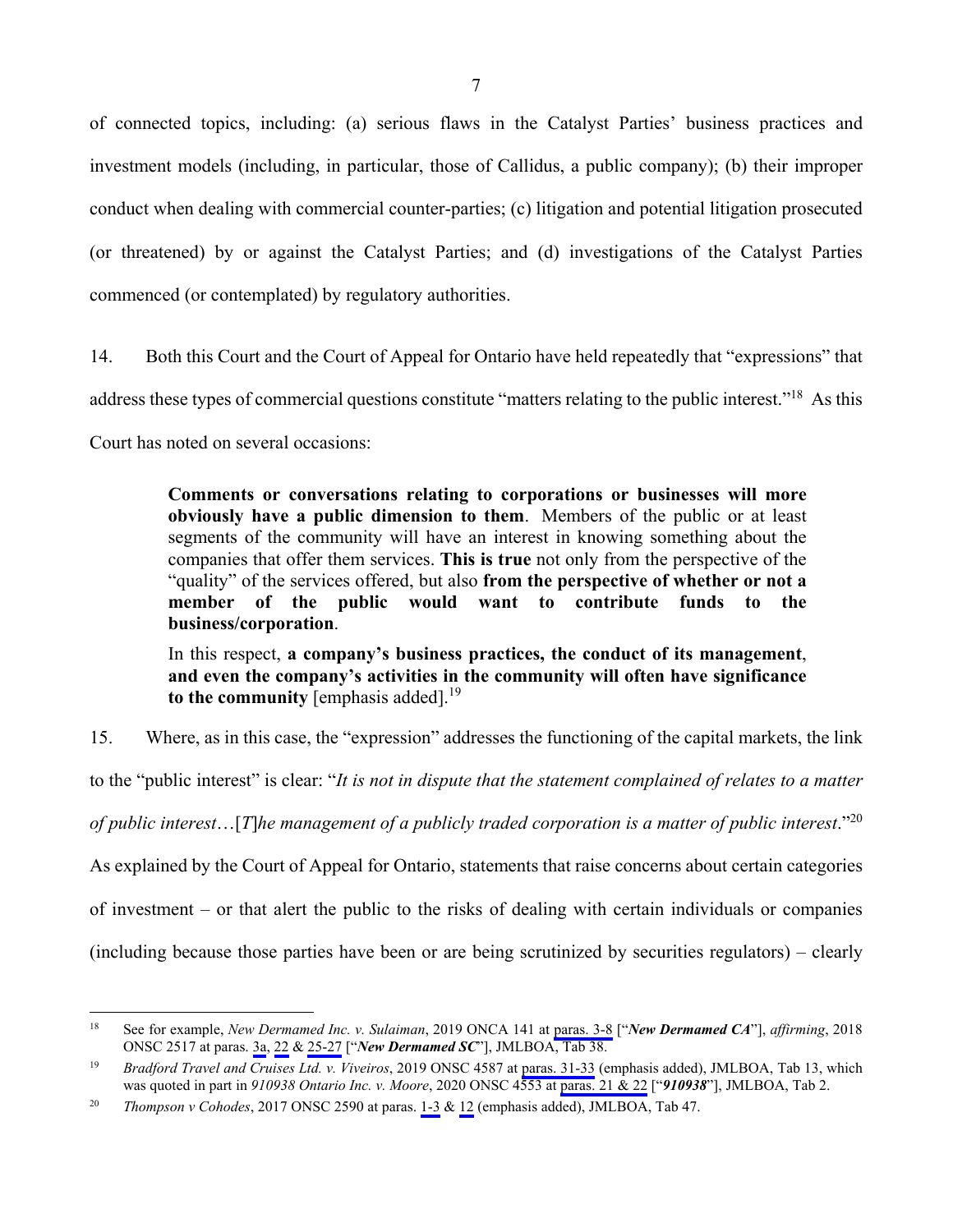involve matters of "public interest" for the purpose of s.  $137.1(3)$ <sup>21</sup>

16. The Catalyst Parties have accused the Moving Parties of mounting unfair attacks on their character and conduct, and of doing so for improper motives. This assertion is untrue. It is also irrelevant to an assessment of the Threshold Burden.<sup>22</sup> To cite an extreme example, this Court has affirmed that expressions commenting on commercial activity can "relate to matters of public interest," even though they are "vicious" "personal attack[s]" tainted by "invective and malice."<sup>23</sup>

17. It is accordingly submitted that the requirements of s. 137.1(3) have easily been satisfied.

## **C. The "Merits-Based Hurdle" under Section 137.1(4)(a): Do the Claims Have Substantial Merit and Do Valid Defences Exist?**

#### **(i) General Principles Governing Section 137.1(4)(a)**

18. As the Moving Parties have satisfied the Threshold Burden under s. 137.1(3), this Court must next consider the two-pronged Merits-Based Hurdle imposed by s. 137.1(4). Under that provision, the onus shifts from the Moving Parties to the Catalyst Parties, and the burden of proof changes from the well-recognized "balance of probabilities" standard to the less-common "grounds to believe" standard.<sup>24</sup> To satisfy the Merits-Based Hurdle, the Catalyst Parties must persuade the Motion Judge that there are "grounds to believe": (a) that each of their claims "has substantial merit" (as required by s.  $137.1(4)(a)(i)$ ; and (b) that the Moving Parties have "no valid defence" to such claims (as required by s.  $137.1(4)(a)(ii)$ .<sup>25</sup>

 $21$ 21 *Fortress Real Developments Inc. v. Rabidoux*, 2018 ONCA 686 at paras. [7](#page-809-0), [8,](#page-810-0) [12-18](#page-811-0), [24-26](#page-814-0) & [36-41](#page-819-0) ["*Fortress*"], JMLBOA, Tab 21.

<sup>22</sup> *Pointes, supra,* at [para. 28,](#page-42-0) JMLBOA, Tab 1; *Bent, supra,* at [para. 85](#page-411-0), JMLBOA, Tab 9; *Levant, supra,* at [paras. 9-12,](#page-1145-0)  JMLBOA, Tab 30; and *Bouragba*, *supra*, at paras. [18](#page-1562-0), [31 & 32,](#page-1567-0) JMLBOA, Tab 40.

<sup>23</sup> See, for example, *910938, supra,* at paras. [3](#page-88-0) & [19](#page-94-0) (and also [para. 25](#page-96-0)), JMLBOA, Tab 2.

<sup>24</sup> *Pointes, supra,* at para. [31,](#page-43-0) [33](#page-44-0) & [35,](#page-45-0) JMLBOA, Tab 1; and *Bent, supra,* at [paras. 86 & 87,](#page-411-0) JMLBOA, Tab 9.

<sup>&</sup>lt;sup>25</sup> The two branches are cumulative -- if the "substantial merit" test is <u>not</u> satisfied by the responding party, there is no need for the Court to proceed to consider the "no valid defence" test. See *Pointes, supra,* at [para. 112,](#page-78-0) JMLBOA, Tab 1.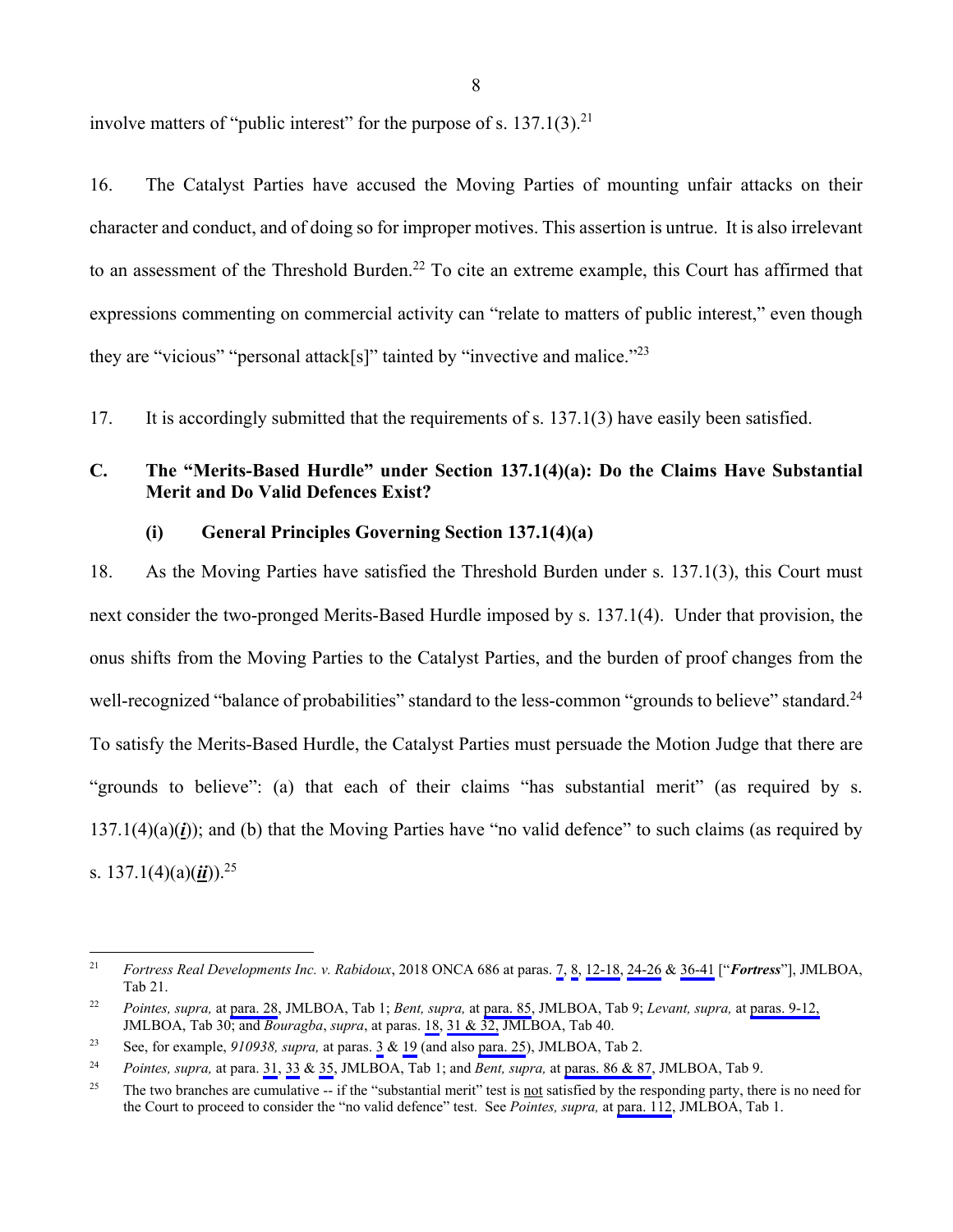19. In the case at bar, a key question raised by the Merits-Based Hurdle is the substance of the burden imposed on the Catalyst Parties – *i.e.*, what must they establish in order to satisfy the "grounds to believe" standard? The Supreme Court has settled this question, as follows:

- (a) **The Substantive Content of the "Grounds to Believe" Standard:** To satisfy this standard, the Catalyst Parties must point to a basis in the law and a basis in the evidentiary record for asserting that their claims have "substantial merit," and that *all* of the defences of the Moving Parties lack "validity." Although a "single basis" in law and a "single basis" in fact will suffice, the Motion Judge must be satisfied that the positions proffered by the Catalyst Parties are "legally tenable" and "reasonably capable of belief." In conducting this assessment, the Motion Judge must bear in mind the preliminary stage of the litigation.<sup>26</sup>
- (b) **How is the "Grounds to Believe" Standard Satisfied?** This standard is distinct from the tests applied in motions to strike and motions for summary judgment. To meet the "grounds to believe" standard, the Catalyst Parties must establish "something *more than* a mere suspicion, but *less than*…proof on the balance of probabilities."27

20. The Supreme Court has also provided the following guidance in respect of the content of the "substantial merit" test that the Catalyst Parties must satisfy under para.  $137.1(4)(a)(i)$ :

- (a) **The Meaning of "Substantial Merit":** To satisfy the "substantial merit" test, the Catalyst Parties must marshal sufficient law and evidence to convince the Motion Judge that each claim they have asserted has "a real prospect of success" – *i.e.,* "a prospect of success that…tends to weigh more in favour of the [Catalyst Parties]" than in favour of the Moving Parties.
- (b) **Satisfying the "Substantial Merit" Test:** As with the "grounds to believe" standard, the "substantial merit" test is *more* stringent than the test that applies on a motion to strike, but *less* stringent than the test for summary judgment. It is *not* sufficient for the Catalyst Parties to merely show that their claims possess "some merit," "technical validity," "some chance of

<sup>26</sup> *Bent, supra,* at [para. 88,](#page-411-0) JMLBOA, Tab 9; and *Pointes, supra,* at paras. [36-39](#page-45-0) & [42,](#page-48-0) JMLBOA, Tab 1.

<sup>27</sup> *Pointes, supra,* at paras. [38](#page-46-0), [40 & 41](#page-47-0) (emphasis added), JMLBOA, Tab 1.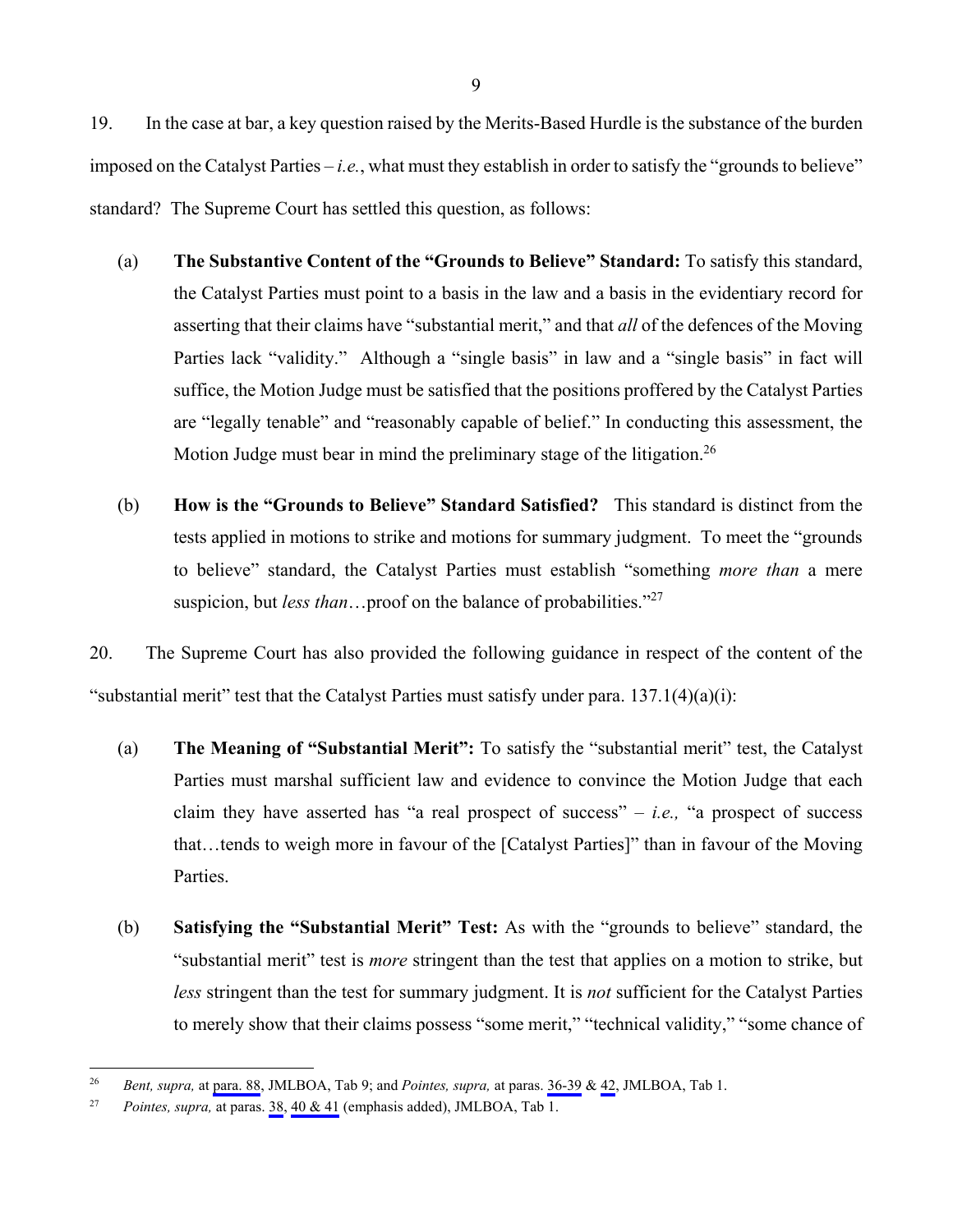success," or a "reasonable prospect of success." Nor can the Catalyst Parties prevail by showing that they have an "arguable case." They are not required, however, to prove that their claims have "a demonstrated likelihood of success" or constitute a "strong *prima facie* case."28 In this regard:

- (i) Each Claim Must have "Substantial Merit" as a Question of Law: From a legal perspective, the "substantial merit" criterion requires the Catalyst Parties to establish "grounds to believe" that *each* of their causes of action is "legally tenable" – *i.e.*, that every mandatory element of each cause of action has been properly pleaded and particularized and has "a real prospect of success."29
- (ii) Each Claim Must have "Substantial Merit" as a Question of Fact: From an evidentiary perspective, the "substantial merit" criterion requires that *each* of the Catalyst Parties' claims "be supported by evidence that is reasonably capable of belief." Where the evidence is disputed or conflicting, neither "a deep dive into the evidence" nor a final assessment of credibility is appropriate at this stage. The Motion Judge must also take care not to accept the evidence of the Catalyst Parties at face value, or to treat their bald factual assertions as sufficient to establish the "substantial merit" of their claims. Bearing in mind the early stage of the Actions, the Motion Judge must undertake "a limited weighing and assessment of the evidence adduced" and "a preliminary assessment of credibility" in order to determine whether each cause of action asserted by the Catalyst Parties has "a real prospect of success."30

21. The Moving Parties submit that the Catalyst Parties have not met, and indeed cannot meet, the foregoing requirements under para.  $137.1(4)(a)(i)$ . However, even if they do satisfy the first prong of the Merits-Based Hurdle, the Catalyst Parties must still overcome the *second* prong of this hurdle by establishing (under para. 137.1(4)(a)(ii)) that there are "grounds to believe" that the Moving Parties have "no valid defences" to any of their claims. More particularly:

(a) **The Meaning of "No Valid Defences":** In demonstrating that there are "grounds to believe" that the Moving Parties have "no valid defences," the Catalyst Parties must establish "that

<sup>28</sup> 28 *Bent, supra,* at [para. 90,](#page-412-0) JMLBOA, Tab 9; and *Pointes, supra,* at [paras. 45-54,](#page-48-0) JMLBOA, Tab 1.

<sup>29</sup> *Bent, supra,* at [paras. 91-100,](#page-412-0) JMLBOA, Tab 9; and *Pointes, supra,* at paras. [54](#page-55-0) & [105-112](#page-75-0), JMLBOA, Tab 1.

<sup>30</sup> *Bent, supra,* at [paras. 94-100,](#page-413-0) JMLBOA, Tab 9; and *Pointes, supra,* at paras. [50](#page-52-0), [52,](#page-53-0) [54](#page-55-0) & [105-112,](#page-75-0) JMLBOA, Tab 1.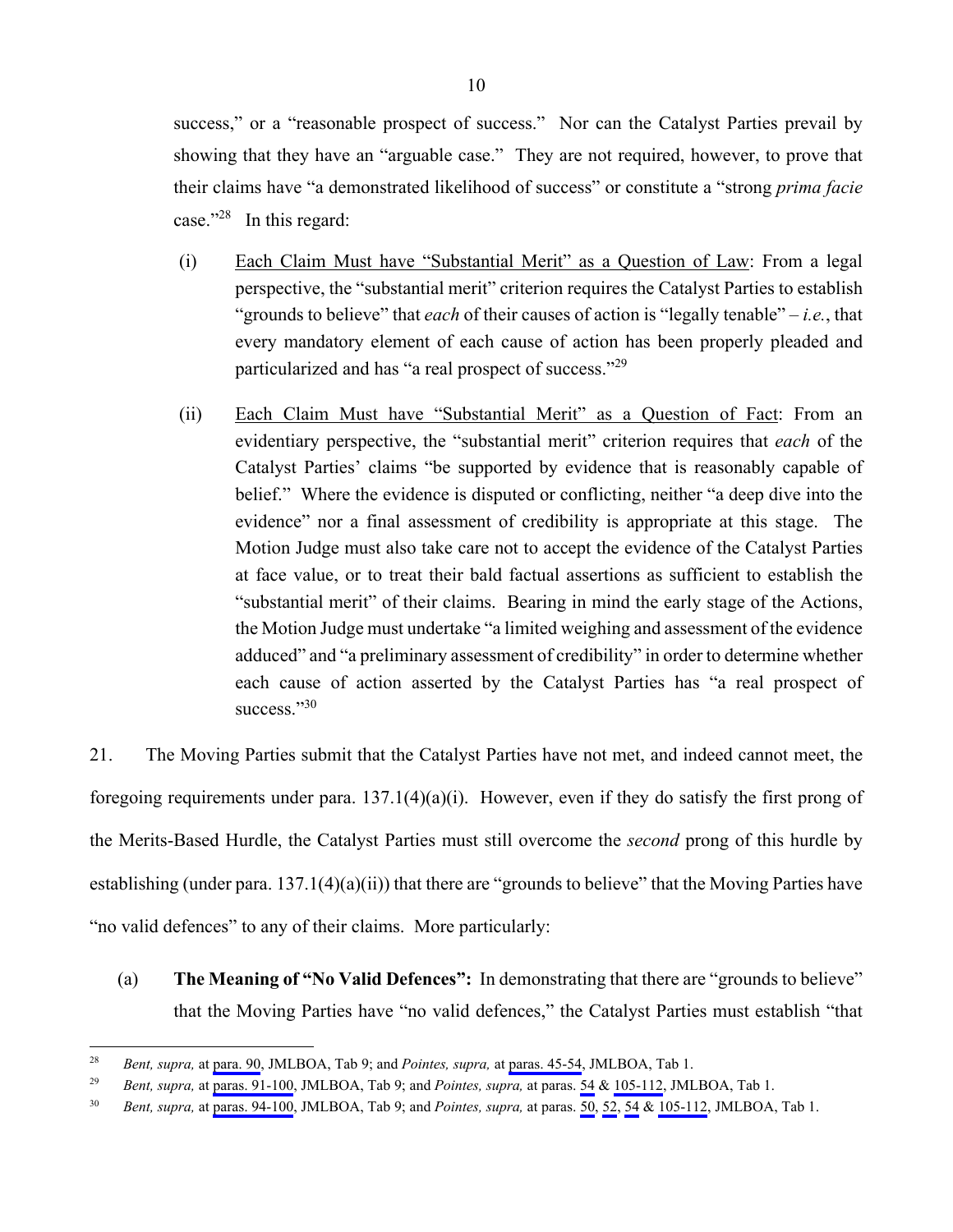the defence, or defences, put in play are not legally tenable or supported by evidence that is reasonably capable of belief such that they can be said to have no real prospect of success" at trial.<sup>31</sup> If a single "valid defence" survives this scrutiny, the anti-SLAPP motions of the Moving Parties must be granted *vis-à-vis* the cause(s) of action to which this defence applies.

(b) **Demonstrating that there are "No Valid Defences":** To establish "grounds to believe" that there are "no valid defences," the Catalyst Parties must demonstrate that there is a basis in the record and in the law – taking into account the stage of the Actions – to support a finding that the defences put in play do *not* tend to weigh more in favour of the Moving Parties than the Catalyst Parties.<sup>32</sup> This question must be assessed from both a legal and factual perspective – *i.e.,* the question is whether *none* of the defences is "legally tenable" and/or supported by evidence "that is reasonable capable of belief."<sup>33</sup>

#### **(ii) Applying the Section 137.1(4)(a) Principles to the Catalyst Parties' Claims:**

22. Applying the foregoing principles, the Moving Parties respectfully submit that the Catalyst Parties have failed to establish "grounds to believe" *either* that their claims have "substantial merit" *or* that the Moving Parties have "no valid defences." Each Moving Party's Factum will address particular facts and evidence demonstrating that the claims of the Catalyst Parties against that Moving Party lack "substantial merit," and that the defences proffered by that Moving Party are "valid." The following discussion offers more general, law-driven submissions addressing the causes of action asserted by the Catalyst Parties and the primary defences of the Moving Parties.

## **(a) The Convoluted Causes of Action Asserted by the Catalyst Parties**

23. The s. 137.1(4)(a) jurisprudence makes clear that, in assessing the "substantial merit" of the Catalyst Parties' claims and the "validity" of applicable defences, the Court must critically assess each

 $31$ 31 *Pointes, supra,* at [paras. 56-60](#page-55-0), JMLBOA, Tab 1; and *Bent, supra,* at paras. [101-103,](#page-416-0) [109](#page-419-0) & [116](#page-422-0), JMLBOA, Tab 9.

<sup>32</sup> *Pointes, supra,* at paras. [39](#page-47-0), [49,](#page-51-0) [56,](#page-55-0) [57](#page-55-0), [59 & 60](#page-56-0), JMLBOA, Tab 1; and *Bent, supra,* at paras. [103](#page-417-0), [105](#page-418-0), [120](#page-425-0), [125](#page-428-0) & [138,](#page-437-0) JMLBOA, Tab 9.

<sup>33</sup> *Pointes, supra,* at paras. [50](#page-52-0), [52,](#page-53-0) [58, 59](#page-56-0) & [105-112,](#page-75-0) JMLBOA, Tab 1; and *Bent, supra,* at paras. [117, 118](#page-423-0), [125](#page-428-0) & [131,](#page-431-0) JMLBOA, Tab 9.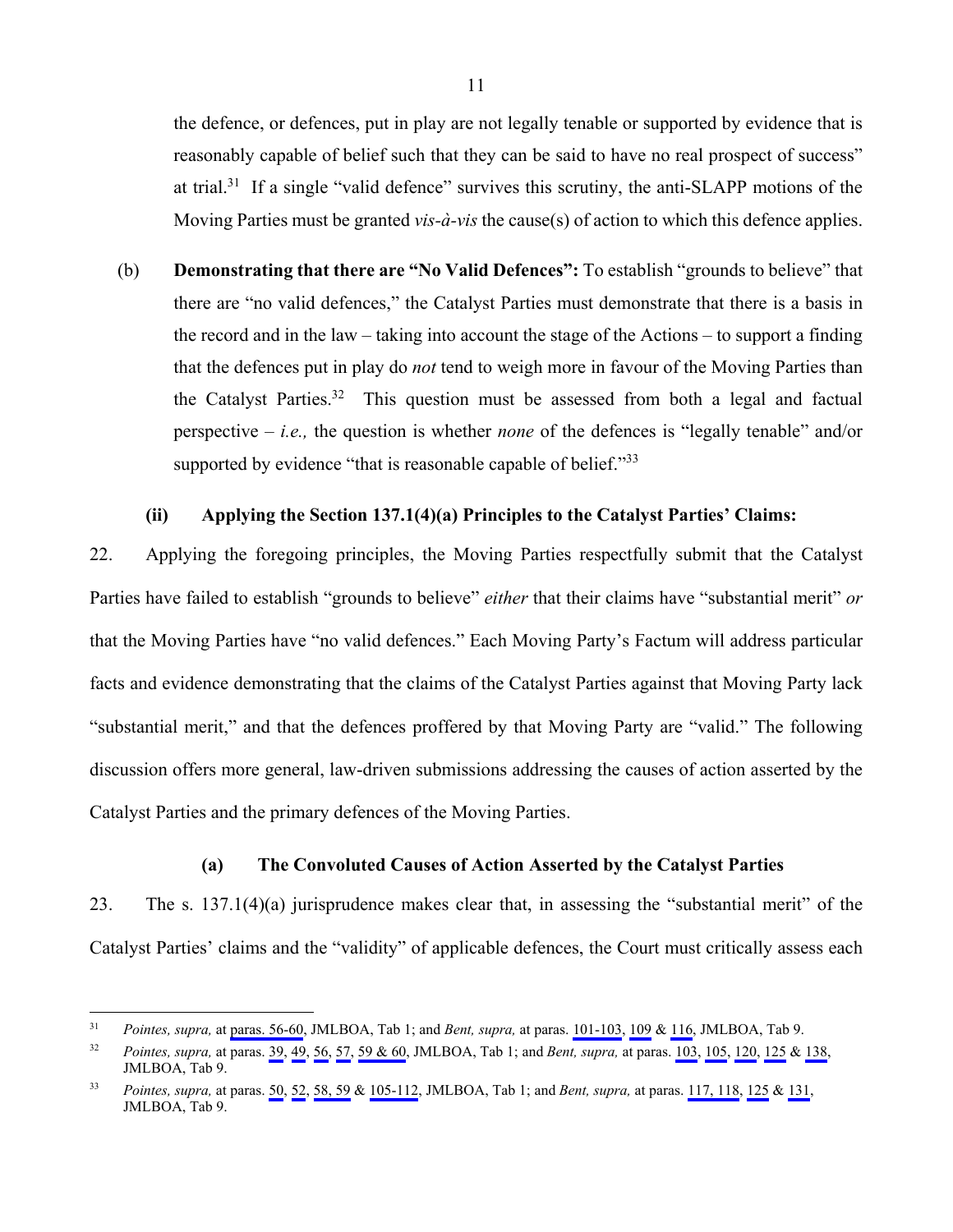element of every cause of action. Although not every cause of action has been asserted against every Moving Party, the causes of action pleaded by the Catalyst Parties are: (a) the *tort of defamation*; (b) the related *tort of injurious falsehood*; (c) the *unlawful means tort*, 34 which, in this case, requires the establishment of the independently actionable "unlawful act" of *tortious deceit* (allegedly committed by the Moving Parties against several vaguely identified groups of Third Parties); and (d) both forms of the *tort of civil conspiracy* (*i.e.,* both "predominant purpose conspiracy" and "unlawful means conspiracy"), the latter of which requires the establishment of "unlawful conduct" by the Moving Parties in the form of (i) *defamation*; (ii) *injurious falsehood*; (iii) *breaches of section 126.1 or section 126.2 of the Ontario* Securities Act;<sup>35</sup> and/or (iv) *unjust enrichment*). Each of these causes of action is examined below.

#### **(b) The Defamation Claims of the Catalyst Parties Lack Substantial Merit and are Subject to Valid Defences**

24. Under para. 137.1(4)(a)(i), the Catalyst Parties must establish in law and on the evidence that there are "grounds to believe" that their defamation claims possess "substantial merit" – *i.e.*, that they have "a real prospect of success" at trial. The elements of this cause of action are as follows:<sup>36</sup>

- (a) the Moving Parties published the impugned words;
- (b) those words refer to the Catalyst Parties; and
- (c) the words are defamatory (*i.e.*, they would tend to lower the Catalyst Parties' reputation in the eyes of a reasonable person), which in turn requires an assessment of:
	- (i) the meanings that are capable (as a matter of law) of arising in the minds of reasonable persons from the "expression" in issue;

 $34$ This cause of action is known more compendiously as "*the tort of causing loss by unlawful means*" and was historically described as the tort of "*intentional interference with economic relations*."

<sup>35</sup> R.S.O. 1990, [c. S.5](#page-49-0)

<sup>36</sup> *Grant*, *supra*, at [para. 28,](#page-1002-0) JMLBOA, Tab 25; *Bent, supra,* at paras. [92](#page-412-0) & [96-99](#page-414-0), JMLBOA, Tab 9; and *Lysko v Braley*, 2006 CanLII 9038 (ONCA) at paras. [108,](#page-1187-0) [116 & 117](#page-1190-0) ["*Lysko*"], JMLBOA, Tab 31.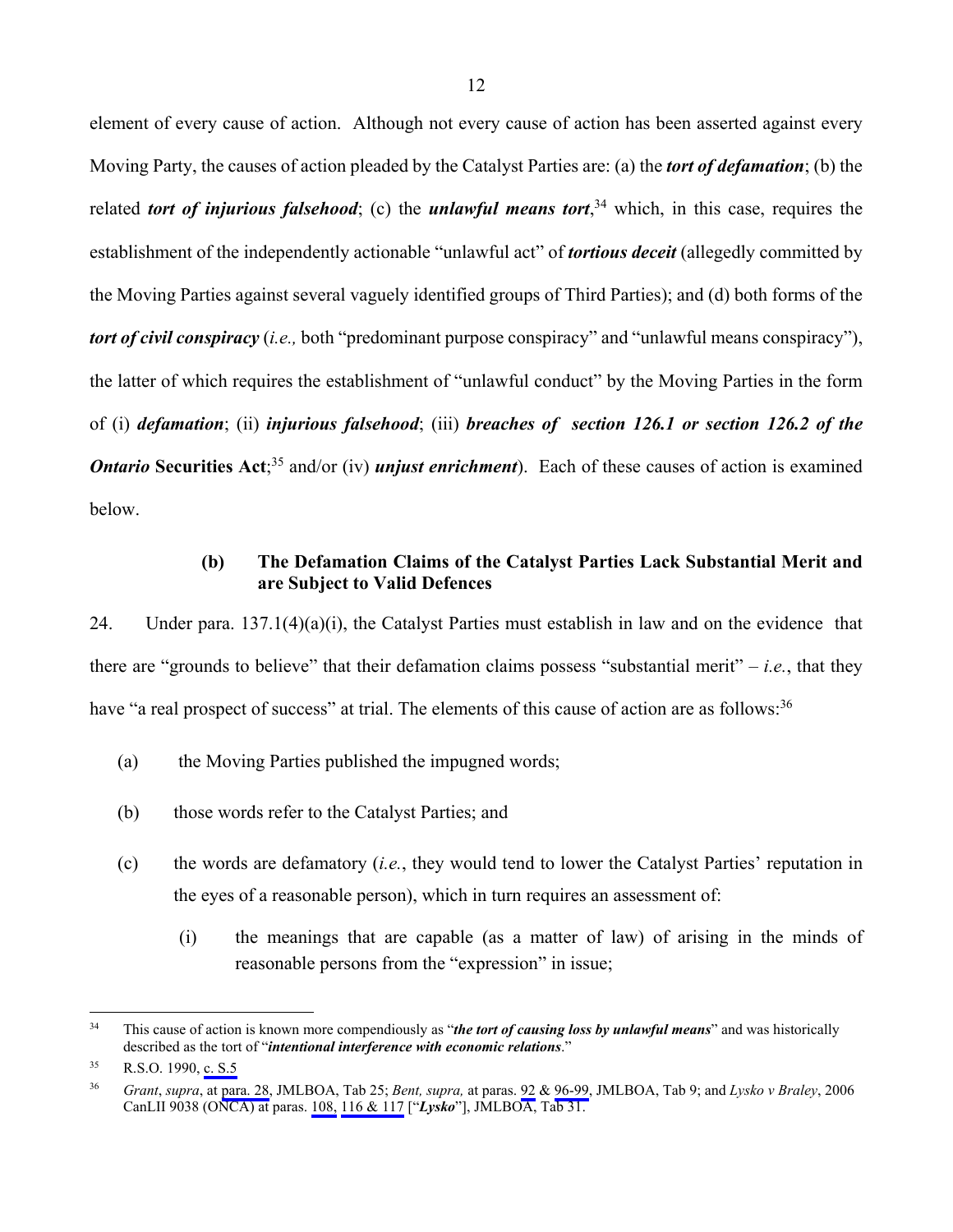- (ii) the meanings that a trier of fact could find (in fact) arose in the minds of such viewers in all the circumstances; and
- (iii) whether (in fact) the "expression" lowered or tended to lower the reputation that the Catalyst Parties actually enjoyed prior to the expression in issue.

25. As established in the Moving Parties' individual Facta, the Catalyst Parties have failed to demonstrate the "substantial merit" of *any* of their claims of defamation. Furthermore, under para. 137.1(4)(a)(ii), they have likewise failed to show that there are "grounds to believe" that *not a single one* of the following defences is "valid":

- (a) **Defence of Justification**: This defence applies where the alleged defamation results from statements or inferences of fact, and those facts are true or substantially true.<sup>37</sup>
- (b) **Defence of Responsible Communication of Statements of Fact**: This defence applies in circumstances where the publisher cannot establish that its reporting of facts was accurate, such that the defence of justification is not available. As the Supreme Court noted when it created this defence, "sometimes the public interest requires that untrue statements should be granted immunity, because of the importance of robust debate on matters of public interest". This defence requires that two elements be established:
	- (i) the impugned statements of fact must be on a matter of public interest; and
	- (ii) the publisher must demonstrate that it was reasonably diligent in validating the accuracy of the statements before they were made, and that its efforts in gathering and communicating the impugned information were responsible.<sup>38</sup>
- (c) **Defence of Fair Comment:** This defence applies if the defamatory statement or inference is an opinion or comment, rather than a statement of fact. The fairness of the stated opinion is assessed, first, based on proof that the facts on which the opinion or comment is based are true. This defence requires that five elements be established:

<sup>37</sup> 37 *Grant*, *supra*, at [paras. 32 & 33](#page-1003-0), JMLBOA, Tab 25.

<sup>38</sup> *Grant, supra,* at [para. 126](#page-1038-0) (and [paras. 98-125\)](#page-1028-0), JMLBOA, Tab 25; and *Cusson v. Quan,* 2009 SCC 62 at [para. 28,](#page-768-0) JMLBOA, Tab 19.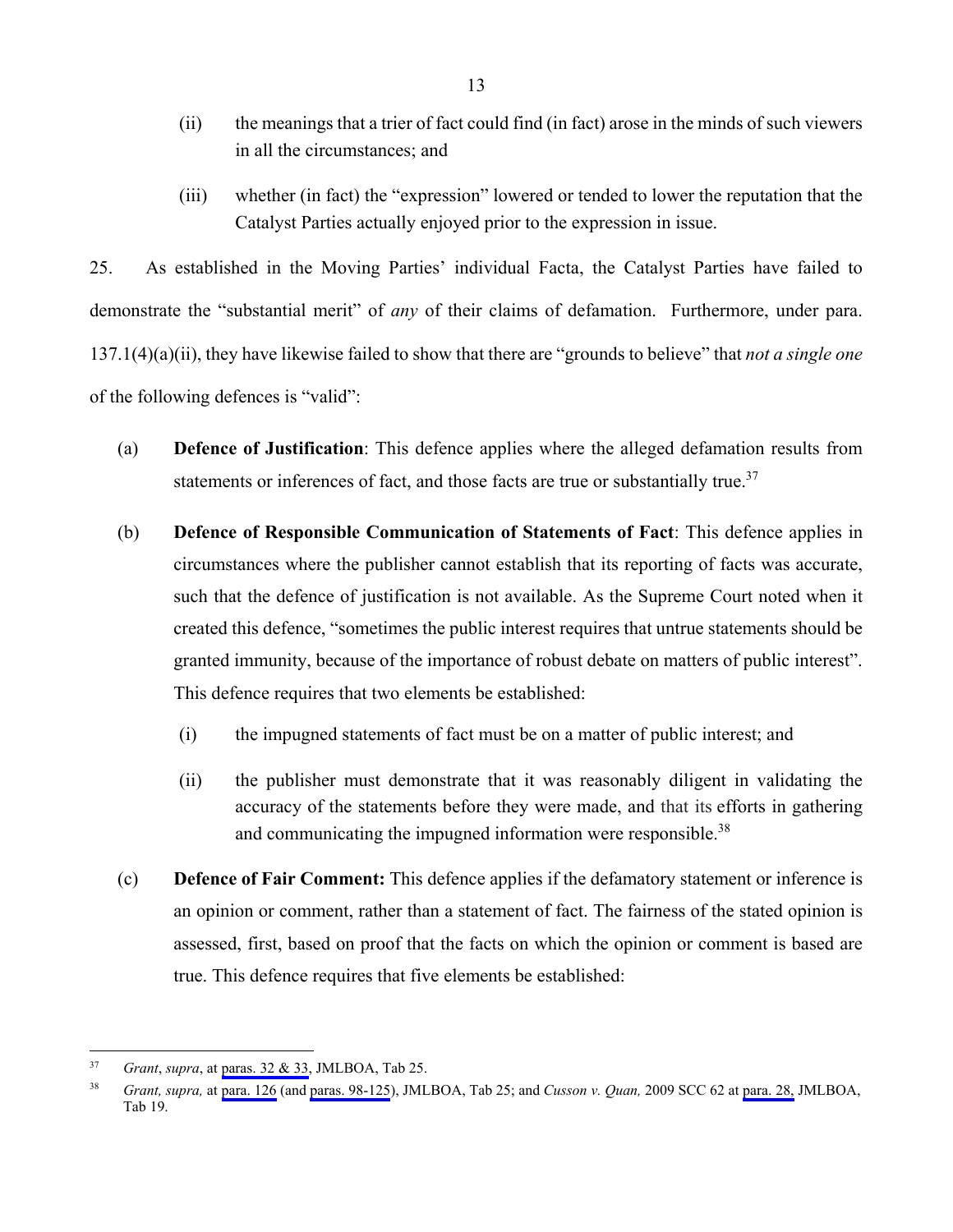- (i) The comment must be on a matter of public interest;
- (ii) The comment must be based on true or substantially true facts that are referred to in the publication or that are well known and widely understood by the audience. This knowledge allows members of the audience to make up their own minds on the merits of the defendant's comment;
- (iii) Although the statement in question can refer to or include inferences from facts, it must be recognizable as comment. Words that appear to be statements of fact may, in substance, be properly construed as comment. What is comment and what is fact must be determined from the perspective of a "reasonable viewer or reader." Comment includes deduction, inference, conclusion, criticism or judgment. This test is generously interpreted;
- (iv) The comment must be capable of being honestly made on the proved facts; and
- (v) The defence can be defeated if the comment was actuated by express malice. As in the context of qualified privilege (*below*), malice can be established in two ways: (A) by showing that the defendant's dominant purpose in making the impugned statements was to injure the plaintiff; or (B) by showing that the defendant made the impugned statements knowing they were not true or did so with reckless indifference to their truth or falsity.39
- (d) **Defence of Qualified Privilege:** This defence focuses on the occasion on which an expression is published, rather than on its content, and can also be defeated by malice:
	- (i) A privileged occasion arises when the person making the expression has an interest or a duty -- whether legal, social or moral -- to make the expression to the person to whom it is made, and that latter person has a corresponding interest or duty in receiving it. The rationale for qualified privilege is that, on such occasions, the risk of private injury is outweighed by the importance of the occasion on which the speech occurs. Employment references, business and credit reports, and complaints to police, regulatory bodies or public authorities, are all classic examples of occasions of qualified privilege. The categories for qualified privilege are never closed, however.
	- (ii) The privilege is "qualified" in the sense that it can be defeated upon proof of malice.

 $39$ 39 *Grant, supra,* at [para. 31,](#page-1003-0) JMLBOA, Tab 25; and *WIC Radio Ltd. v Simpson*, 2008 SCC 40 at paras. [26-28,](#page-1763-0) [31,](#page-1766-0) [34](#page-1767-0) & [63](#page-1780-0)  ["*WIC Radio*"], JMLBOA, Tab 50.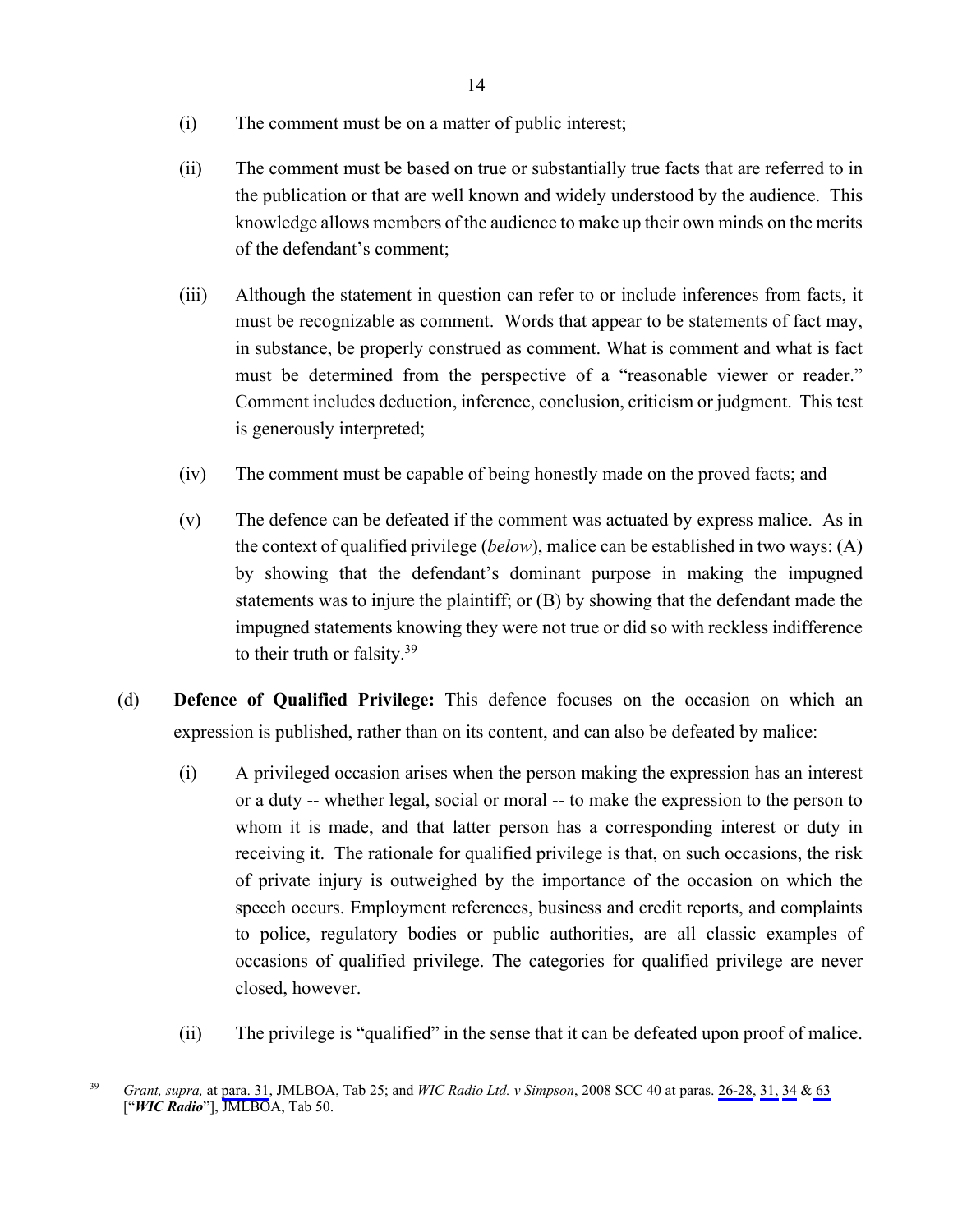As noted above, malice can be shown in the same ways as for the defence of fair comment  $-i.e.,$  where there is a showing of spite or ill-will, or upon proof that the defendant knew the statement in question was false or was reckless as to its truth or falsity. In addition, however, malice in the context of qualified privilege may be shown where the expression is made for an ulterior purpose, unrelated to the occasion giving rise to the qualified privilege. $40$ 

(e) **Defence of Absolute Privilege:** This defence applies to communications which take place during, incidental to, or in furtherance of judicial or quasi-judicial proceedings. Communications to quasi-judicial regulatory bodies like the OSC are covered by absolute privilege and therefore are not actionable, regardless of the cause of action alleged.<sup>41</sup> Delivery of the whistleblower complaints to the OSC and/or the SEC cannot be the basis of a viable cause of action in defamation against any of the Moving Parties.

26. As established in the Moving Parties' individual Facta, the Catalyst Parties' defamation claims lack "substantial merit" and, in any event, are rebutted by one or more of the "valid defences" described above. Accordingly, they cannot survive scrutiny under s. 137.1(4)(a).

## **(c) The Injurious Falsehood Claims of the Catalyst Parties Lack Substantial Merit and are Subject to Valid Defences**

27. Under para. 137.1(4)(a)(i), the Catalyst Parties must establish in law and on the evidence that there are "grounds to believe" that their injurious falsehood claims possess "substantial merit" – *i.e.*, that they have "a real prospect of success" at trial. The elements of this cause of action are as follows:

(a) the Moving Parties published untrue statements;

- (b) these statements reflected adversely on the Catalyst Parties' business;
- (c) the statements were calculated to induce third parties not to deal with the Catalyst Parties;

<sup>40</sup> *Grant, supra,* at paras. [30](#page-1002-0) & [34](#page-1004-0), JMLBOA, Tab 25; *Bent, supra,* at paras. [121](#page-426-0) & [136,](#page-435-0) JMLBOA, Tab 9; and *Weisleder v. OSSTF*, 2019 ONSC 5830 at paras. [8-12](#page-1731-0) & [15-23,](#page-1733-0) *affirmed,* 2020 ONCA 181 at [paras. 1-4,](#page-1724-0) JMLBOA, Tab 49.

<sup>41</sup> *Catalyst Capital Group Inc. v. West Face Capital Inc.*, 2019 ONSC 128 at [para. 49](#page-678-0) ["*Catalyst 2019*"], JMLBOA, Tab 15; *Fraleigh v. RBC Dominion Securities Inc*., 2009 CanLII 92109 (ONSC) at [paras. 31-35](#page-875-0), JMLBOA, Tab 23; and *Hung v. Gardiner*, 2003 BCCA 257 at [paras. 30-37,](#page-1091-0) JMLBOA, Tab 27.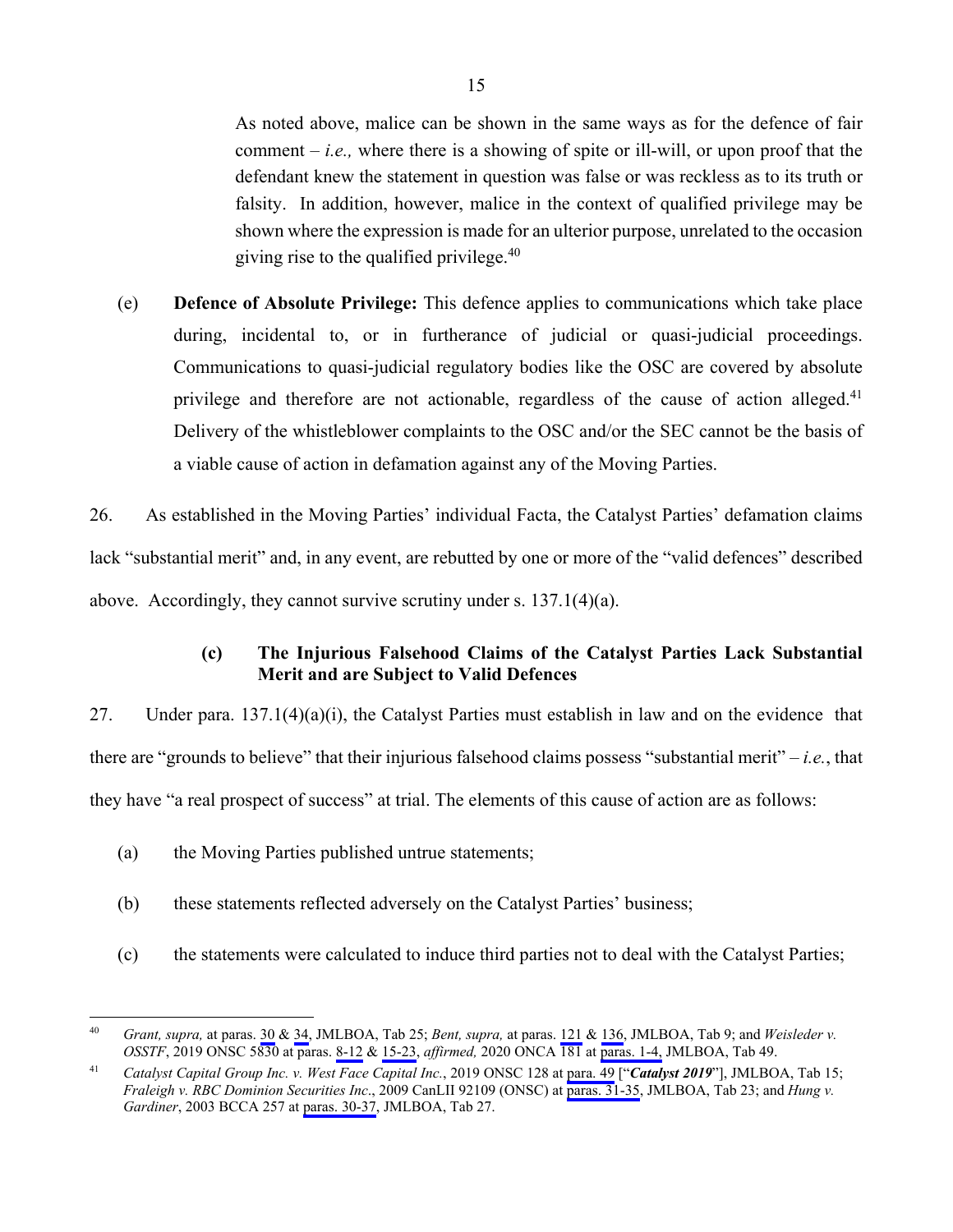- (d) the statements were made maliciously; and
- (e) the Catalyst Parties have suffered special damages as a result.<sup>42</sup>

28. As established in the Moving Parties' individual Facta, the Catalyst Parties have failed to demonstrate the "substantial merit" of *any* of the foregoing elements of their injurious falsehood claims. Furthermore, under para. 137.1(4)(a)(ii), they have likewise failed to show that there are "grounds to believe" that *not a single one* of the following defences is "valid":

- (a) **Defences to Defamation:** The defences to the Catalyst Parties' defamation claim apply generally to their injurious falsehood claims as well, and are equally "valid."43
- (b) **Defence of Truth:** The Moving Parties' expressions contained only factually accurate statements, and as a result – even if those statements reflected adversely on the Catalyst Parties' business – they cannot support a claim for injurious falsehood. $44$
- (c) **Defence of Intention:** Many of the statements that the Catalyst Parties complain of were (for example) mere exchanges of public information about pending litigation, and were not calculated to dissuade third parties from dealing with the Catalyst Parties.
- (d) **Defence of Absence of Malice:** Unlike defamation,45 injurious falsehood requires proof of malice as a mandatory element of the tort.<sup>46</sup> For purposes of injurious falsehood, "malice" is the making of false statements "without just cause or excuse" (*i.e*., dishonestly), although an actual and improper desire to harm will also suffice. The Catalyst Parties have offered no evidence that the Moving Parties did not believe reasonably in the truth of the "expressions"

<sup>42</sup> *Lysko, supra,* at [paras. 133-34,](#page-1195-0) JMLBOA, Tab 31. Pursuant to s. 17 of the *Libel and Slander Act*, R.S.O. 1990, [c. L.12,](#page-50-0) the requirement to prove financial loss is relaxed "if the words upon which the action is founded are calculated to cause pecuniary damage to the plaintiff and are published in writing…"

<sup>43</sup> See for example the s. 137.1 decision in *Joshi v. Allstate Insurance Co.*, 2019 ONSC 4382 at [para. 49](#page-1114-0) (and see more generally [paras. 51-63\)](#page-1114-0) ["*Joshi*"], JMLBOA, Tab 28.

<sup>44</sup> *Carbone v. DeGroote*, 2014 ONSC 6146 at [paras. 59-60](#page-662-0) ["*Carbone*"], JMLBOA, Tab 14; *Arcelormittal Tubular Products Roman S.A.v. Canadian Natural Resources Ltd.*, 2013 ABQB 578 at [para. 115](#page-247-0), JMLBOA, Tab 6; and *Muir v. 403570 B.C. Ltd*., 2003 BCSC 575 at [paras. 51-55,](#page-1480-0) JMLBOA, Tab 37.

<sup>45</sup> *Grant, supra,* at [para. 128,](#page-1039-0) JMLBOA, Tab 25.

<sup>46</sup> Bald pleadings of malice will not suffice -- see Rule 25.06(8) and *Ontario v. Gratton-Masuy Environmental Technologies Inc.*, 2010 ONCA 501 at [paras. 88 & 89,](#page-1541-0) *[leave to appeal discontinued](#page-1552-0)*, [2010] S.C.C.A. No. 397, JMLBOA, Tab 39.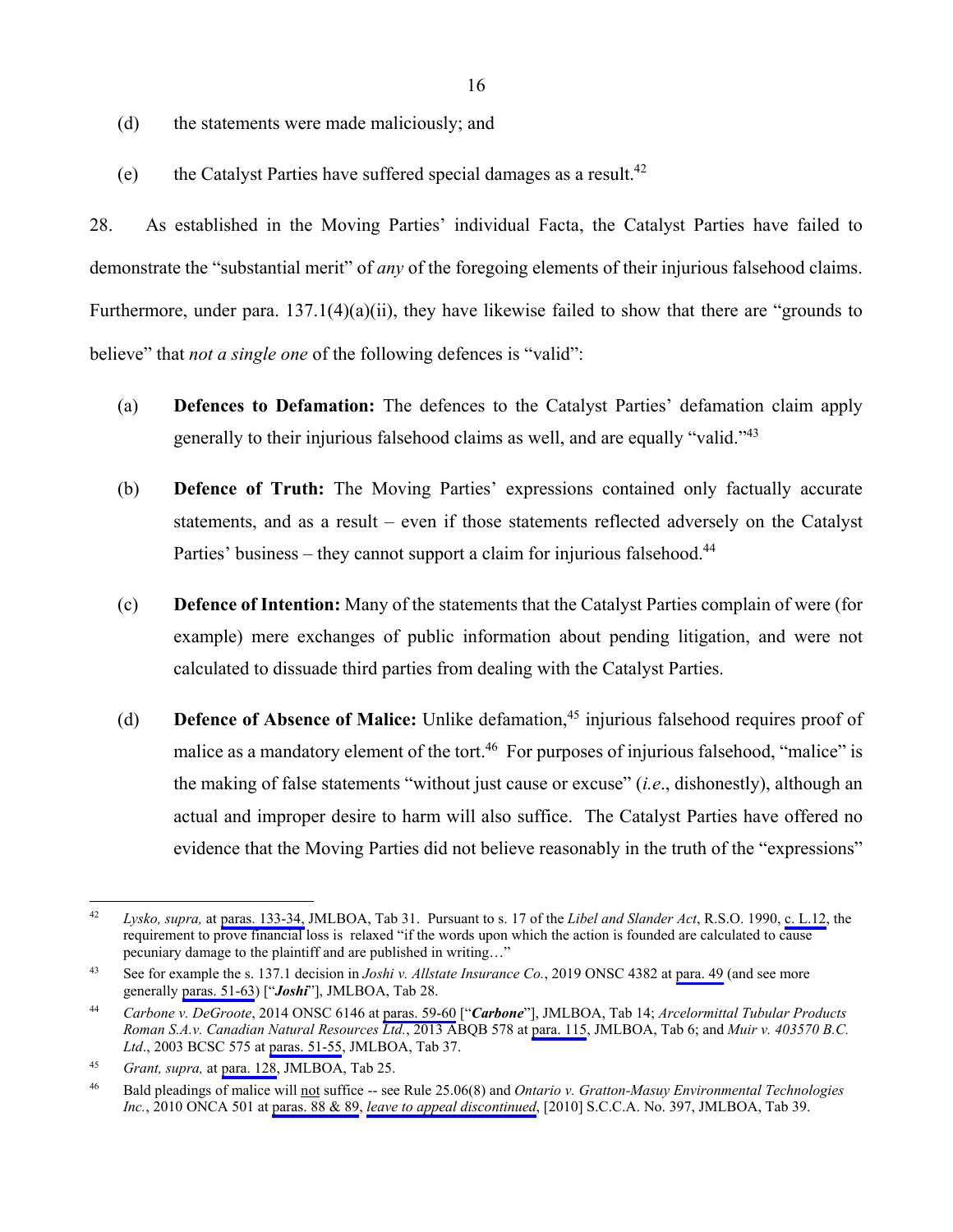attributed to them. This alone is fatal: in the absence of an established improper motive, the Moving Parties' honest belief in their statements negates the mandatory element of malice, and defeats their claims.<sup>47</sup>

(e) **Defence of No Special Damages:** In contrast to defamation claims, injurious falsehood claims require proof of actual *monetary damages.*48 However, as Callidus's own internal reporting (*i.e.*, the "Dalton Report") and its external disclosure to the Court (*i.e.,* the "Sutin Affidavit") make clear, Callidus's downfall was caused entirely by its own mismanagement, rather than by any "expressions" made by the Moving Parties.

29. As established in the Moving Parties' individual Facta, the Catalyst Parties' injurious falsehood claims lack "substantial merit" and, in any event, are rebutted by "valid defences." Accordingly, they do not survive scrutiny under s.  $137.1(4)(a)$ .

## **(d) The Unlawful Means Tort Claims of the Catalyst Parties Lack Substantial Merit and are Subject to Valid Defences**

30. Under para. 137.1(4)(a)(i), the Catalyst Parties must establish in law and on the evidence that there are "grounds to believe" that their unlawful means tort claims possess "substantial merit" – *i.e.*, that they have "a real prospect of success" at trial. The elements of this cause of action are as follows:

- (a) the Moving Parties were responsible for conduct that was directed at the Third Parties;
- (b) harm to the Catalyst Parties was the direct and intended consequence of this conduct directed against the Third Parties; and
- (c) the conduct thus directed by the Moving Parties towards the Third Parties was "unlawful" in the narrow sense that the Third Parties have the right to sue the Moving Parties for the harm

<sup>47</sup> Failure to prove malice had led to claims being defeated under s. 137.1 – see *Joshi, supra,* at [paras. 40 & 41](#page-1112-0), JMLBOA, Tab 28; and see more generally, *Langdon's Coach Lines Limited v. The T.T.C.*, 1956 CanLII 117 (ONSC) at [pp. 14-16](#page-1136-0) (unofficial pagination), *affirmed* 1956 CanLII 376 (ONCA) a[t p. 111](#page-1122-0) (D.L.R.), JMLBOA, Tab 29; and *Procor Ltd. v. U.S.W.A.*, 1990 CanLII 6637 (ONHCJ) at [pp. 12-16](#page-1608-0) (unofficial pagination) ["*Procor*"], JMLBOA, Tab 43.

<sup>48</sup> That is, "mere" reputational harm is insufficient -- see *Carbone, supra,* at paras. [56, 57](#page-662-0) & [62-63,](#page-663-0) JMLBOA, Tab 14; and *Procor, supra,* at [pp. 12-13](#page-1608-0) (unofficial pagination), JMLBOA, Tab 43.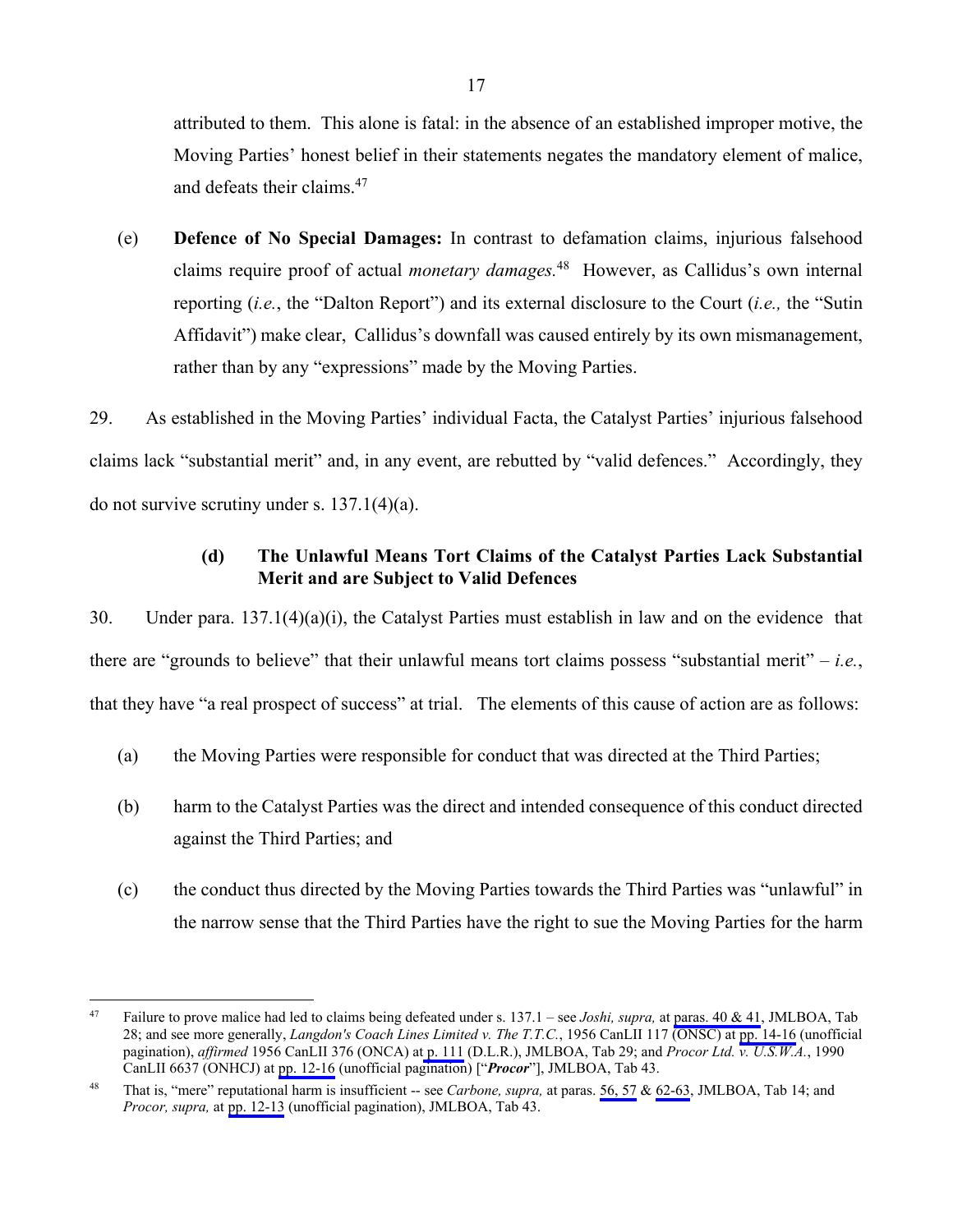that the actionable conduct did cause (or could have caused) to those Third Parties.<sup>49</sup> To satisfy this last criterion, the Catalyst Parties have pleaded the "unlawful act" of tortious deceit. This means that – if their unlawful means tort claims are to survive – the Catalyst Parties must show "grounds to believe" that there is "substantial merit" to (and "no valid defences" to) their allegations that:

- (i) the Moving Parties made false representations of fact to the Third Parties;
- (ii) the Moving Parties knew that (or were reckless as to whether) the representations were false;
- (iii) the Moving Parties made the representations with the intention that they would be acted upon by the Third Parties;
- (iv) the Third Parties relied upon the representations; and
- (v) the Third Parties suffered damage as a result.<sup>50</sup>

31. As established in the Moving Parties' individual Facta, the Catalyst Parties have failed to demonstrate the "substantial merit" of *any* of the elements of their unlawful means tort claims (including *any* of the elements of their associated deceit claims). Furthermore, under para. 137.1(4)(a)(ii), they have likewise failed to show that there are "grounds to believe" that *not a single one* of the following defences is "valid":

- (a) **Defences of Lack of Intention defence and Absence of Any Act Directed at a Third Party:** The Moving Parties made no false representations to the Third Parties with the intended goal of causing harm to the Catalyst Parties.
- (b) **Defence of Lack of Harm:** The Catalyst Parties suffered no proven harm as a result of any

<sup>49</sup> *A.I. Enterprises Ltd. v. Bram Enterprises Ltd.*, 2014 SCC 12 at paras. [23,](#page-127-0) [26](#page-128-0)[, 62,](#page-143-0) [74,](#page-149-0) [76,](#page-150-0) [93-97](#page-155-0) ["*A.I. Enterprises*"], JMLBOA, Tab 3; and *Catalyst 2019, supra,* at [para. 84,](#page-684-0) JMLBOA, Tab 15.

<sup>50</sup> *Chaba v. Khan*, 2020 ONCA 643 at [para. 15,](#page-706-0) *[leave to appeal refused](#page-713-0)*, 2021 CanLII 24825 (SCC) ["*Chaba*"], JMLBOA, Tab 17; *Paulus v. Fleury*, 2018 ONCA 1072 at [para. 9,](#page-1574-0) *[leave to appeal refused,](#page-1586-0)* 2019 CanLII 53418 (SCC) ["*Paulus*"], JMLBOA, Tab 41; and *Midland Resources Holding Limited v. Shtaif*, 2017 ONCA 320 at [para. 162,](#page-1358-0) *[leave to appeal refused](#page-1305-0)*, 2017 CanLII 86178 (SCC) ["*Midland*"], JMLBOA, Tab 34.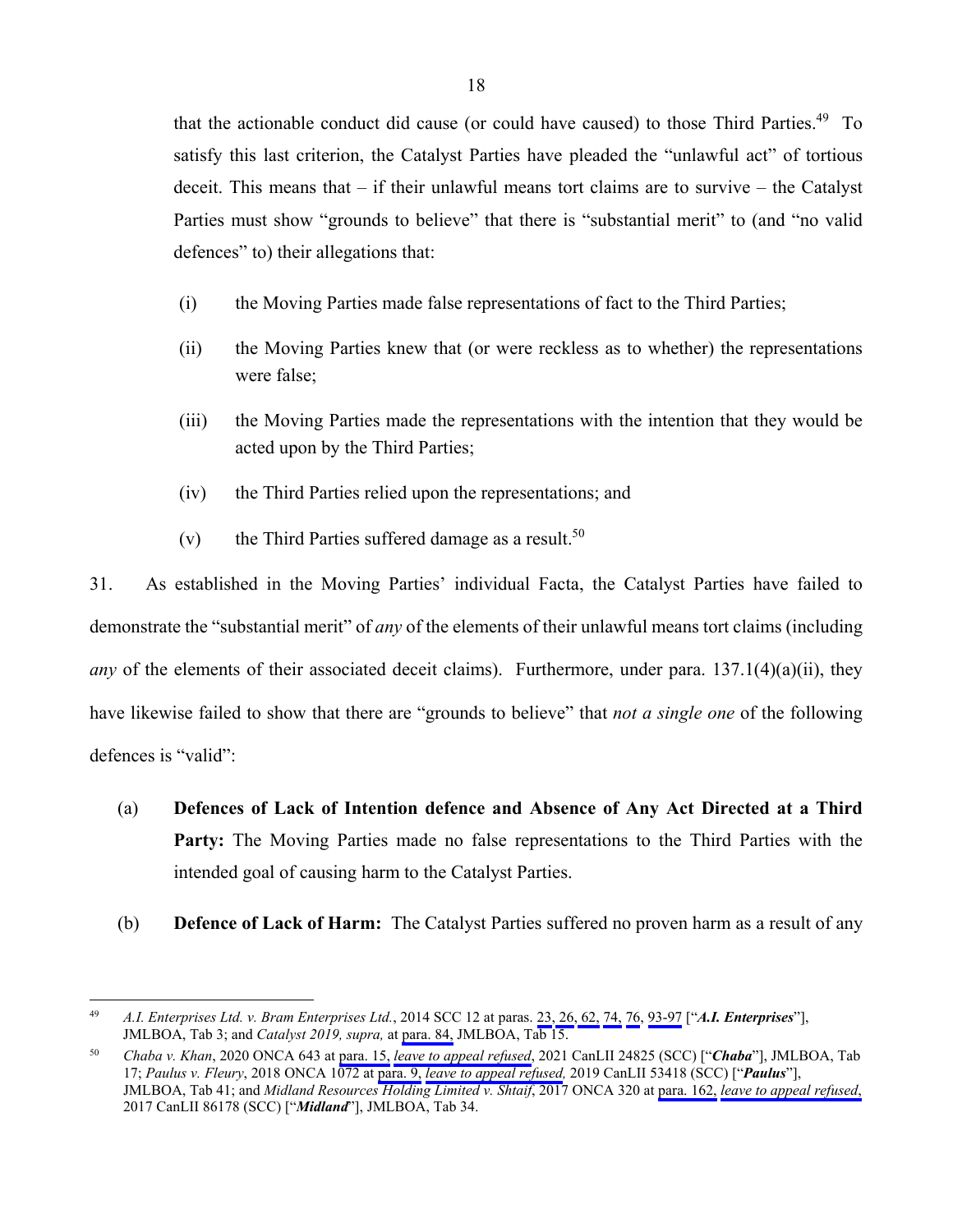representations made by the Moving Parties to the Third Parties.

- (c) **Defence of No Actionable "Unlawful Means":** This Court previously rejected the Catalyst Parties' unlawful means tort claim because they failed to assert a sustainable deceit allegation.<sup>51</sup> This remains true. The law imposes a very heavy onus on plaintiffs who make allegations of fraudulent conduct,<sup>52</sup> and the Catalyst Parties' impermissibly vague deceit allegations do not come close to satisfying this burden.<sup>53</sup> Their assertion of deceit – and, with it, their unlawful means tort claim – must be rejected because:
	- (i) The Moving Parties made no false representations of fact to the Third Parties;<sup>54</sup>
	- (ii) The Moving Parties did not know of (and were not reckless regarding) any falsity in any representations made to the Third Parties;<sup>55</sup>
	- (iii) The Moving Parties had no intention that any representations would be acted upon by the Third Parties;  $56$
	- (iv) The Third Parties never relied upon any representations made by the Moving Parties;<sup>57</sup> and
	- (v) The Third Parties never suffered damage as a result of such reliance.<sup>58</sup>

32. As established in the Moving Parties' individual Facta, the Catalyst Parties' unlawful means tort claims (including their deceit claims) lack "substantial merit" and, in any event, are rebutted by "valid

<sup>51</sup> *Catalyst 2019, supra,* at [paras. 87-90,](#page-685-0) JMLBOA, Tab 15.

<sup>52</sup> See Rule [25.06\(8\)](#page-49-0), as well as *Midland, supra,* at [para. 198](#page-1369-0), JMLBOA, Tab 34; *Mitchell v. Lewis*, 2016 ONCA 903 at paras. [10 & 11](#page-1382-0), JMLBOA, Tab 35; and *Fasteners & Fittings Inc. v. Wang*, 2020 ONSC 1649 at [paras. 118-122](#page-798-0) ["*Fasteners*"], JMLBOA, Tab 20. With regard to allegations of deceit against individual defendants, see also *Ceballos v. DCL International Inc.*, 2018 ONCA 49 at [paras. 10-13](#page-700-0) ["*Ceballos*"], JMLBOA, Tab 16.

<sup>&</sup>lt;sup>53</sup> The Catalyst Parties plead baldly and unconvincingly that the Moving Parties made deceitful misrepresentations to Third Parties – namely, (i) investors in Catalyst funds holding Callidus shares, (ii) investors who sold their Callidus shares, (iii) appraisers who valued borrowers' assets for the benefit of the Catalyst Parties, and (iv) auditors and directors of the Catalyst Parties – and that these Third Parties somehow relied to their detriment on such misstatements.

<sup>54</sup> *T.A.W. v. J.C.L.*, 2021 ONCA 192 at [para. 4,](#page-1693-0) JMLBOA, Tab 46.

<sup>55</sup> *Mariani v. Lemstra*, 2004 CanLII 50592 (ONCA) at [paras. 12-14](#page-1205-0), *[leave to appeal refused](#page-1212-0),* [2004] S.C.C.A. No. 355 ["*Mariani*"], JMLBOA, Tab 32; and *Paulus, supra,* at paras. [10](#page-1575-0) & [23-27,](#page-1579-0) JMLBOA, Tab 41.

<sup>56</sup> *Paulus, supra,* at paras. [10](#page-1575-0) & [31-33,](#page-1583-0) JMLBOA, Tab 41; and *Mariani, supra,* at [paras 12, 13 & 15](#page-1205-0), JMLBOA, Tab 32.

<sup>57</sup> *Mariani, supra,* at [paras 12, 13 & 15](#page-1205-0), JMLBOA, Tab 32.

<sup>58</sup> Ordinarily, this would be fatal to a deceit claim – see *Mariani, supra,* at [para. 15,](#page-1205-0) JMLBOA, Tab 32 – but that principle may be attenuated in the context of a claim in which deceit is the "unlawful act" at the heart of the unlawful means tort.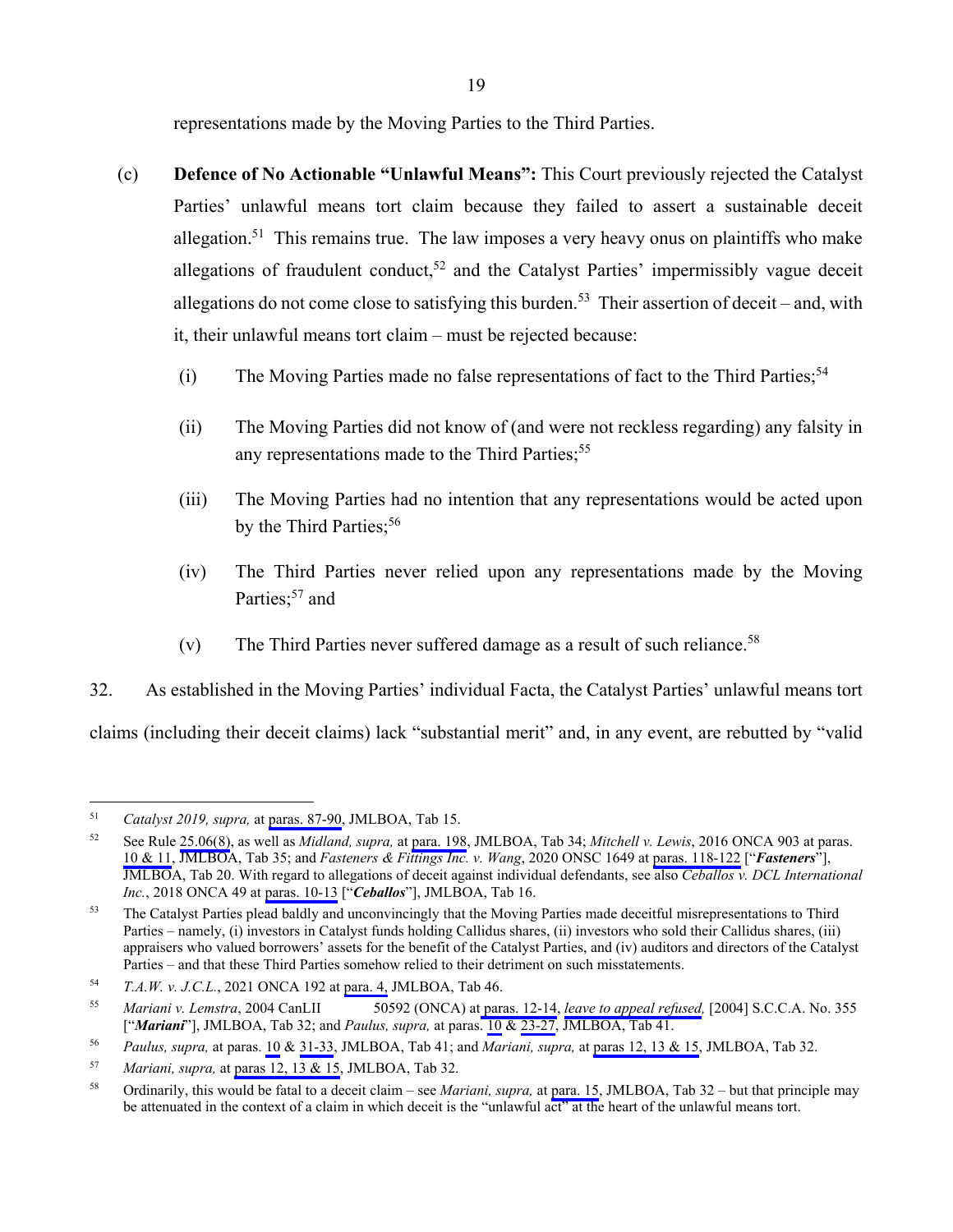<span id="page-30-0"></span>defences." Accordingly, they do not survive scrutiny under s. 137.1(4)(a).

## **(e) The Conspiracy Claims of the Catalyst Parties Lack Substantial Merit and are Subject to Valid Defences**

33. The Catalyst Parties assert both "predominant purpose conspiracy" and "unlawful means conspiracy."<sup>59</sup> Under para. 137.1(4)(a)(i), they must establish in law and on the evidence that there are "grounds to believe" that *both* of their overlapping conspiracy claims possess "substantial merit" – *i.e.*, that they have "a real prospect of success" at trial. The elements of these causes of action are follows:

- (a) **Predominant Purpose Conspiracy**: (i) the predominant purpose of the conspiracy was to cause injury to the Catalyst Parties; (ii) this conspiracy was embodied in the Moving Parties' agreement to act in concert and their consequent concerted action; (iii) this concerted action took the form of either lawful or unlawful conduct; and (iv) the Catalyst Parties suffered loss caused by the Moving Parties' conduct;<sup>60</sup> and
- (b) **Unlawful Means Conspiracy:** (i) the conspirators' agreement and concerted action involved unlawful conduct (*i.e.*, conduct contrary to statutory law, criminal law or common law);<sup>61</sup> (ii) the conduct in question was directed toward the Catalyst Parties; (iii) the Moving Parties knew or should have known that injury to the Catalyst Parties was likely to result; and (iv) the Catalyst Parties suffered loss as a result. In an attempt to satisfy the first element of the tort of unlawful means conspiracy, the Catalyst Parties have identified four forms of allegedly "unlawful conduct." For this conspiracy claim to survive scrutiny under s.  $137.1(4)(a)(i)$ , they must convince this Court that there are "grounds to believe" that there is "substantial merit" (and that there are "no valid defences") to their incorporated allegations of (A) defamation, (B) injurious falsehood, (C) breaches of ss. 126.1 and 126.2 of the *Securities Act*, and (D) unjust enrichment committed by the Moving Parties.

<sup>59</sup> 59 *Berry v. Pulley*, 2015 ONCA 449 at [para. 35,](#page-515-0) JMLBOA, Tab 10; and *Gould v. Western Coal Corp.*, 2012 ONSC 5184 at [paras. 295-296](#page-966-0) ["*Gould*"], JMLBOA, Tab 24.

<sup>60</sup> *Fournier Leasing Co. Ltd. v. Mercedes-Benz Canada Inc*., 2012 ONSC 2752 at [para. 70](#page-849-0) ["*Fournier*"], JMLBOA, Tab 22.

<sup>61</sup> *A.I. Enterprises, supra,* at paras. [62-64](#page-143-0) & [67](#page-146-0), JMLBOA, Tab 3; and and *Agribrands Purina Canada Inc. v. Kasamekas*, 2011 ONCA 460 at paras. [24](#page-173-0), [37 & 38](#page-177-0) ["*Agribrands*"], JMLBOA, Tab 4.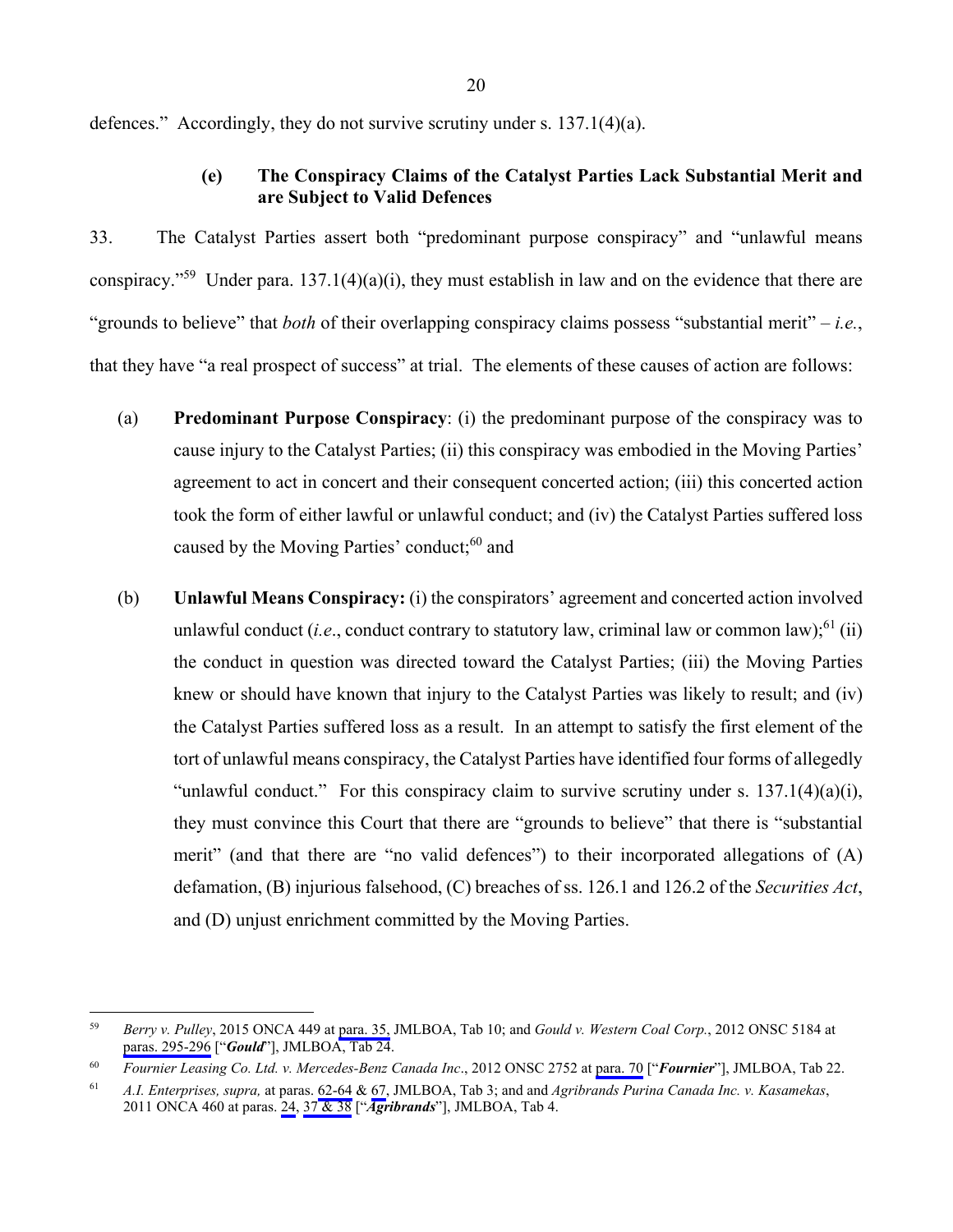34. As established in the Moving Parties' individual Facta, the Catalyst Parties have failed to demonstrate the "substantial merit" of *any* of the foregoing elements of their conspiracy claims. Such failures also constitute "valid" defences to these claims for the purposes of para. 137.1(4)(a)(ii), with the result that the Catalyst Parties' conspiracy allegations are fatally flawed:

- (a) **No Universal Agreement and No Universal Concerted Action**: Ignoring the heavy onus that comes with alleging the "very serious" wrong of conspiracy,  $62$  the Catalyst Parties have failed to show that *every single Moving Party* agreed to, and that *every single Moving Party* participated in, the alleged conspiracy. This failure alone is fatal.<sup>63</sup>
- (b) **The Moving Parties' "Predominant Purposes":** Despite alleging a predominant purpose conspiracy, the Catalyst Parties have failed to show that the predominant motivation of any (let alone all) of the Moving Parties was to harm the Catalyst Parties. On the contrary, the Catalyst Parties' own pleadings defeat such an allegation by emphasizing the purely economic goals (*i.e.,* profiting from the alleged "distort and short" campaign) that supposedly motivated many of the Moving Parties. Similarly, many of the Moving Parties were motivated by a simple desire to defend themselves against the (tactical and abusive) litigation commenced against them by the Catalyst Parties. This absence of a "predominant" motive to injure is fatal to these claims.<sup>64</sup>
- (c) **The Absence of Any Demonstrated "Unlawful Means":** Despite alleging an unlawful means conspiracy, the Catalyst Parties have failed to show "grounds to believe" that *every* requisite aspect of *any* of the enumerated "unlawful" acts was committed by *every single one* of the Moving Parties. Once again, this is fatal:
	- (i) The many flaws associated with their defamation claims and allegations have already

<sup>62</sup> 62 *Gould, supra,* at [paras. 300-303,](#page-968-0) JMLBOA, Tab 24; *Martin v. Astrazeneca Pharmaceuticals PLC*, 2012 ONSC 2744 at [paras. 163-177](#page-1246-0)*, [affirmed](#page-1297-0)* 2013 ONSC 1169 (Div. Ct.), JMLBOA, Tab 33; and *Penson Financial Services Canada Inc. v. Connacher*, 2010 ONSC 2843 at [para. 15](#page-1592-0), JMLBOA, Tab 42. With regard to individual defendants, see also *Ceballos, supra,* at [paras. 10-13,](#page-700-0) JMLBOA, Tab 16; and *Fasteners, supra,* at paras. [155-159](#page-803-0) & [162,](#page-804-0) JMLBOA, Tab 20.

<sup>63</sup> *Bhasin v. Hrynew*, 2014 SCC 71 at [para. 106,](#page-641-0) JMLBOA, Tab 12; and *Agribrands, supra,* at paras. [27, 28](#page-174-0) & [39-43,](#page-178-0) JMLBOA, Tab 4.

<sup>64</sup> *Harris v. GlaxoSmithKline Inc.*, 2010 ONCA 872 at [paras. 39-44](#page-1070-0), *[leave to appeal refused](#page-1077-0)* 2011 CanLII 43420 (SCC), Tab 26; *Gould, supra,* a[t paras. 297 & 298](#page-967-0), JMLBOA, Tab 24; *Fournier, supra,* at [paras. 76-80,](#page-850-0) JMLBOA, Tab 22; and *RuggedCom Inc. v. Korona Group Ltd*., 2014 ONSC 6674 at paras. [29](#page-1641-0) & [34](#page-1642-0), JMLBOA, Tab 44.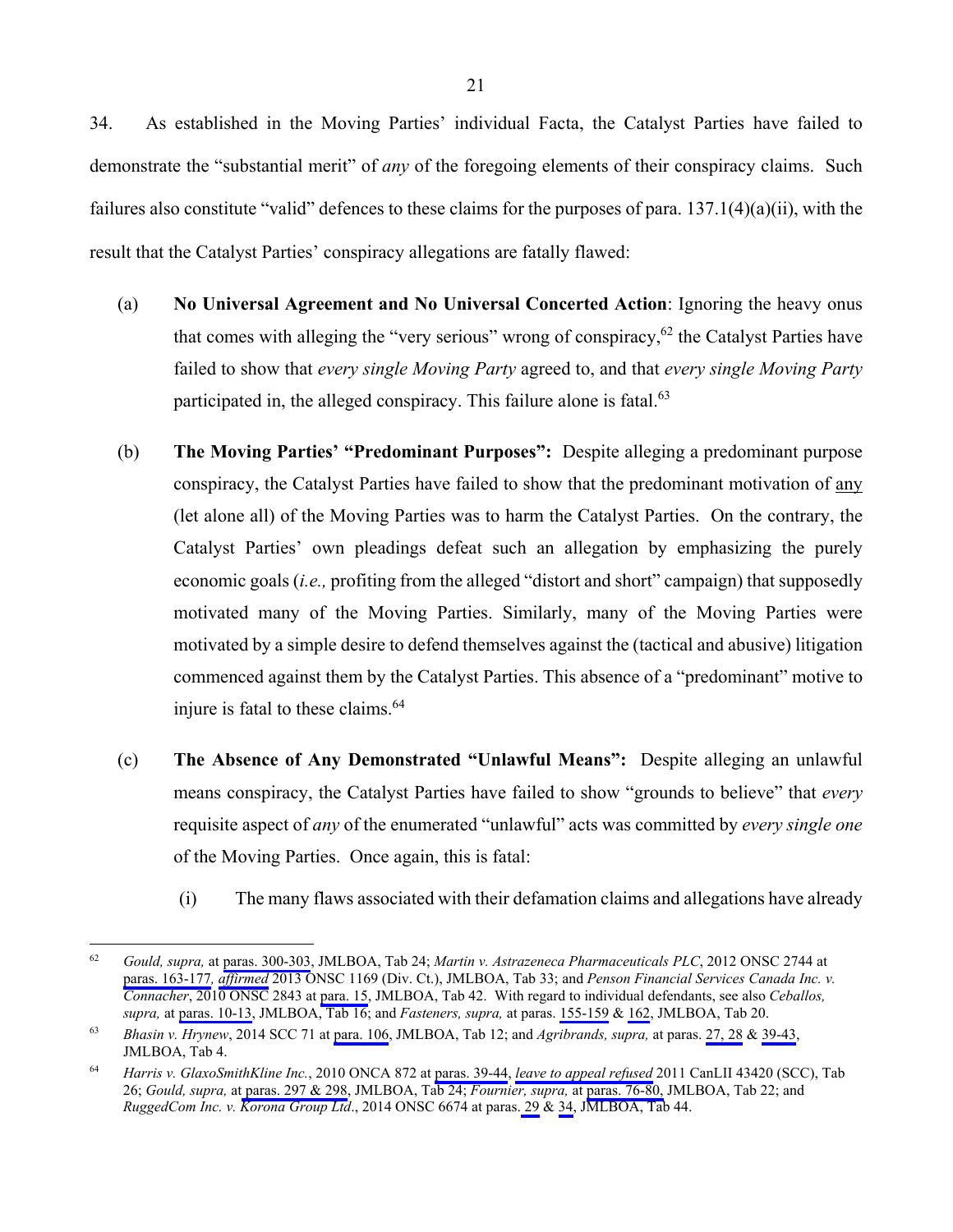been shown (*above*);

- (ii) The flaws in their injurious falsehood claims and allegations have also been shown (*above*);
- (iii) Their allegation that the Moving Parties breached the *Securities Act*  via (A) the commission of fraud or market manipulation under s.  $126.1<sup>65</sup>$  or (B) the making of misleading or untrue statements under s.  $126.2^{66}$  – have no basis in fact, and cannot provide the "unlawful means" required for a conspiracy claim;<sup>67</sup> and
- (iv) Their allegations of unjust enrichment fail because (A) the alleged enrichment of the Moving Parties and (B) their own alleged deprivation lack the necessary "correspondence" and causal connection to one another.<sup>68</sup> This Court has previously found that this is fatal to the Catalyst Parties' conspiracy claims, and so it remains.<sup>69</sup>
- (d) **No Specific Harm was Caused:** The Catalyst Parties suffered no specific harm as a result of the alleged conspiracy. On this basis alone, these claims must be rejected.

35. As established in the Moving Parties' Facta, because the Catalyst Parties' conspiracy claims lack "substantial merit" and are subject to "valid defences," they do not survive scrutiny under s. 137.1(4)(a). More compendiously, because *none* of the Catalyst Parties' allegations has "substantial merit" and because *all* such claims face "valid defences," the motions brought by the Moving Parties must be granted by this Court in their entirety on the basis of s. 137.1(4)(a).

<sup>65</sup> Section [126.1\(1\)](#page-49-0) provides as follows, while [126.1\(2\)](#page-49-0) addresses "attempts" to commit the following:

<sup>&</sup>quot;*A person or company shall not, directly or indirectly, engage or participate in any act, practice or course of conduct relating to securities, derivatives or the underlying interest of a derivative that the person or company knows or reasonably ought to know, (a) results in or contributes to a misleading appearance of trading activity in, or an artificial price for, a security, derivative or underlying interest of a derivative; or (b) perpetrates a fraud on any person or company*."

 $66$  Section [126.2\(1](#page-49-0)) provides as follows:

<sup>&</sup>quot;*A person or company shall not make a statement that the person or company knows or reasonably ought to know, (a) in a material respect and at the time and in the light of the circumstances under which it is made, is misleading or untrue or does not state a fact that is required to be stated or that is necessary to make the statement not misleading; and (b) would reasonably be expected to have a significant effect on the market price or value of a security, derivative or underlying interest of a derivative."*

<sup>67</sup> *Gould, supra,* at [para. 311,](#page-971-0) JMLBOA, Tab 24.

<sup>68</sup> *Apotex Inc. v. Eli Lily & Co.*, 2015 ONCA 305 at paras. [41-43](#page-209-0), [55 & 56,](#page-215-0) *[leave to appeal dismissed](#page-219-0)*, 2016 CanLII 940 (SCC), JMLBOA, Tab 5.See more generally *Moore v. Sweet*, 2018 SCC 52 at [paras. 41-43](#page-1411-0), JMLBOA, Tab 36.

<sup>69</sup> *Catalyst 2019, supra,* at [paras. 96-101](#page-686-0), JMLBOA, Tab 15.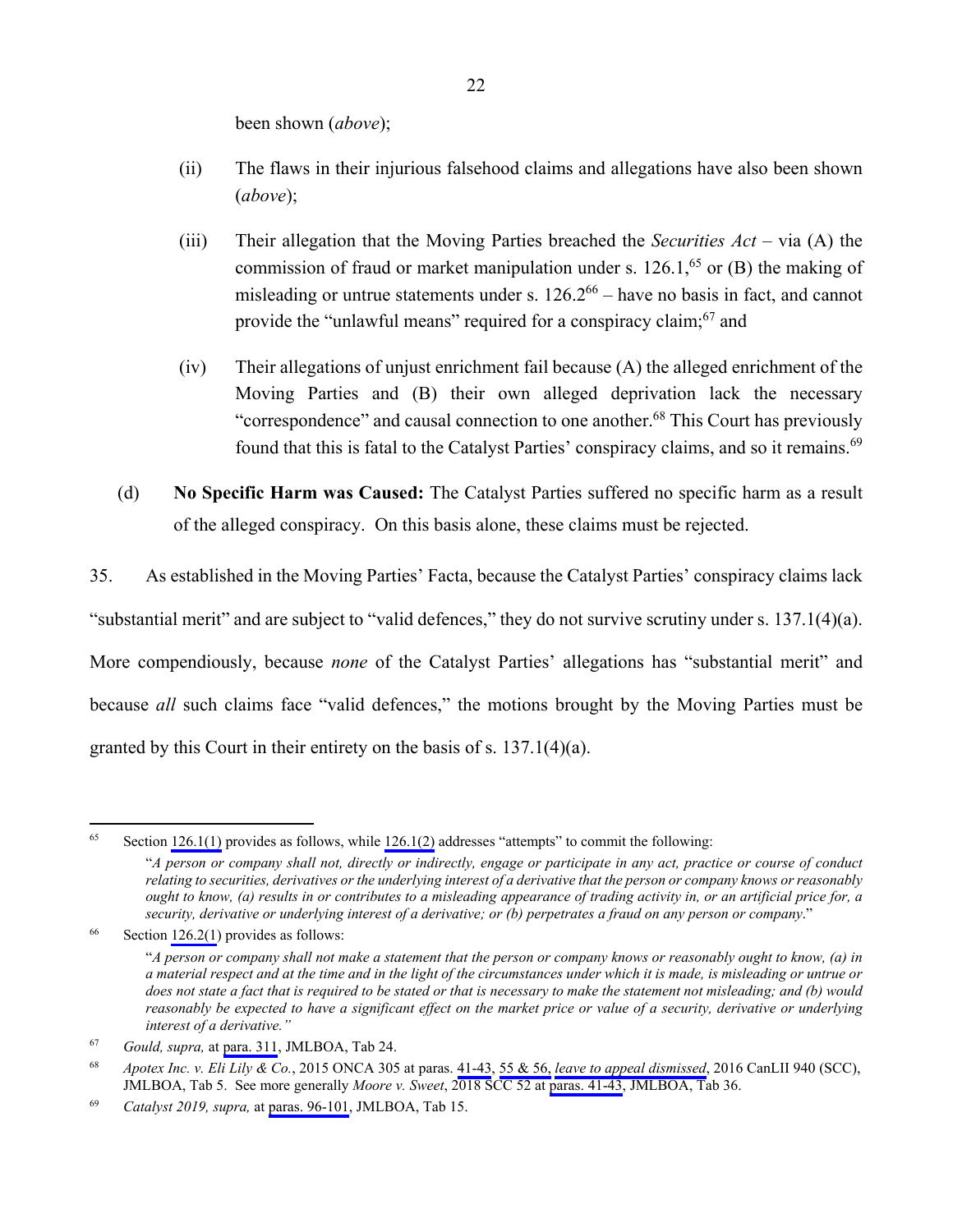**D. The "Public Interest Hurdle" under Section 137.1(4)(b): Does the Public Interest in Permitting the Responding Party's Claim to Proceed Outweigh the Public Interest in Protecting the Moving Party's Right of Expression?** 

#### **(i) General Principles Governing section 137.1(4)(b)**

36. Even if the Catalyst Parties overcome both prongs of the Merits-Based Hurdle under paras. 137.1(4)(a) (*above*) – and they cannot – they are unable to surpass the Public Interest Hurdle imposed by s. 137.1(4)(b). This critically important final test has been described by the Supreme Court as "the fundamental crux of the [anti-SLAPP] analysis" and "the core of s. 137.1."<sup>70</sup>

37. In contrast to the more lenient "grounds to believe" burden imposed under s. 137.1(4)(a), the onus placed on the Catalyst Parties under s. 137.1(4)(b) reverts to the more challenging *balance of probabilities* standard.71 More specifically, under s. 137.1(4)(b), the Catalyst Parties must demonstrate on a balance of probabilities that the "harm" they have suffered or are likely to suffer as a result of the Moving Parties' expression "is sufficiently serious that the public interest in permitting the proceeding to continue outweighs the public interest in protecting that expression."

38. As the Supreme Court has emphasized, the Motion Judge's task under s. 137.1(4)(b) is not to "balance" abstract public interests against one another  $-i.e.,$  the right to access the courts (generally) *versus* the right of free expression (generally) – but rather to carefully "weigh" which interest is more deserving of protection *in the unique context of this particular proceeding*.<sup>72</sup> This "weighing exercise" requires the Motion Judge to undertake three successive steps:

(a) **The Existence of "Harm" Suffered:** The Court must determine whether the Catalyst Parties have suffered (or will suffer) "harm" caused by the impugned "expressions" (while initially disregarding the "seriousness" of that "harm"). If this initial test is not satisfied, the motions

 $70\,$ 70 *Pointes, supra,* at paras. [18](#page-38-0), [33,](#page-44-0) [48,](#page-51-0) [53](#page-54-0), [61](#page-57-0), [62](#page-58-0) & [82](#page-67-0), JMLBOA, Tab 1; and *Bent, supra,* at paras. [76,](#page-408-0) [88](#page-411-0) & [139](#page-438-0), JMLBOA, Tab 9.

<sup>71</sup> *Pointes, supra,* at paras. [82](#page-67-0), [103](#page-75-0), [126](#page-84-0), JMLBOA, Tab 1; and *Bent, supra,* at paras. [141](#page-438-0) & [174](#page-453-0), JMLBOA, Tab 9.

<sup>72</sup> *Pointes, supra,* at paras. [65-67](#page-60-0), JMLBOA, Tab 1.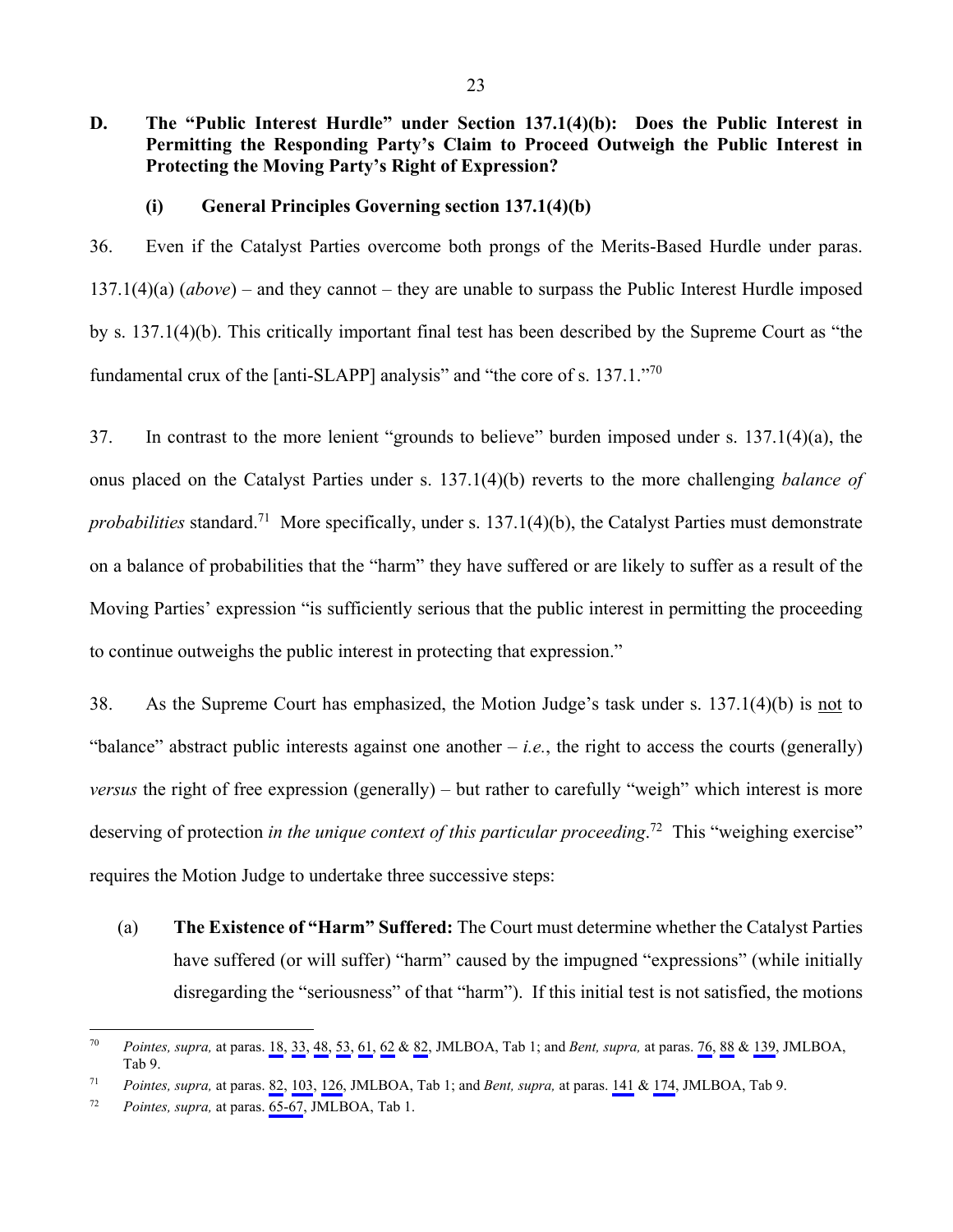must be granted and the claims of the Catalyst Parties must be dismissed;

- (b) **The Value of the Impugned "Expression":** If necessary, the Court next assesses the value (from a public interest perspective) of the Moving Parties' "expressions"; and
- (c) **Weighing the "Harm" against the Value of the "Expression":** Finally, the Court must assess the "seriousness" of the specific "harm" allegedly suffered by the Catalyst Parties, and then weigh (i) that quantified "harm" against (ii) the value of the unique "expression" at issue, in order to determine which should take priority over the other.<sup>73</sup>

39. Consistent with the foregoing, the Catalyst Parties' first hurdle under s. 137.1(4)(b) is to establish, on a balance of probabilities, that they have suffered or are likely to suffer "harm" that was "caused" by the Moving Parties' "expression." More particularly:

- (a) **Proving the "Likelihood" of "Harm" Caused by the "Expression":** The Catalyst Parties must "provide evidence for the motion judge to draw an inference" that "harm" is *likely* to be suffered and is *likely* to be caused by the relevant "expression."74
- (b) **How is such "Likelihood" to be Established?** To establish the existence of this "likelihood," the Catalyst Parties face two insurmountable challenges:
	- (i) Proving the "Likelihood" of the Existence of "Harm": They must demonstrate on a balance of probabilities that they have or are likely to suffer financial loss, reputational injury or other "harm." Importantly, in determining whether or not "harm" has been or will be suffered, the Motion Judge must not simply accept "at face value" the Catalyst Parties' "bald assertions" of injury.<sup>75</sup>
	- (ii) Proving the "Likelihood" of a "Causal Connection": They must also show again, on a balance of probabilities – that the "harm" in question "was [likely] suffered *as a result* of the [Moving Parties'] expression" (emphasis in the original). In assessing this alleged causal link, the Motion Judge must bear in mind that such "harm" can be caused by a variety of factors wholly unrelated to the impugned "expression." Moreover, causation is not an "all or nothing" concept, and the causal connection

<sup>73</sup> 73 *Pointes, supra,* at [paras. 61-82](#page-57-0), JMLBOA, Tab 1; and *Bent, supra,* at [paras. 142-176,](#page-439-0) JMLBOA, Tab 9.

<sup>74</sup> *Pointes, supra,* at paras. [71](#page-62-0) & [114-119](#page-79-0), JMLBOA, Tab 1; and *Bent, supra,* at [para. 160,](#page-447-0) JMLBOA, Tab 9.

<sup>75</sup> *Pointes, supra,* at [paras. 69-71](#page-61-0), JMLBOA, Tab 1; and *Bent, supra,* at [paras. 142-150,](#page-439-0) JMLBOA, Tab 9.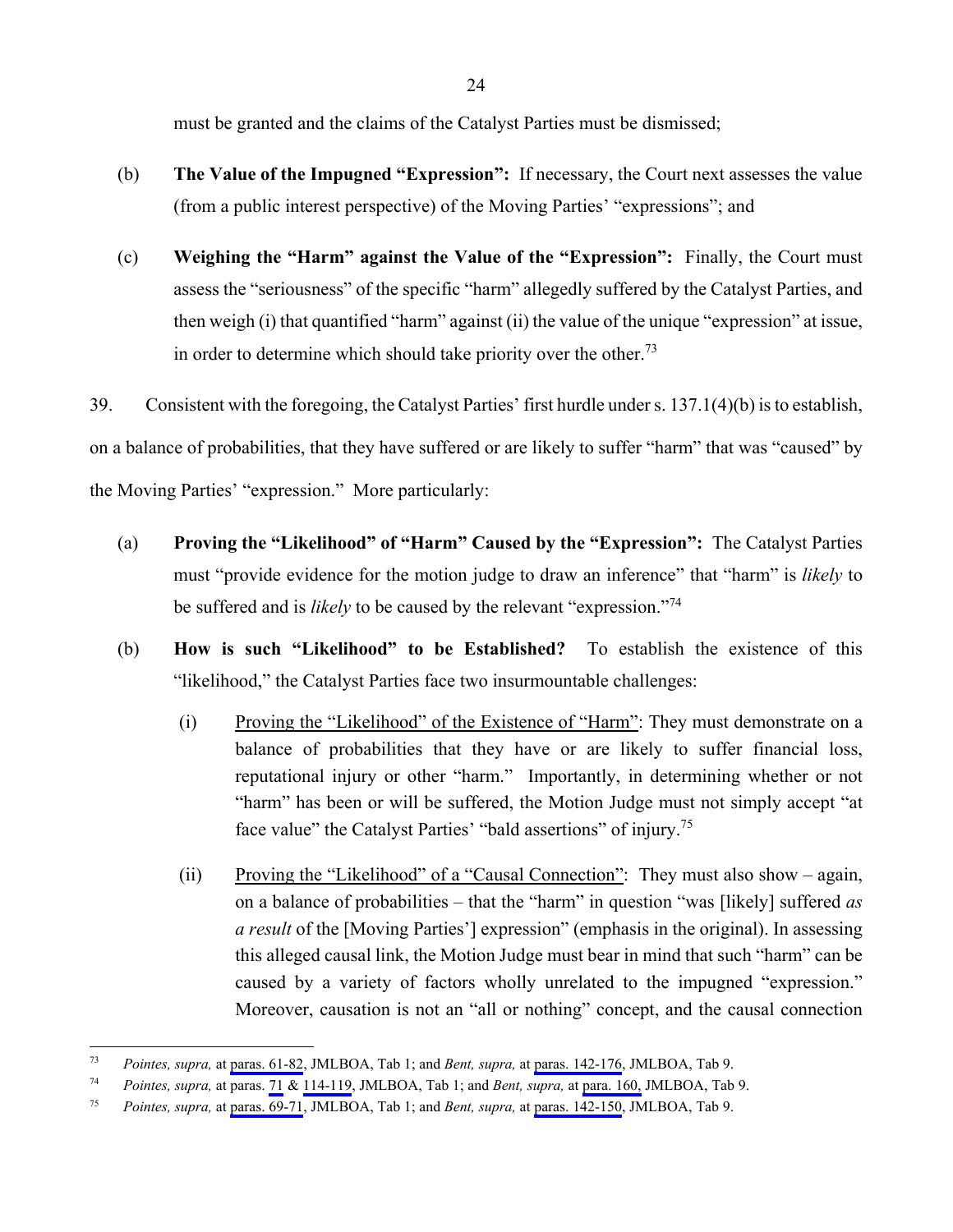may be weaker for some elements of the "harm" that has allegedly been suffered and stronger for other elements.<sup>76</sup>

40. Unless the Catalyst Parties can establish this "likelihood" of both "harm" and the required "causal connection," the anti-SLAPP motions against them must be granted.<sup>77</sup> Even if they succeed at that stage, however, they still face a second hurdle under s. 137.1(4)(b): they must persuade the Motion Judge on the balance of probabilities that the impugned "expressions" are of *relatively low value* (from a public interest perspective). Under s. 137.1, not all "expressions" on matters of public interest are equally deserving of protection. Accordingly, the Motion Judge must assess both "the *quality* of the expression, and the *motivation* behind it" (emphasis in original),<sup>78</sup> including by considering the following criteria:

- (a) **The "Expressions" Least Deserving of Protection:** The least worthy category of "expressions" – *i.e.,* those at greatest risk of being "outweighed" by *bona fide* allegations of "harm" – are communications that contain "deliberate falsehoods," "gratuitous personal attacks," "lies" and "vitriol." At the same time, the Court should avoid applying "a moralistic taste test" when evaluating an expression's worthiness.<sup>79</sup>
- (b) **The "Expressions" Most Deserving of Protection:** "Expressions" at the other end of the spectrum  $-$  *i.e.*, those least likely to be "outweighed" by claims of harm suffered  $-$  are communications that align with the "core values" protected by s. 2(b) of the *Charter*. These include the search for truth, participation in political decision-making, and diversity in forms of self-fulfilment and human flourishing.<sup>80</sup>
- (c) **"Expressions" Falling between these Two Poles:** Many "expressions" will fall into neither of these categories, and must accordingly be assessed on a case-by-case basis.
- 41. Once the existence of causally-related "harm" and the value of the relevant "expressions" have

 $76\,$ 76 *Pointes, supra,* at [paras. 71 & 72](#page-62-0), JMLBOA, Tab 1; and *Bent, supra,* at paras. [142](#page-439-0) & [150-159](#page-442-0), JMLBOA, Tab 9.

<sup>77</sup> *Pointes, supra,* at [para. 73,](#page-63-0) JMLBOA, Tab 1.

<sup>78</sup> *Pointes, supra,* at paras. [74](#page-63-0) & [76,](#page-64-0) JMLBOA, Tab 1.

<sup>79</sup> *Pointes, supra,* at [paras. 75 & 76](#page-63-0), JMLBOA, Tab 1.

<sup>80</sup> *Pointes, supra,* at [para. 77,](#page-64-0) JMLBOA, Tab 1.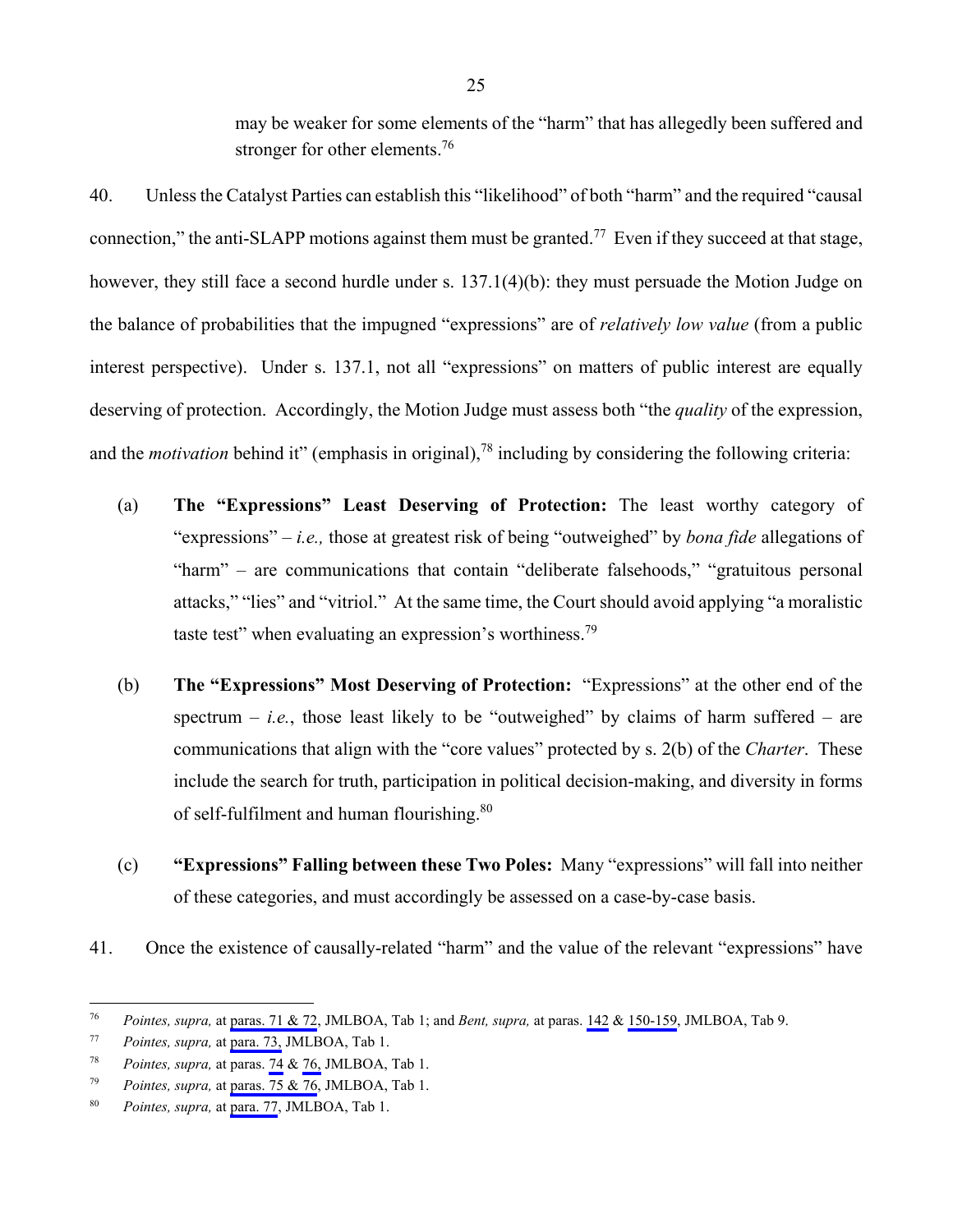been established, the Catalyst Parties must convince the Motion Judge on a balance of probabilities that the "seriousness" of this "harm" *outweighs* the public interest value of the "expression." In the unlikely event that they succeed in doing so, the motions must be dismissed. However, if this Court concludes that the value of the "expression" *outweighs* the "harm" suffered, the anti-SLAPP motions must be granted and the Actions brought by the Catalyst Parties must be dismissed.

42. As noted above, it is only at this final stage of the s. 137.1(4)(b) analysis that the magnitude of the "harm" that has been or is likely to be suffered by the Catalyst Parties is considered. This is because the Court must determine whether that harm is "sufficiently serious" to outweigh the public interest in protecting "expressions" of the Moving Parties.<sup>81</sup> Accordingly, "harm" that is "likely" to be minor (or that is speculative in nature ) will presumptively be outweighed by the importance of protecting valuable and worthy "expressions" of the Moving Party.82

43. The most challenging cases are those in which (a) a responding party has established a *bona fide* and sympathetic claim that it is "likely" to suffer significant "harm" caused by a moving party's "expression," *but* (b) the Court has also concluded that the "expression" in question has considerable (public interest) importance. In such a scenario, in the words of Justice Côté:

> [Section] 137.1(4)(b) is the key portion of the s. 137.1 analysis, as it serves as a robust backstop for **Motion Judges to dismiss even technically meritorious claims** if the public interest in protecting the expression that gives rise to the proceeding outweighs the public interest in allowing the proceeding to continue [emphasis added].<sup>83</sup>

44. In weighing alleged "harm" against the value of the "expression," the Motion Judge may consider such "additional factors" as: (i) the history of litigation between the parties; (ii) the potential chilling

 $8\sqrt{1}$ 81 *Pointes, supra,* at [para. 70](#page-61-0)**,** JMLBOA, Tab 1; and *Bent, supra,* at [para. 144](#page-439-0), JMLBOA, Tab 9.

<sup>82</sup> *Pointes, supra,* at [para. 119](#page-82-0), JMLBOA, Tab 1. The opposite is also true -- *i.e.*, the "likelihood" of devastating harm will presumptively outweigh the protection of an "expression" that has little or no public interest importance.

<sup>83</sup> *Pointes, supra,* at [para. 62](#page-58-0) (emphasis added), and paras. [53](#page-54-0) & [82,](#page-67-0) JMLBOA, Tab 1; and *Bent, supra,* at [para. 141](#page-438-0), JMLBOA, Tab 9.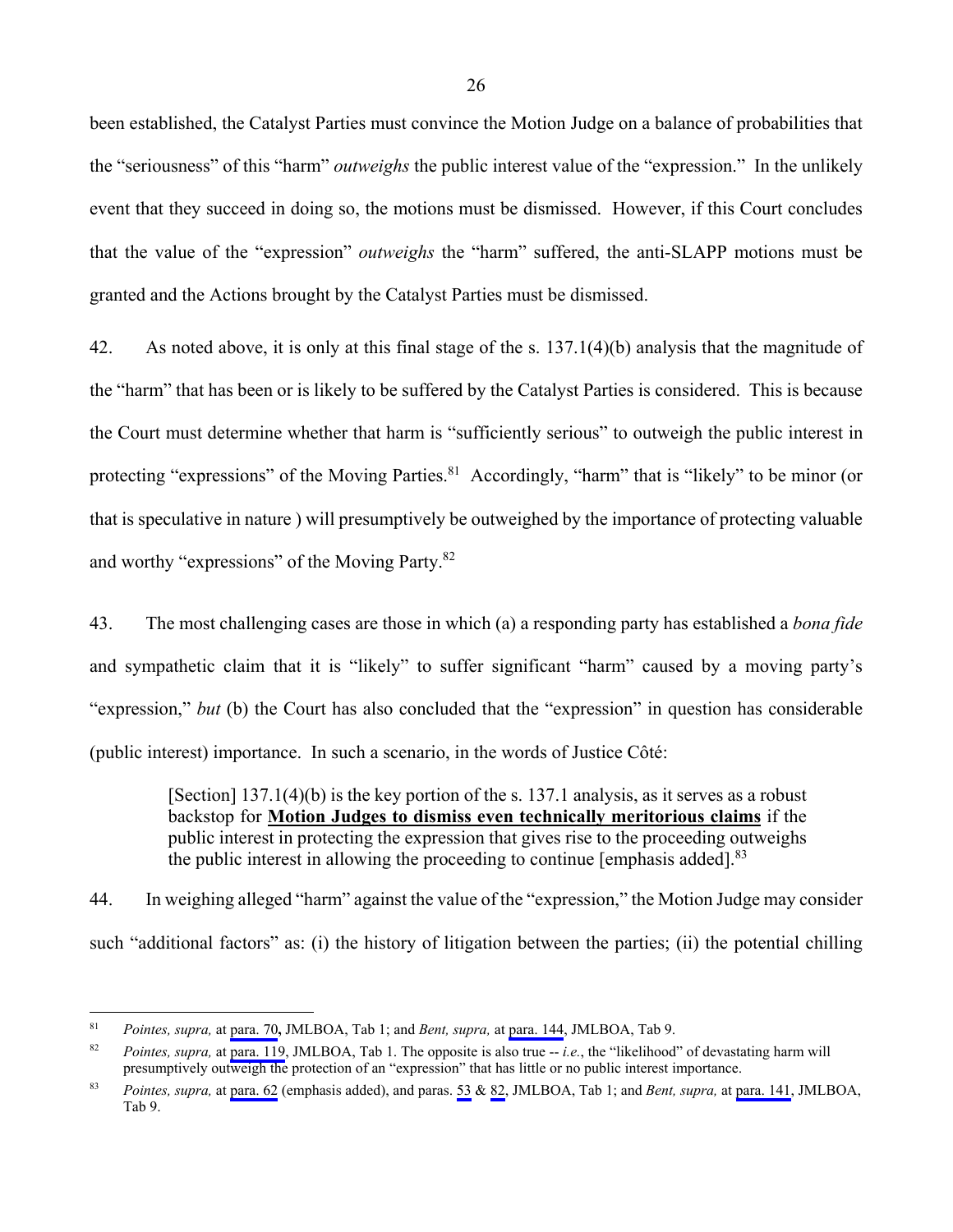<span id="page-37-0"></span>effect of the proceeding on future expression by a party or by others; and (iii) any disproportion between the resources being used in the lawsuit and the expected damages award. These factors are relevant only to the extent that they relate to or reinforce the two mandatory elements of the weighing exercise mandated by s.  $137.1(4)(b)$  – namely, the "significance" of the "harm" caused and the value of the "expression" at issue.<sup>84</sup>

### **(ii) Applying the Section 137.1(4)(b) Principles to the Catalyst Parties' Claims**

45. The Moving Parties respectfully submit that – applying the foregoing principles – the Catalyst Parties have failed to establish on a balance of probabilities that the "harm" they claim to have suffered is sufficiently "serious" that it outweighs the self-evident public value of the impugned "expressions." In addition to the following submissions, the Moving Parties rely on the discussion of these issues in their individual Facta.

46. First, in assessing the existence (and also the "seriousness") of the "harm" allegedly suffered by the Catalyst Parties – and in further assessing the alleged "causal link" between that "harm" and the Moving Parties' "expressions" – the Moving Parties submit that:

(a) Under defamation principles, "general damages" are presumed to have been suffered by individual plaintiffs, $85$  but this presumption is attenuated in the case of corporate plaintiffs like the Catalyst Parties.<sup>86</sup> In any event, to claim "special damages" in defamation, the Catalyst Parties must still prove actual monetary losses flowing directly from the

<sup>84</sup> 84 *Pointes, supra,* at [paras. 78-80,](#page-65-0) JMLBOA, Tab 1; and *Bent, supra,* at [paras. 170-172,](#page-452-0) JMLBOA, Tab 9. In this context – *and subject to these narrow constraints* – the Motion Judge may also, in appropriate cases, consider whether the *indicia* of a SLAPP are present (*i.e*., (i) a plaintiff's history of misusing the judicial process, (ii) a punitive or retributory motivation in commencing the claim, (iii) an imbalance in power between the parties, and (iv) a claim for minimal or nominal damages).

<sup>85</sup> *Grant, supra,* at [para. 28,](#page-1002-0) JMLBOA, Tab 25; and *Bent, supra,* at [para. 144,](#page-439-0) JMLBOA, Tab 9.

<sup>86</sup> *Barrick Gold Corp v Lopehandia*, 2004 CanLII 12938 (ONCA) at [para 49](#page-338-0), JMLBOA, Tab 8; and – in the specific context of a s. 137.1 motion -- *United Soils Management Ltd. v. Mohammed*, 2019 ONCA 128 at paras. [22, 23](#page-1713-0), [27 & 28,](#page-1715-0) *[leave to](#page-1721-0)  [appeal refused](#page-1721-0)*, 2019 CanLII 94476 (SCC) and [2019 CanLII 94462 \(SCC\)](#page-1722-0) ["*United Soils*"], JMLBOA, Tab 48.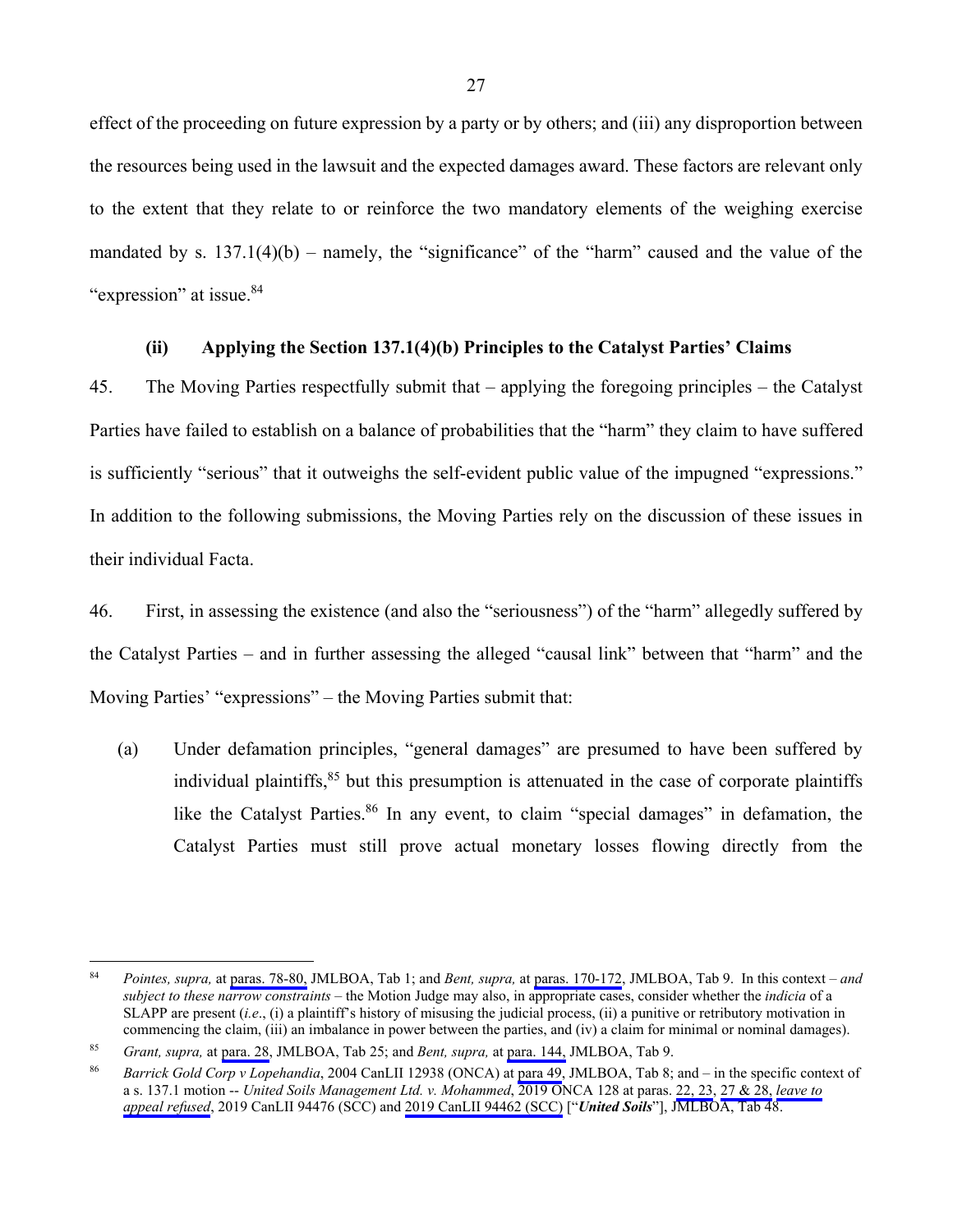"expressions," which they have failed to  $do.^{87}$ 

- <span id="page-38-0"></span>(b) Importantly, no such presumption applies, and actual damages must be proven, in support of the Catalyst Parties' claims for: (i) injurious falsehood (where only monetary losses will suffice); (ii) the unlawful means tort; and (iii) non-defamatory conspiracy; $^{88}$
- (c) The "causal link" -- which the Catalyst Parties assert exists between the "expressions" and the "harm" they claim to have suffered -- is self-serving and tenuous at best. This itself is sufficient to decide the weighing exercise under s.  $137.1(4)(b)$ ;<sup>89</sup> and
- (d) The reality is that the repeated and well-publicized misconduct of the Catalyst Parties<sup>90</sup> has already inflicted so much harm on their collective reputations that any incremental damage caused by the "expressions" was minimal at most. $91$

47. Second, addressing the public interest value of the "expressions" at issue, the Moving Parties submit that the following factors are relevant to this Court's analysis:

(a) The Moving Parties are accused of sharing facts and opinions concerning the business and litigation practices of a public company (Callidus) and its controversial and notoriously aggressive private equity parent (Catalyst). These are valid and important topics of public debate that concern parties with national and international footprints, operations and reputations. Commercial speech – particularly when designed to comment on products and services offered to the public, or when addressing matters relevant to the conduct of participants in the capital markets – has been protected repeatedly under s. 137.1, even at the

<sup>87</sup> 87 *Pointes, supra,* at [paras. 115-116,](#page-79-0) JMLBOA, Tab 1; *United Soils, supra,* at paras. [22, 23](#page-1713-0), [27 & 28](#page-1715-0), JMLBOA, Tab 48; *Fortress, supra,* at [paras. 43-46,](#page-821-0) JMLBOA, Tab 21; *New Dermamed CA, supra,* at [paras. 15 & 16](#page-1493-0), JMLBOA, Tab 38; and *910938, supra,* at [paras. 34-39](#page-100-0), JMLBOA, Tab 2.

<sup>&</sup>lt;sup>88</sup> In a ruling that dismissed an injurious falsehood claim under [s. 137.1\(4\)\(b\),](#page-48-0) this Court ruled that the expenses incurred by the responding party as a result of the impugned "expression" – namely, the cost of responding to inquiries from a regulator that had been prompted by the "expressions" – not insufficient to outweigh the importance of genuinely valuable free expression. See *Joshi, supra,* at [paras. 66-69](#page-1117-0), JMLBOA, Tab 28.

<sup>89</sup> *Pointes, supra,* at [paras. 115-116,](#page-79-0) JMLBOA, Tab 1; *Fortress, supra,* at [paras. 43-46,](#page-821-0) JMLBOA, Tab 21; *New Dermamed CA, supra,* at [paras. 15 & 16,](#page-1493-0) JMLBOA, Tab 38; and *910938, supra,* at [paras. 34-39,](#page-100-0) JMLBOA, Tab 2.

<sup>&</sup>lt;sup>90</sup> For example: (i) the hiring of Black Cube and Psy Group; (ii) the "sting" on Justice Newbould; (iii) the numerous judicial findings of disreputable conduct and abusive litigation on the part of the Catalyst Parties; and the (iv) the courts' rejection of the unreliable evidence proffered by the Catalyst Parties in support of their unmeritorious claims.

<sup>91</sup> *Chase v. Anfinson*, 2018 BCSC 856 at paras. [116-119](#page-743-0) & [161,](#page-754-0) JMLBOA, Tab 18; and *Bernstein v. Poon*, 2015 ONSC 155 at [paras. 172-174,](#page-573-0) JMLBOA, Tab 10.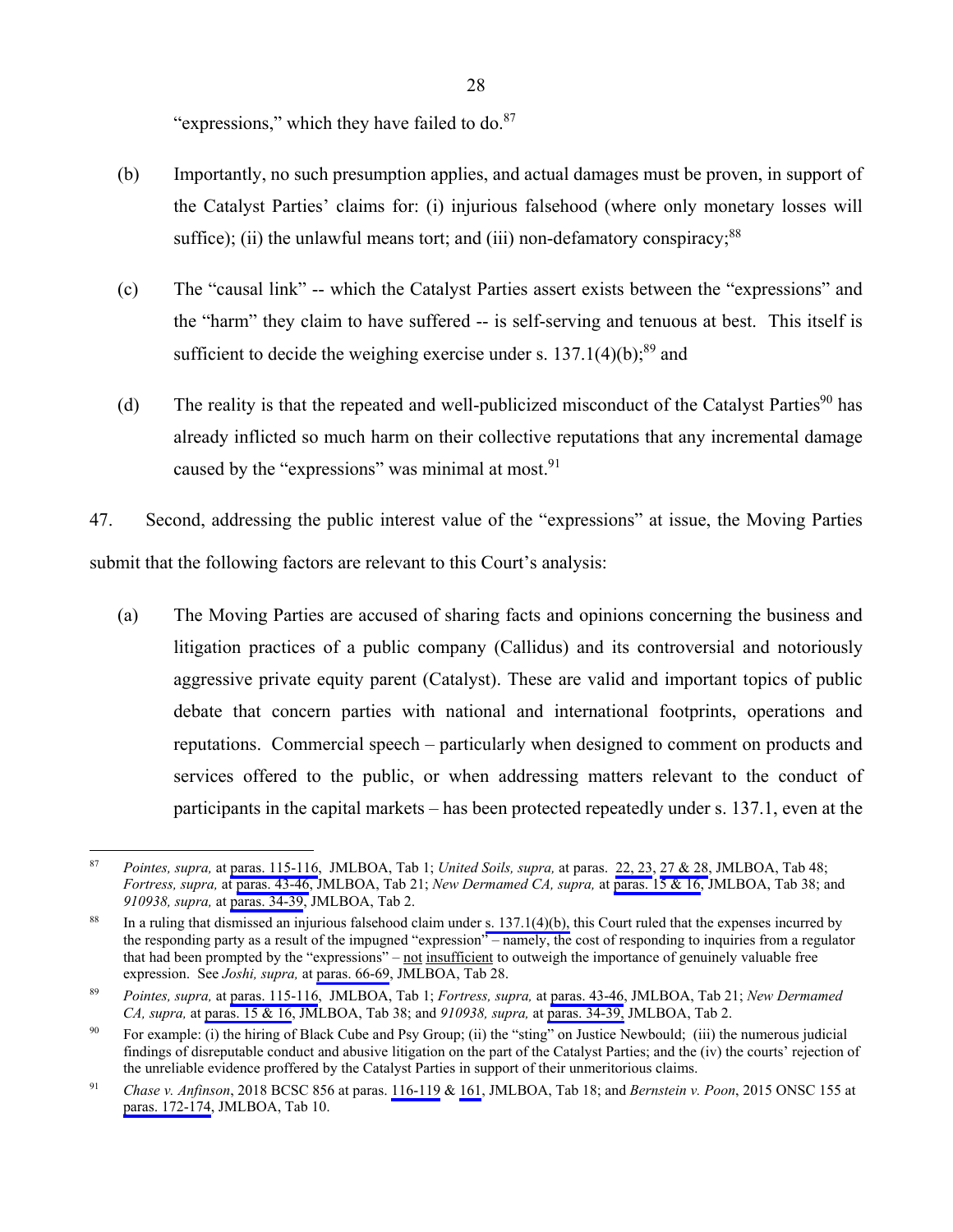expense of otherwise meritorious actions.<sup>92</sup>

- <span id="page-39-0"></span>(b) Even more importantly, many of the impugned "expressions" embody the increasingly compelling public interest in a robust free press. As a result (as recognized by the Supreme Court), the protection of such "expressions" under s. 2(b) of the *Charter* means that they are also uniquely deserving of protection under s.  $137.1$ ;<sup>93</sup> and
- (c) Despite the unique abrasiveness and truly abysmal behaviour of the Catalyst Parties, the tone and tenor of the "expressions" at issue was admirably measured and restrained in all of the circumstances. In any event, language that may have revealed the Moving Parties' welldeserved frustration with the Catalyst Parties does not lessen the public interest value of those expressions.<sup>94</sup>

48. It is clear that the "significance" of the harm allegedly suffered by the Catalyst Parties is easily outweighed by the public interest importance of the "expressions" under attack. Although the protection of previously unblemished reputations is unquestionably important, neither of the Catalyst Parties and none of their principals falls into such a category. There are situations – including the case at bar - where "an overly solicitous regard" for such considerations can "chill" freewheeling debate on matters of public interest,<sup>95</sup> and where placing undue emphasis on the right to vindication through litigation comes at too high a cost to freedom of expression.<sup>96</sup>

49. It is submitted that this Court must bear in mind the Catalyst Parties' lengthy history of unsuccessful and abusive litigation, and the clear indication that the current Actions are SLAPPs:

> Freedom of expression is a fundamental right and value; the ability to express oneself and engage in the interchange of ideas fosters a pluralistic and healthy democracy by generating fruitful public discourse and corresponding public participation in civil

 $92$ 92 *910938, supra,* at paras. [41-43](#page-102-0), [48 & 49,](#page-105-0) JMLBOA, Tab 2; and see more generally *[Fortress,](#page-807-0) supra,* JMLBOA, Tab 21; and *[New Dermamed CA](#page-1488-0), supra*, JMLBOA, Tab 38**.**

<sup>93</sup> *Pointes, supra,* at [para. 77,](#page-64-0) JMLBOA, Tab 1; and see also *910938, supra,* at [para. 9,](#page-90-0) JMLBOA, Tab 2.

<sup>94</sup> *Fortress, supra,* at [para. 51,](#page-824-0) JMLBOA, Tab 21; and *910938, supra,* at [para. 50 & 51,](#page-106-0) JMLBOA, Tab 2.

<sup>95</sup> *WIC Radio*, *supra,* at [para. 2,](#page-1749-0) JMLBOA, Tab 50.

<sup>96</sup> *Armstrong v. Corus Entertainment*, 2018 ONCA 689 at [para. 90,](#page-306-0) JMLBOA, Tab 7.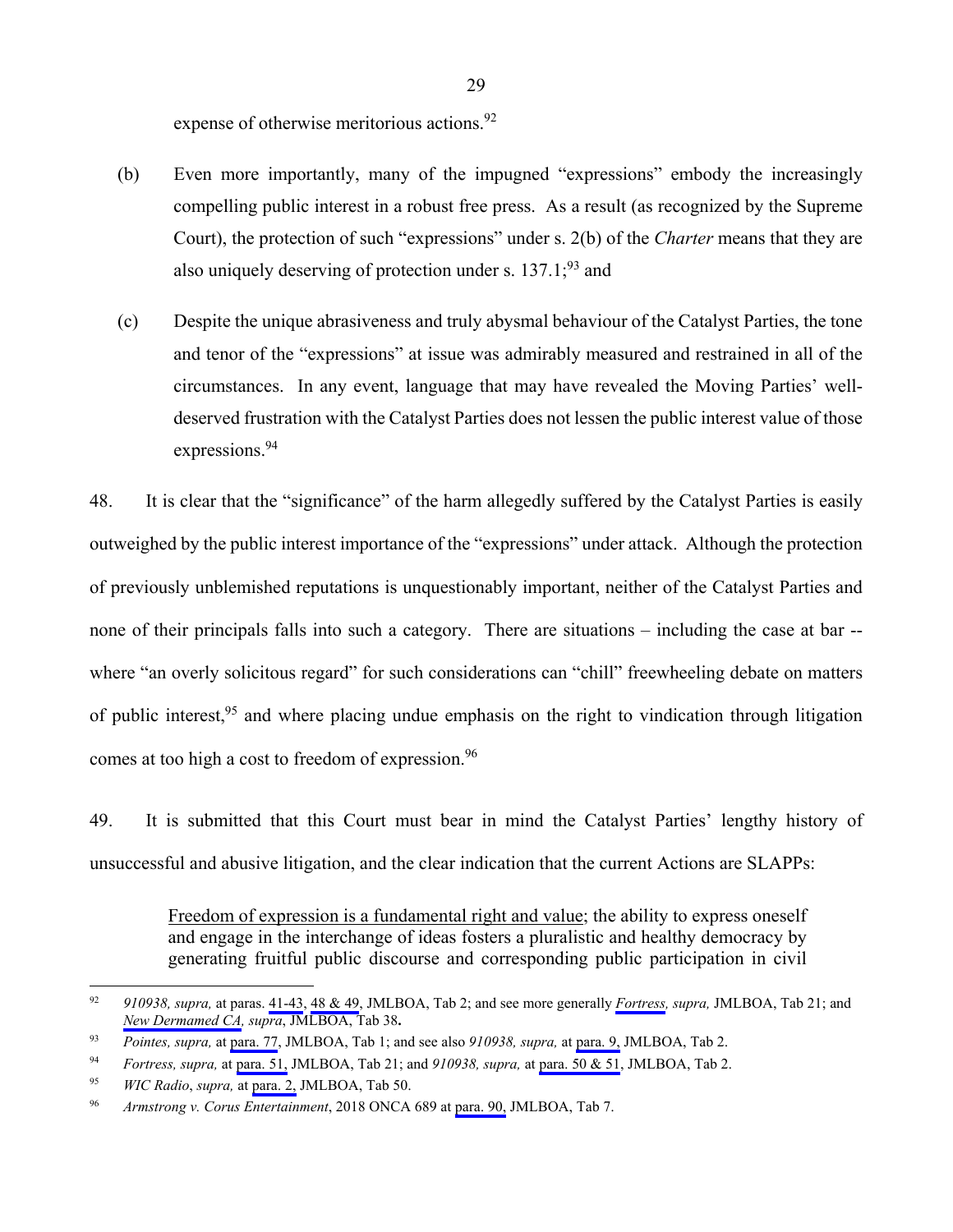<span id="page-40-0"></span>society. This case is about what happens when individuals and organizations use litigation as a tool to quell such expression, which, in turn, quells participation and engagement in matters of public interest. ... [emphasis added]. $97$ 

50. Regrettably, the Catalyst Parties' conduct in prosecuting the current Actions provides a textbook illustration of the type of abusive litigation described by Justice Côté. They are notorious for misusing the litigation process to punish and harass their critics and perceived enemies. They are the very sort of litigants that the anti-SLAPP provisions were intended to guard against.

## **PART III ~ ORDER REQUESTED**

51. The Moving Parties make these submissions in support of their requests for an order: dismissing the Plaintiffs' actions as against them pursuant to s. 137.1(3) of the CJA; awarding them their costs of these motions and of the entire proceeding on a full indemnity basis pursuant to s. 137.1(7); and, where requested by a Moving Party, granting damages pursuant to s. 137.1(9).

**ALL OF WHICH IS RESPECTFULLY SUBMITTED** this 3rd day of May, 2021

**\_\_\_\_\_\_\_\_\_\_\_\_\_\_\_\_\_\_\_\_\_\_\_\_\_\_\_\_\_\_**  per

**ST. LAWRENCE BARRISTERS LLP**  33 Britain Street, 2nd Floor Toronto ON M5A 1R7

M. Philip Tunley (LSO# 26402J) Tel: 647.964.3495 phil.tunley@stlbarristers.ca

Tel: 647.964.3495 Fax: 647.245.8285

Lawyers for the Defendant, Rob Copeland

<sup>97</sup> *Pointes, supra,* at [para. 1,](#page-30-0) JMLBOA, Tab 1.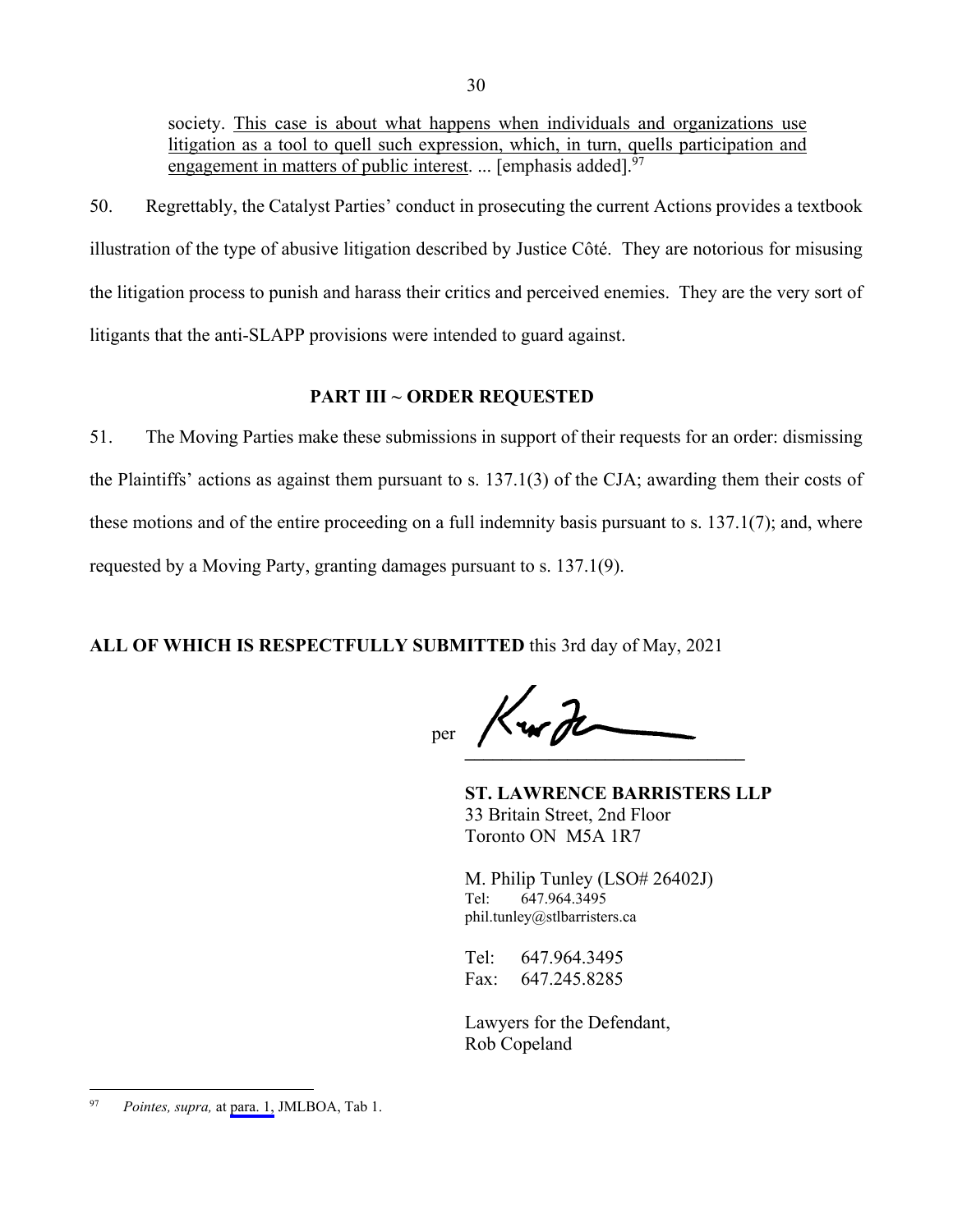<span id="page-41-0"></span> $\overline{\mathcal{K}}$ ur J $\overline{\mathcal{U}}$ 

## **DAVIES WARD PHILLIPS & VINEBERG LLP**

Barristers and Solicitors 155 Wellington Street West 37th Floor Toronto ON M5V 3J7

Kent E. Thomson (LSO# 24264J) Tel: 416.863.0871 kthomson@dwpv.com

Matthew Milne-Smith (LSO# 44266P) Tel: 416.863.5595 mmilne-smith@dwpv.com

Andrew Carlson (LSO# 58850N) Tel: 416.367.7437 acarlson@dwpv.com

Maura O'Sullivan (LSO# 77098R)<br>Tel: 416.367.7481 Tel: 416.367.7481 Fax: 416.863.0871 Email: mosullivan@dwpv.com

Tel: 416.863.0900 Fax: 416.863.0871

Lawyers for the Defendants (Plaintiffs by Counterclaim), West Face Capital Inc. and Gregory Boland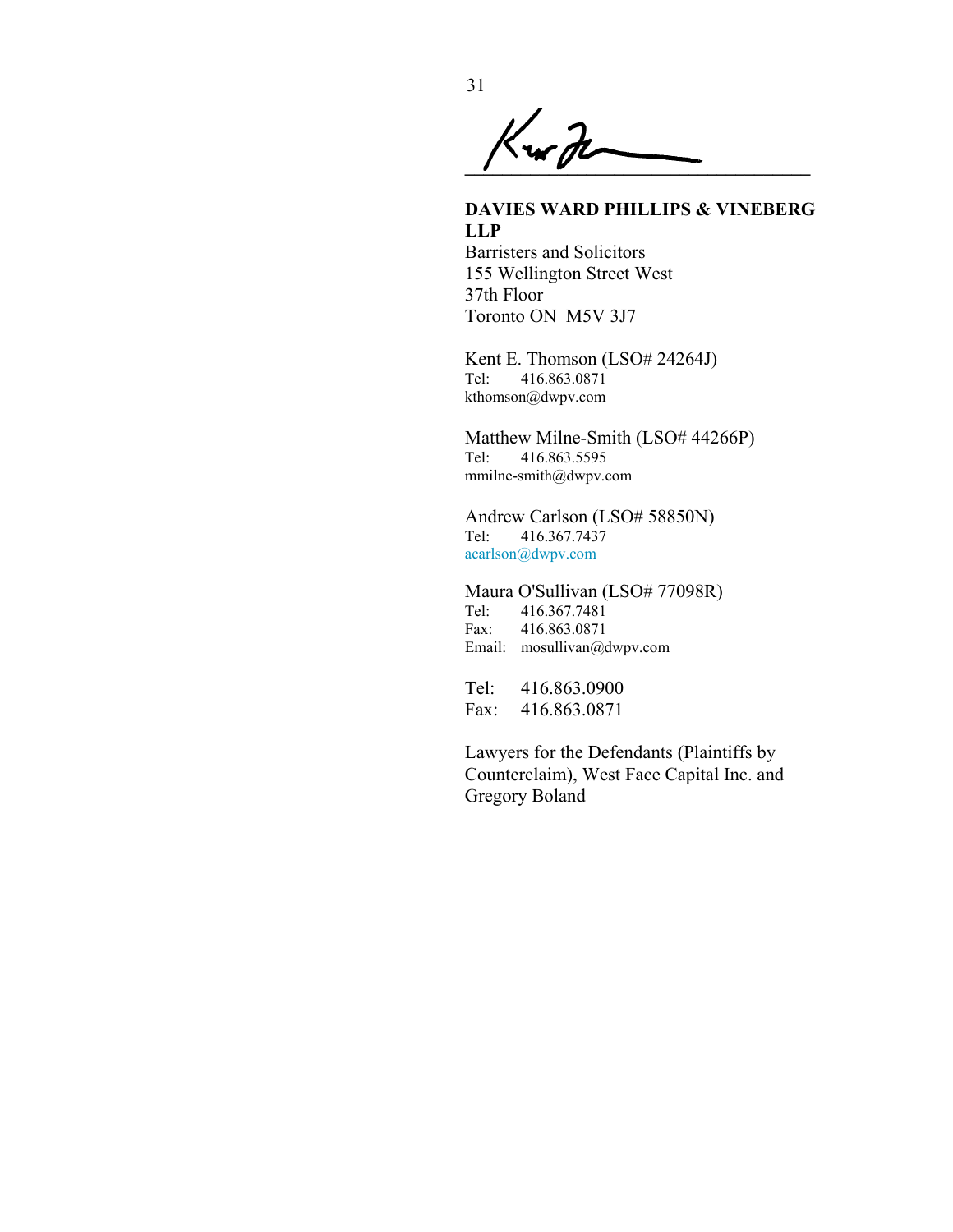<span id="page-42-0"></span>32 u H per  $\mathcal{L}=\mathcal{L}=\mathcal{L}=\mathcal{L}=\mathcal{L}=\mathcal{L}=\mathcal{L}=\mathcal{L}=\mathcal{L}=\mathcal{L}=\mathcal{L}=\mathcal{L}=\mathcal{L}=\mathcal{L}=\mathcal{L}=\mathcal{L}=\mathcal{L}=\mathcal{L}=\mathcal{L}=\mathcal{L}=\mathcal{L}=\mathcal{L}=\mathcal{L}=\mathcal{L}=\mathcal{L}=\mathcal{L}=\mathcal{L}=\mathcal{L}=\mathcal{L}=\mathcal{L}=\mathcal{L}=\mathcal{L}=\mathcal{L}=\mathcal{L}=\mathcal{L}=\mathcal{L}=\mathcal{$ 

**LERNERS LLP** Barristers and Solicitors 130 Adelaide Street West Suite 2400 Toronto ON M5H 3P5

Lucas Lung (LSO# 52595C) Tel: 416.601.2673 llung@lerners.ca

Rebecca Shoom (LSO# 68578G) Tel: 416.601.2382 Fax: 416.601.4185 rshoom@lerners.ca

Tel: 416.867.3076 Fax: 416.867.9192

Lawyers for the Defendants, Clarity Spring Inc. and Nathan Anderson

 $\mathcal{L}=\mathcal{L}=\mathcal{L}=\mathcal{L}=\mathcal{L}=\mathcal{L}=\mathcal{L}=\mathcal{L}=\mathcal{L}=\mathcal{L}=\mathcal{L}=\mathcal{L}=\mathcal{L}=\mathcal{L}=\mathcal{L}=\mathcal{L}=\mathcal{L}=\mathcal{L}=\mathcal{L}=\mathcal{L}=\mathcal{L}=\mathcal{L}=\mathcal{L}=\mathcal{L}=\mathcal{L}=\mathcal{L}=\mathcal{L}=\mathcal{L}=\mathcal{L}=\mathcal{L}=\mathcal{L}=\mathcal{L}=\mathcal{L}=\mathcal{L}=\mathcal{L}=\mathcal{L}=\mathcal{$ 

per

## **WIFFEN LITIGATION PROFESSIONAL CORPORATION**

181 University Avenue, Suite 2200 Toronto ON M5H 3M7

Mark Wiffen (LSO # 49241K) Tel: 416-792-3494 Fax: 647-317-1515 mark.wiffen@wiffenlaw.ca

Lawyers for the Defendants, Darryl Levitt and Kevin Baumann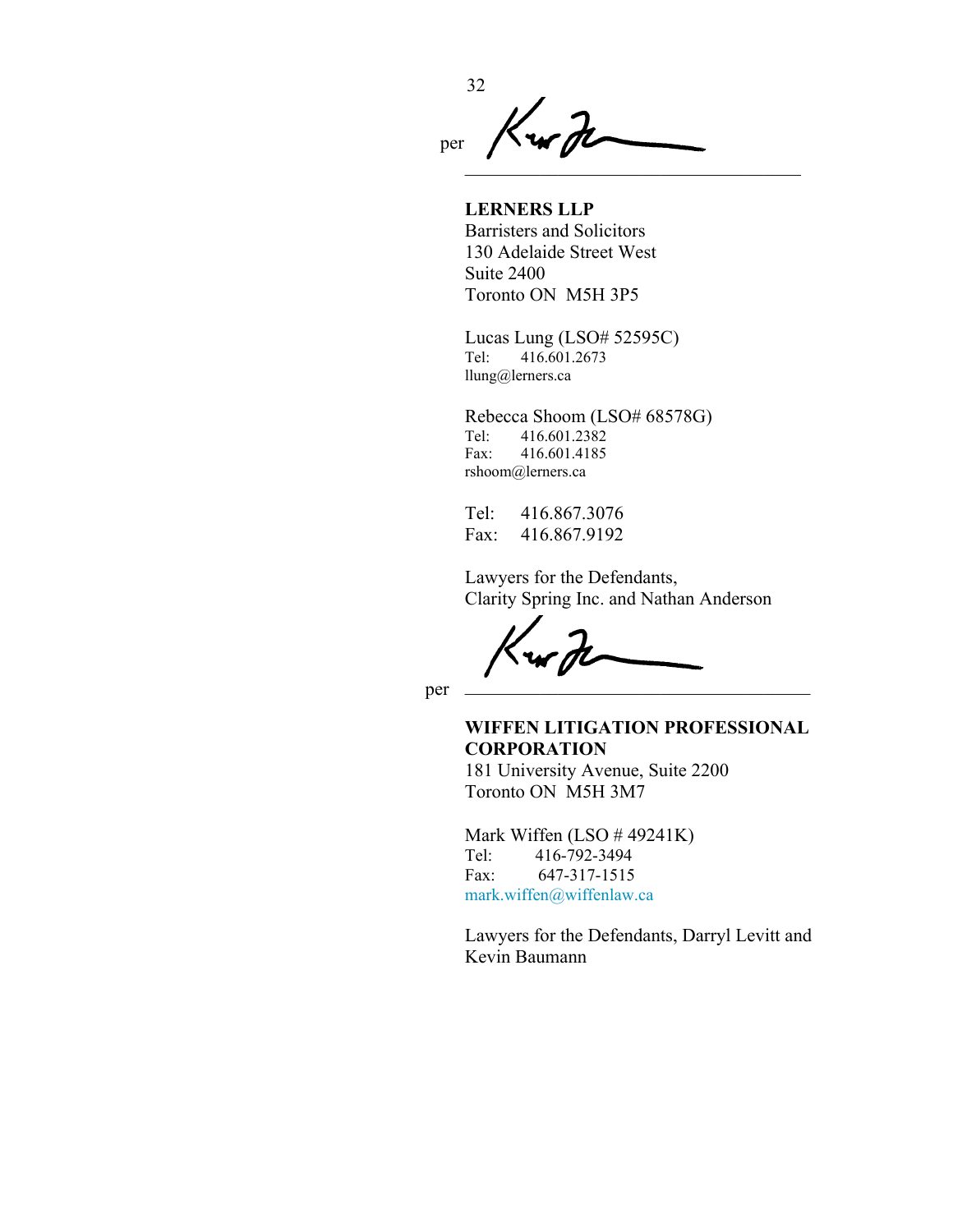<span id="page-43-0"></span>Kurp per**\_\_\_\_\_\_\_\_\_\_\_\_\_\_\_\_\_\_\_\_\_\_\_\_\_\_\_\_\_\_\_\_\_\_\_** 

**A. DIMITRI LASCARIS LAW PROFESSIONAL CORPORATION** 360, Rue St. Jacques, Suite G101 Montreal Quebec H2Y 1P5

A. Dimitri Lascaris (LSO# 50074A) alexander.lascaris@gmail.com Tel: 514.941.5991 Fax: 519.660.7845

#### **KALLOGHLIAN AND MYERS LLP**

Suite 2201 250 Yonge Street Toronto ON M5B 2L7

A.J. Freedman (LSO # 73196R) aj@kalloghlianmyers.com Tel: 647.968.9560 Fax:

Lawyers for the Defendant, Bruce Livesey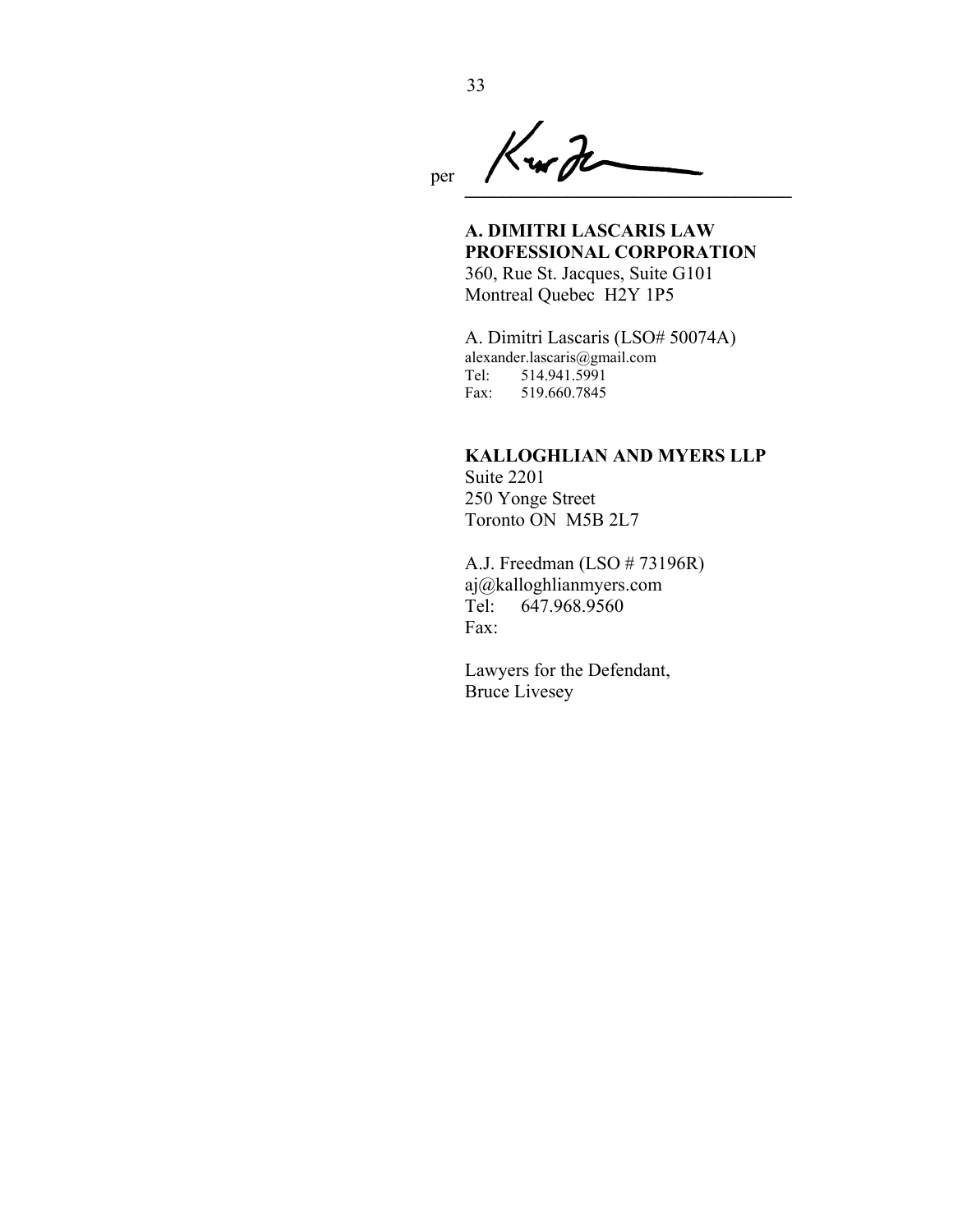#### **SCHEDULE "A"**

### **LIST OF AUTHORITIES**

- <span id="page-44-0"></span>1. *1704604 Ontario Ltd v Pointes Protection Association*, 2020 SCC 22
- 2. *910938 Ontario Inc. v. Moore*, 2020 ONSC 4553
- 3. *A.I. Enterprises Ltd. v. Bram Enterprises Ltd.*, 2014 SCC 12
- 4. *Agribrands Purina Canada Inc. v. Kasamekas*, 2011 ONCA 460
- 5. *Apotex Inc. v. Eli Lily & Co.*, 2015 ONCA 305, *leave to appeal dismissed*, 2016 CanLII 940 (SCC)
- 6. *Arcelormittal Tubular Products Roman S.A.v. Canadian Natural Resources Ltd.*, 2013 ABQB 578
- 7. *Armstrong v. Corus Entertainment*, 2018 ONCA 689
- 8. *Barrick Gold Corp v Lopehandia*, 2004 CanLII 12938 (ONCA)
- 9. *Bent v Platnick*, 2020 SCC 23
- 10. *Bernstein v. Poon*, 2015 ONSC 155
- 11. *Berry v. Pulley*, 2015 ONCA 449
- 12. *Bhasin v. Hrynew*, 2014 SCC 71
- 13. *Bradford Travel and Cruises Ltd. v. Viveiros*, 2019 ONSC 4587
- 14. *Carbone v. DeGroote*, 2014 ONSC 6146
- 15. *Catalyst Capital Group Inc. v. West Face Capital Inc.*, 2019 ONSC 128
- 16. *Ceballos v. DCL International Inc.*, 2018 ONCA 49
- 17. *Chaba v. Khan*, 2020 ONCA 643, *leave to appeal refused*, 2021 CanLII 24825 (SCC)
- 18. *Chase v. Anfinson*, 2018 BCSC 856
- 19. *Cusson v. Quan,* 2009 SCC 62
- 20. *Fasteners & Fittings Inc. v. Wang*, 2020 ONSC 1649
- 21. *Fortress Real Developments Inc. v. Rabidoux*, 2018 ONCA 686
- 22. *Fournier Leasing Company Ltd. v. Mercedes-Benz Canada Inc*., 2012 ONSC 2752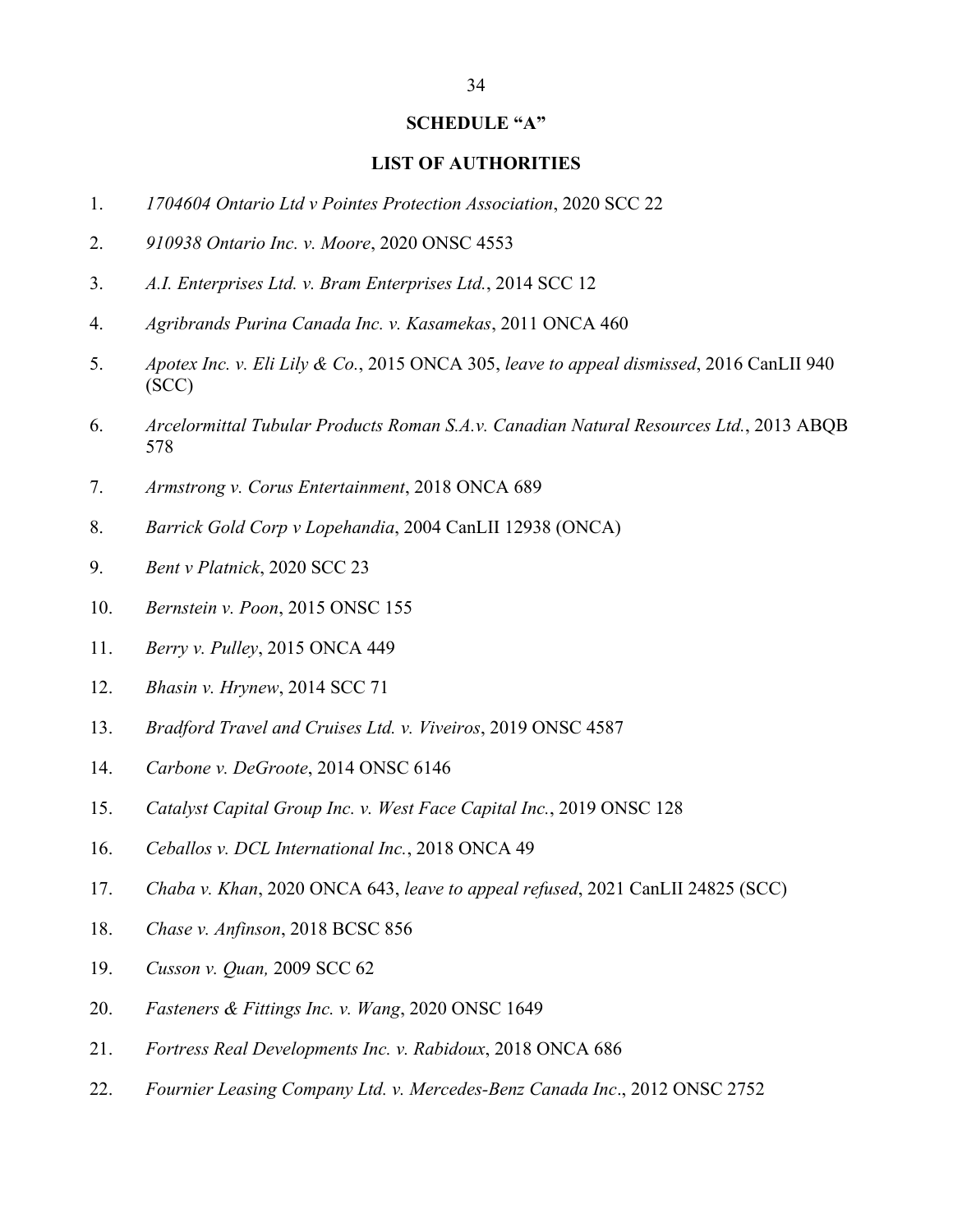- <span id="page-45-0"></span>23. *Fraleigh v. RBC Dominion Securities Inc*., 2009 CanLII 92109 (ONSC)
- 24. *Gould v. Western Coal Corp.*, 2012 ONSC 5184
- 25. *Grant v Torstar Corp,* 2009 SCC 61
- 26. *Harris v. GlaxoSmithKline Inc.*, 2010 ONCA 872, *leave to appeal refused* 2011 CanLII 43420 (SCC),
- 27. *Hung v. Gardiner*, 2003 BCCA 257
- 28. *Joshi v. Allstate Insurance Co.*, 2019 ONSC 4382
- 29. *Langdon's Coach Lines Limited v. The T.T.C.*, 1956 CanLII 117 (ONSC), *affirmed* 1956 CanLII 376 (ONCA)
- 30. *Levant v. Day*, 2019 ONCA 244
- 31. *Lysko v Braley*, 2006 CanLII 9038 (ONCA)
- 32. *Mariani v. Lemstra*, 2004 CanLII 50592 (ONCA), *leave to appeal refused,* [2004] S.C.C.A. No. 355
- 33. *Martin v. Astrazeneca Pharmaceuticals PLC*, 2012 ONSC 2744*, affirmed* 2013 ONSC 1169 (Div. Ct.),
- 34. *Midland Resources Holding Limited v. Shtaif*, 2017 ONCA 320, *leave to appeal refused*, 2017 CanLII 86178 (SCC)
- 35. *Mitchell v. Lewis*, 2016 ONCA 903
- 36. *Moore v. Sweet*, 2018 SCC 52
- 37. *Muir v. 403570 B.C. Ltd*., 2003 BCSC 575
- 38. *New Dermamed Inc. v. Sulaiman*, 2019 ONCA 141, *affirming*, 2018 ONSC 2517
- 39. *Ontario v. Gratton-Masuy Environmental Technologies Inc.*, 2010 ONCA 501, *leave to appeal discontinued*, [2010] S.C.C.A. No. 397
- 40. *Ontario College of Teachers v. Bouragba*, 2019 ONCA 1028
- 41. *Paulus v. Fleury*, 2018 ONCA 1072, *leave to appeal refused,* 2019 CanLII 53418 (SCC)
- 42. *Penson Financial Services Canada Inc. v. Connacher*, 2010 ONSC 2843
- 43. *Procor Ltd. v. U.S.W.A.*, 1990 CanLII 6637 (ONHCJ)
- 44. *RuggedCom Inc. v. Korona Group Ltd*., 2014 ONSC 6674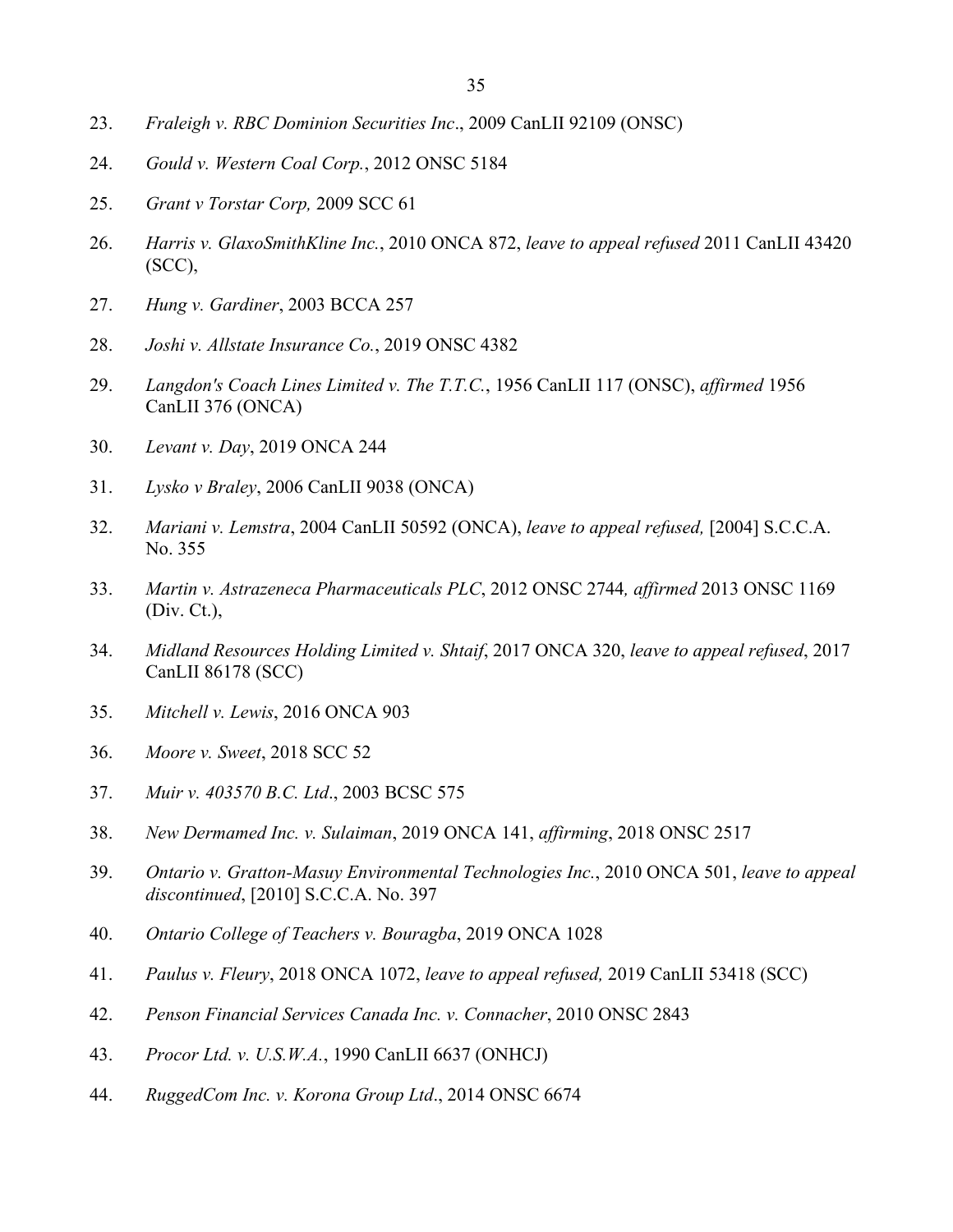- <span id="page-46-0"></span>45. *Subway Franchise Systems of Canada, Inc. v. C.B.C.*, 2021 ONCA 25
- 46. *T.A.W. v. J.C.L.*, 2021 ONCA 192
- 47. *Thompson v Cohodes*, 2017 ONSC 2590
- 48. *United Soils Management Ltd. v. Mohammed*, 2019 ONCA 128, *leave to appeal refused*, 2019 CanLII 94476 (SCC) and 2019 CanLII 94462 (SCC)
- 49. *Weisleder v. OSSTF*, 2019 ONSC 5830, *affirmed,* 2020 ONCA 181
- 50. *WIC Radio Ltd. v Simpson*, 2008 SCC 40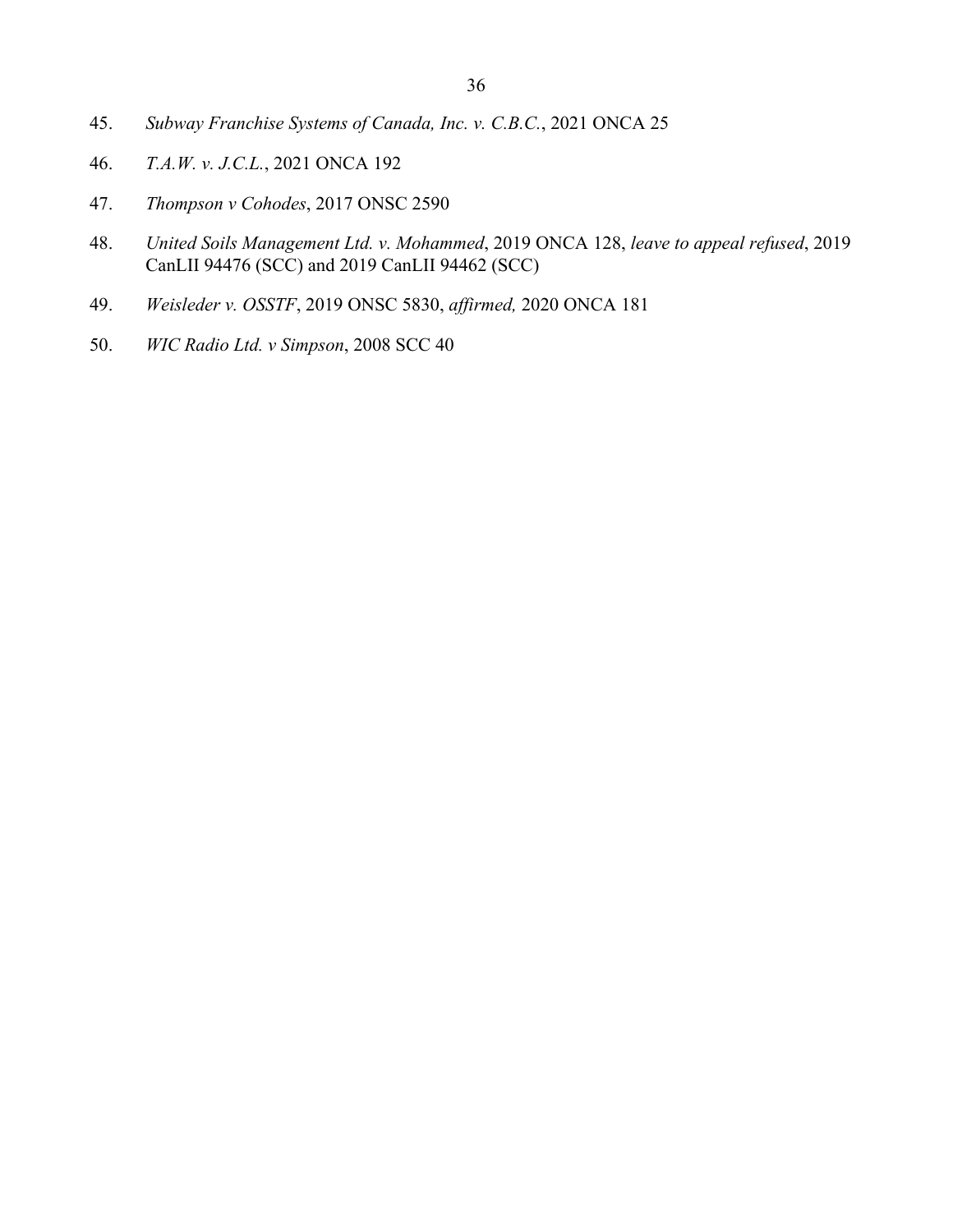## **SCHEDULE "B"**

## **TEXT OF STATUTES, REGULATIONS & BY - LAWS**

# <span id="page-47-0"></span>**1.** *Courts of Justice Act***, R.S.O. 1990, c. C.43, s. 137.1**

Prevention of Proceedings that Limit Freedom of Expression on Matters of Public Interest (Gag Proceedings)

Dismissal of proceeding that limits debate

#### *Purposes*

137.1 (1) The purposes of this section and sections 137.2 to 137.5 are,

- (a) to encourage individuals to express themselves on matters of public interest;
- (b) to promote broad participation in debates on matters of public interest;
- (c) to discourage the use of litigation as a means of unduly limiting expression on matters of public interest; and
- (d) to reduce the risk that participation by the public in debates on matters of public interest will be hampered by fear of legal action.

*Definition, "expression"* 

 $[137.1](2)$  In this section,

"expression" means any communication, regardless of whether it is made verbally or non-verbally, whether it is made publicly or privately, and whether or not it is directed at a person or entity.

#### *Order to dismiss*

137.1(3) On motion by a person against whom a proceeding is brought, a judge shall, subject to subsection (4), dismiss the proceeding against the person if the person satisfies the judge that the proceeding arises from an expression made by the person that relates to a matter of public interest.

#### *No dismissal*

[137.1](4) A judge shall not dismiss a proceeding under subsection (3) if the responding party satisfies the judge that,

(a) there are grounds to believe that,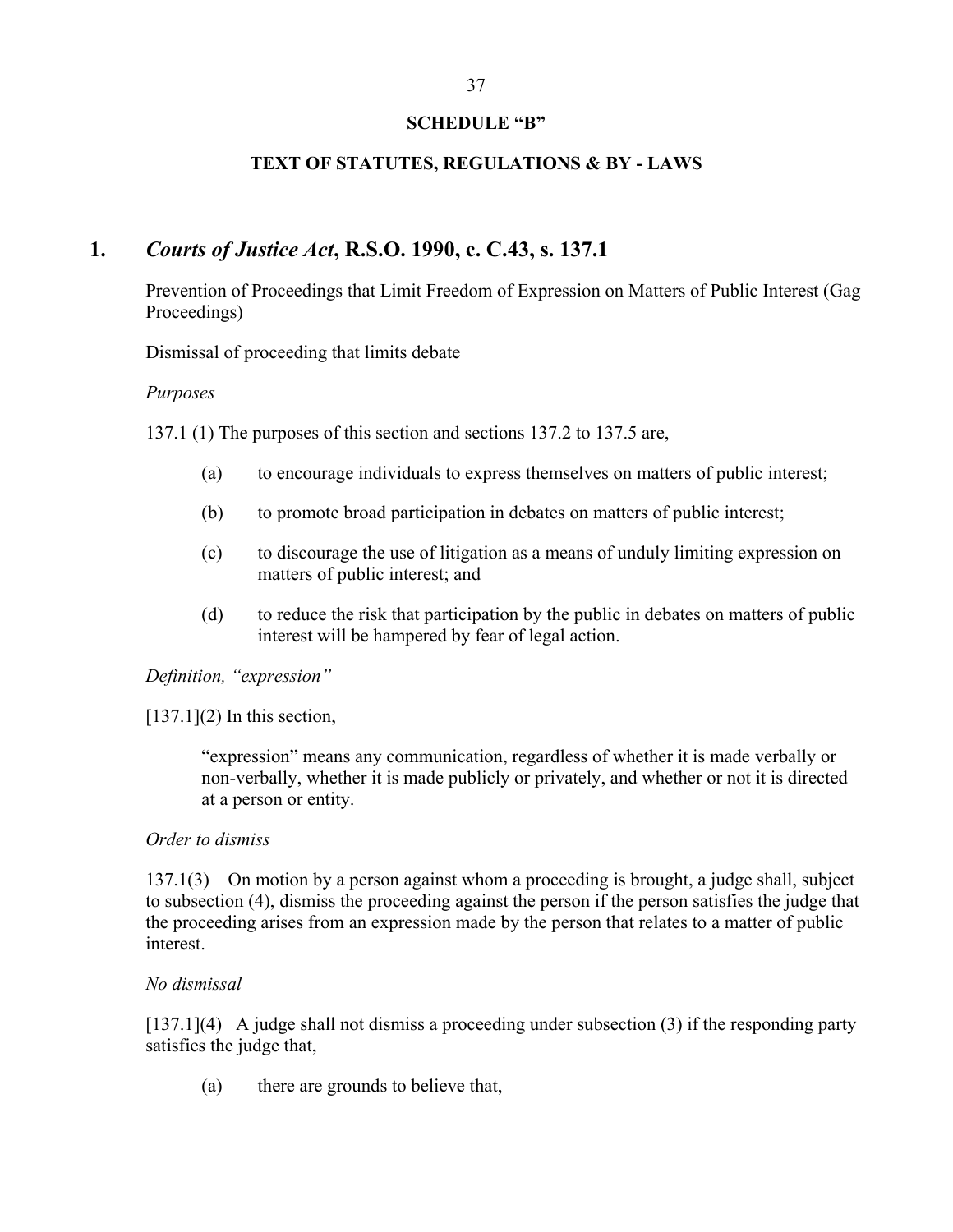- (i) the proceeding has substantial merit, and
- (ii) the moving party has no valid defence in the proceeding; and
- <span id="page-48-0"></span>(b) the harm likely to be or have been suffered by the responding party as a result of the moving party's expression is sufficiently serious that the public interest in permitting the proceeding to continue outweighs the public interest in protecting that expression.

## *No further steps in proceeding*

[137.1](5) Once a motion under this section is made, no further steps may be taken in the proceeding by any party until the motion, including any appeal of the motion, has been finally disposed of.

## *No amendment to pleadings*

[137.1](6) Unless a judge orders otherwise, the responding party shall not be permitted to amend his or her pleadings in the proceeding,

- (a) in order to prevent or avoid an order under this section dismissing the proceeding; or
- (b) if the proceeding is dismissed under this section, in order to continue the proceeding.

## *Costs on dismissal*

[137.1](7) If a judge dismisses a proceeding under this section, the moving party is entitled to costs on the motion and in the proceeding on a full indemnity basis, unless the judge determines that such an award is not appropriate in the circumstances.

## *Costs if motion to dismiss denied*

[137.1](8) If a judge does not dismiss a proceeding under this section, the responding party is not entitled to costs on the motion, unless the judge determines that such an award is appropriate in the circumstances.

## *Damages*

[137.1](9) If, in dismissing a proceeding under this section, the judge finds that the responding party brought the proceeding in bad faith or for an improper purpose, the judge may award the moving party such damages as the judge considers appropriate.

\*\*\*\*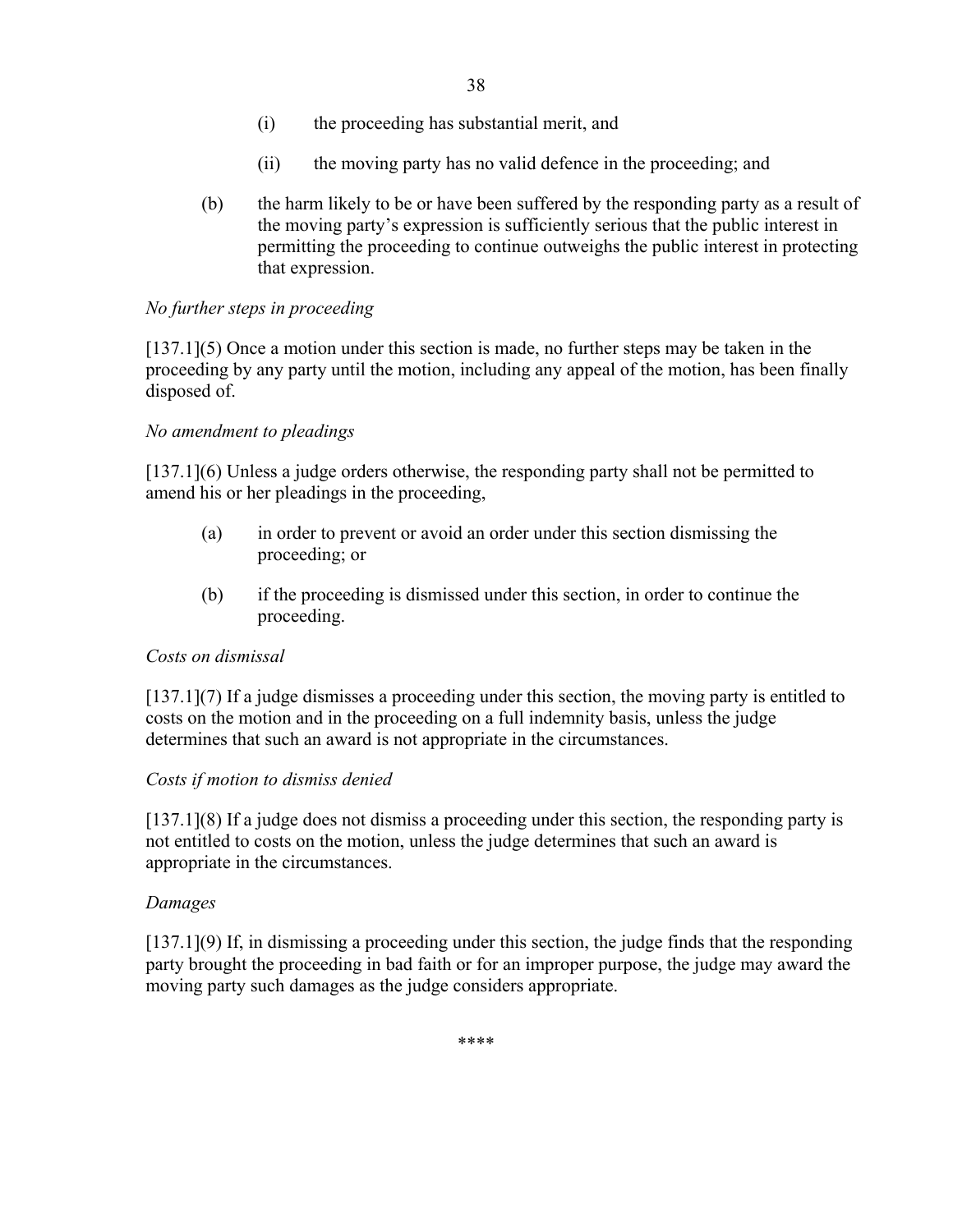# <span id="page-49-0"></span>**2.** *Rules of Civil Procedure***, R.R.O. 1990, Reg. 194**

## RULES OF PLEADING — APPLICABLE TO ALL PLEADINGS

Material Facts

25.06 (1) Every pleading shall contain a concise statement of the material facts on which the party relies for the claim or defence, but not the evidence by which those facts are to be proved.

…

### *Nature of Act or Condition of Mind*

[25.06](8) Where fraud, misrepresentation, breach of trust, malice or intent is alleged, the pleading shall contain full particulars, but knowledge may be alleged as a fact without pleading the circumstances from which it is to be inferred.

\*\*\*\*

## **(3)** *Securities Act***, R.S.O. 1990, c. S.5**

### *Fraud and market manipulation*

126.1 (1) A person or company shall not, directly or indirectly, engage or participate in any act, practice or course of conduct relating to securities, derivatives or the underlying interest of a derivative that the person or company knows or reasonably ought to know,

- (a) results in or contributes to a misleading appearance of trading activity in, or an artificial price for, a security, derivative or underlying interest of a derivative; or
- (b) perpetrates a fraud on any person or company.

#### *Attempts*

[126.1](2) A person or company shall not, directly or indirectly, attempt to engage or participate in any act, practice or course of conduct that is contrary to subsection (1).

#### *Misleading or untrue statements*

126.2 (1) A person or company shall not make a statement that the person or company knows or reasonably ought to know,

(a) in a material respect and at the time and in the light of the circumstances under which it is made, is misleading or untrue or does not state a fact that is required to be stated or that is necessary to make the statement not misleading; and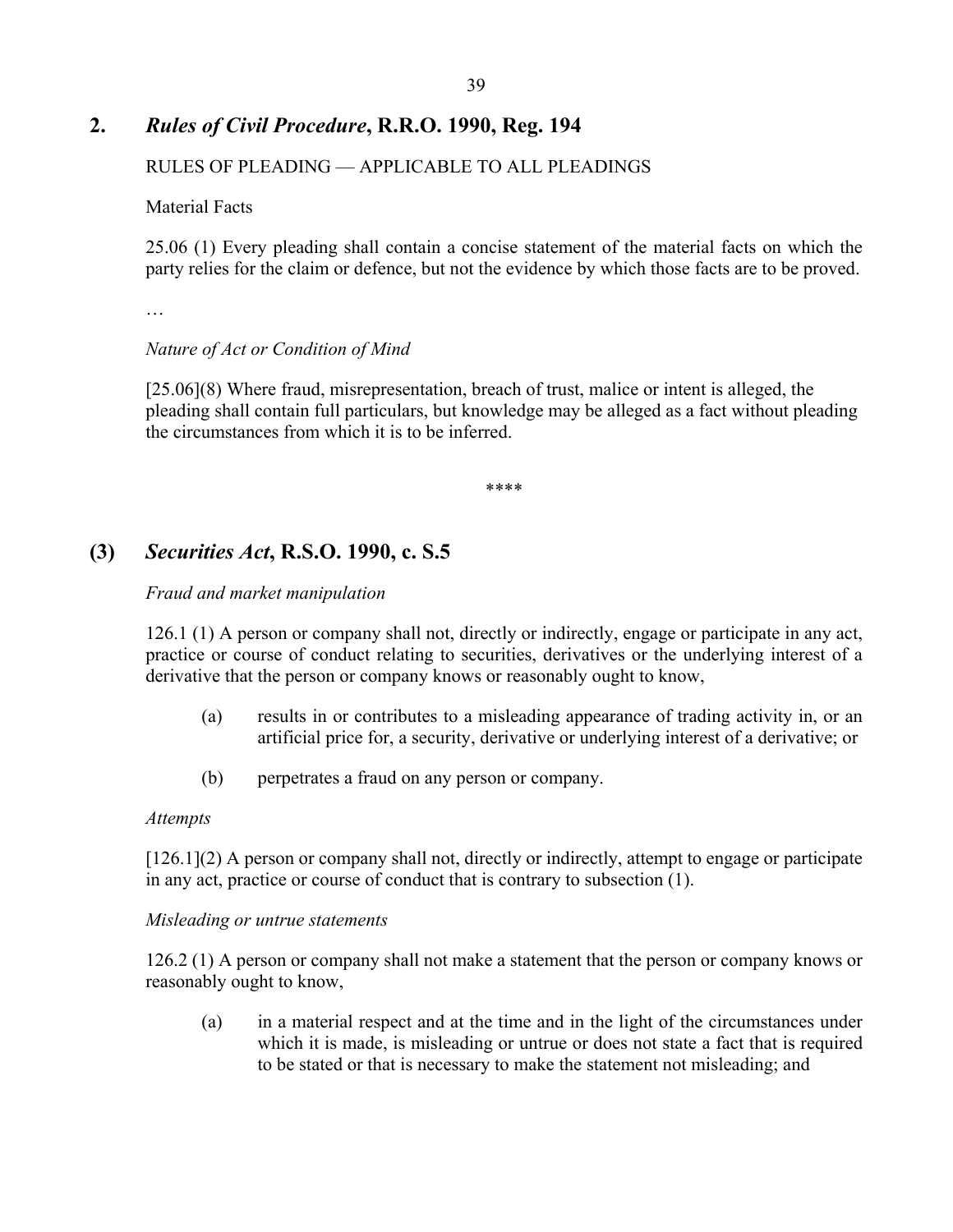(b) would reasonably be expected to have a significant effect on the market price or value of a security, derivative or underlying interest of a derivative.

<span id="page-50-0"></span>Same

(2) A breach of subsection (1) does not give rise to a statutory right of action for damages otherwise than under Part XXIII or XXIII.1.

**\*\*\*** 

## **4. Libel and Slander Act, R.S.O. 1990, c. L.12**

*Slander of title, etc.* 

17 In an action for slander of title, slander of goods or other malicious falsehood, it is not necessary to allege or prove special damage,

- (a) if the words upon which the action is founded are calculated to cause pecuniary damage to the plaintiff and are published in writing or other permanent form; or
- (b) if the words upon which the action is founded are calculated to cause pecuniary damage to the plaintiff in respect of any office, profession, calling, trade or business held or carried on by the plaintiff at the time of the publication,

and the plaintiff may recover damages without averment or proof of special damage.